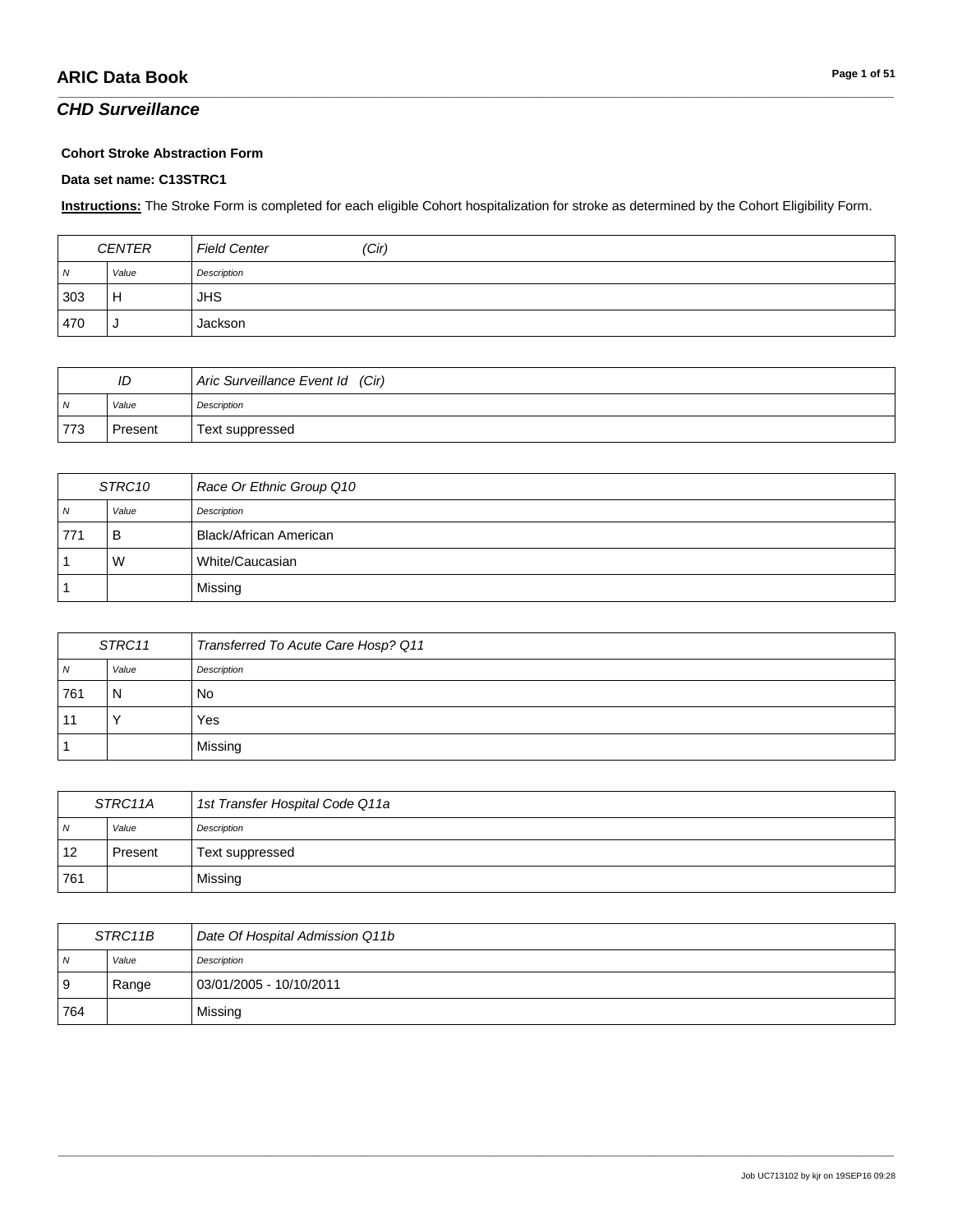# **ARIC Data Book Page 2 of 51**

### *CHD Surveillance*

| STRC11C |       | 2nd Transfer Hospital Code Q11c |
|---------|-------|---------------------------------|
| - N     | Value | Description                     |
| 773     |       | Missing                         |

\_\_\_\_\_\_\_\_\_\_\_\_\_\_\_\_\_\_\_\_\_\_\_\_\_\_\_\_\_\_\_\_\_\_\_\_\_\_\_\_\_\_\_\_\_\_\_\_\_\_\_\_\_\_\_\_\_\_\_\_\_\_\_\_\_\_\_\_\_\_\_\_\_\_\_\_\_\_\_\_\_\_\_\_\_\_\_\_\_\_\_\_\_\_\_\_\_\_\_\_\_\_\_\_\_\_\_\_\_\_\_\_\_\_\_\_\_\_\_\_\_\_\_\_\_\_\_\_\_\_\_\_\_\_\_\_\_\_\_\_\_\_\_\_\_\_\_\_\_\_\_\_\_\_\_\_\_\_\_\_\_\_\_\_\_\_\_\_\_\_\_\_\_\_\_\_\_\_\_\_\_\_\_\_\_\_\_\_\_\_\_\_\_

| STRC11D |       | Date Of Hospital Admission Q11d |
|---------|-------|---------------------------------|
| N       | Value | Description                     |
|         | Range | 07/12/2005 - 07/12/2005         |
| 772     |       | Missing                         |

| STRC12 |       | Date Of Hospital Arrival Q12 |
|--------|-------|------------------------------|
| N      | Value | Description                  |
| 770    | Range | 04/26/1988 - 12/25/2013      |
| ت      |       | Missing                      |

| STRC13A |       | Time Of Hospital Arrival Q13a |
|---------|-------|-------------------------------|
| N       | Value | Description                   |
| 771     | Range | $0:00 - 23:58$                |
|         |       | Missing                       |

| STRC13AH |       | Hour Of Time Of Hospital Arrival Q13a  |
|----------|-------|----------------------------------------|
| . N      | Value | Description                            |
| 767      | Range | $0 - 23$ (median=13 mean=13.0 std=5.1) |
| <b>6</b> |       | Missing                                |

| STRC13AM       |       | Minute Of Time Of Hospital Arrival Q13a    |
|----------------|-------|--------------------------------------------|
| $\overline{N}$ | Value | Description                                |
| 767            | Range | (median=30 mean=28.8 std=17.2)<br>$0 - 59$ |
| 6              |       | Missing                                    |

| STRC14         |       | Date Of Discharge Or Death Q14 |
|----------------|-------|--------------------------------|
| N <sub>N</sub> | Value | Description                    |
| 772            | Range | 04/29/1988 - 12/26/2013        |
|                |       | Missing                        |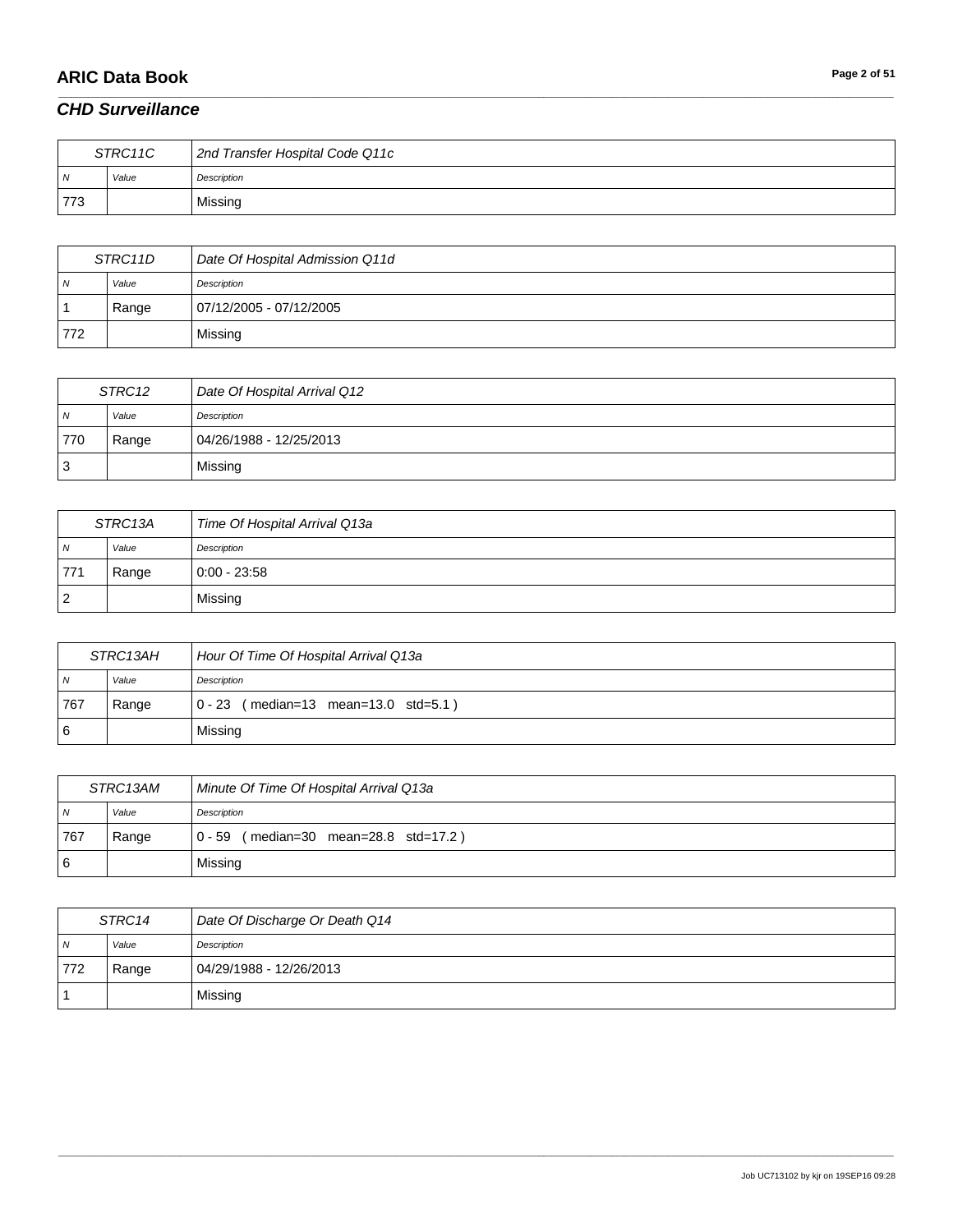# **ARIC Data Book Page 3 of 51**

### *CHD Surveillance*

| STRC14D |       | Day Of Date Of Discharge Or Death Q14           |
|---------|-------|-------------------------------------------------|
| 7V      | Value | Description                                     |
| 772     | Range | $(median=16 \, mean=15.9 \, std=8.7)$<br>1 - 31 |
|         |       | Missing                                         |

\_\_\_\_\_\_\_\_\_\_\_\_\_\_\_\_\_\_\_\_\_\_\_\_\_\_\_\_\_\_\_\_\_\_\_\_\_\_\_\_\_\_\_\_\_\_\_\_\_\_\_\_\_\_\_\_\_\_\_\_\_\_\_\_\_\_\_\_\_\_\_\_\_\_\_\_\_\_\_\_\_\_\_\_\_\_\_\_\_\_\_\_\_\_\_\_\_\_\_\_\_\_\_\_\_\_\_\_\_\_\_\_\_\_\_\_\_\_\_\_\_\_\_\_\_\_\_\_\_\_\_\_\_\_\_\_\_\_\_\_\_\_\_\_\_\_\_\_\_\_\_\_\_\_\_\_\_\_\_\_\_\_\_\_\_\_\_\_\_\_\_\_\_\_\_\_\_\_\_\_\_\_\_\_\_\_\_\_\_\_\_\_\_

| STRC14M        |       | Month Of Date Of Discharge Or Death Q14 |
|----------------|-------|-----------------------------------------|
| $\overline{N}$ | Value | Description                             |
| 772            | Range | (median=7 mean=6.6 std=3.3)<br>- 12     |
|                |       | Missing                                 |

| STRC14Y |       | Year Of Date Of Discharge Or Death Q14           |
|---------|-------|--------------------------------------------------|
| N       | Value | Description                                      |
| 772     | Range | 1988 - 2013<br>(median=2007 mean=2006.1 std=5.7) |
|         |       | Missing                                          |

| STRC15 |       | Discharged Alive Or Dead? Q15 |
|--------|-------|-------------------------------|
| N      | Value | Description                   |
| 737    | A     | Alive                         |
| 35     | D     | Dead                          |
|        |       | Missing                       |

| STRC16         |       | Time Between Symptoms & Death Q16 |
|----------------|-------|-----------------------------------|
| N              | Value | Description                       |
| 9              | E     | Greater than 48 hours             |
| 20             | G     | Less than 24 hours                |
| 3              |       | Not Applicable                    |
| $\overline{2}$ | N     | Unknown                           |
|                | U     |                                   |
| 738            |       | Missing                           |

| STRC17       |           | Diagnosis Codes Included Q17 |
|--------------|-----------|------------------------------|
| <sub>N</sub> | Value     | Description                  |
| 206          | N         | No                           |
| 531          | $\sqrt{}$ | Yes                          |
| 36           |           | Missing                      |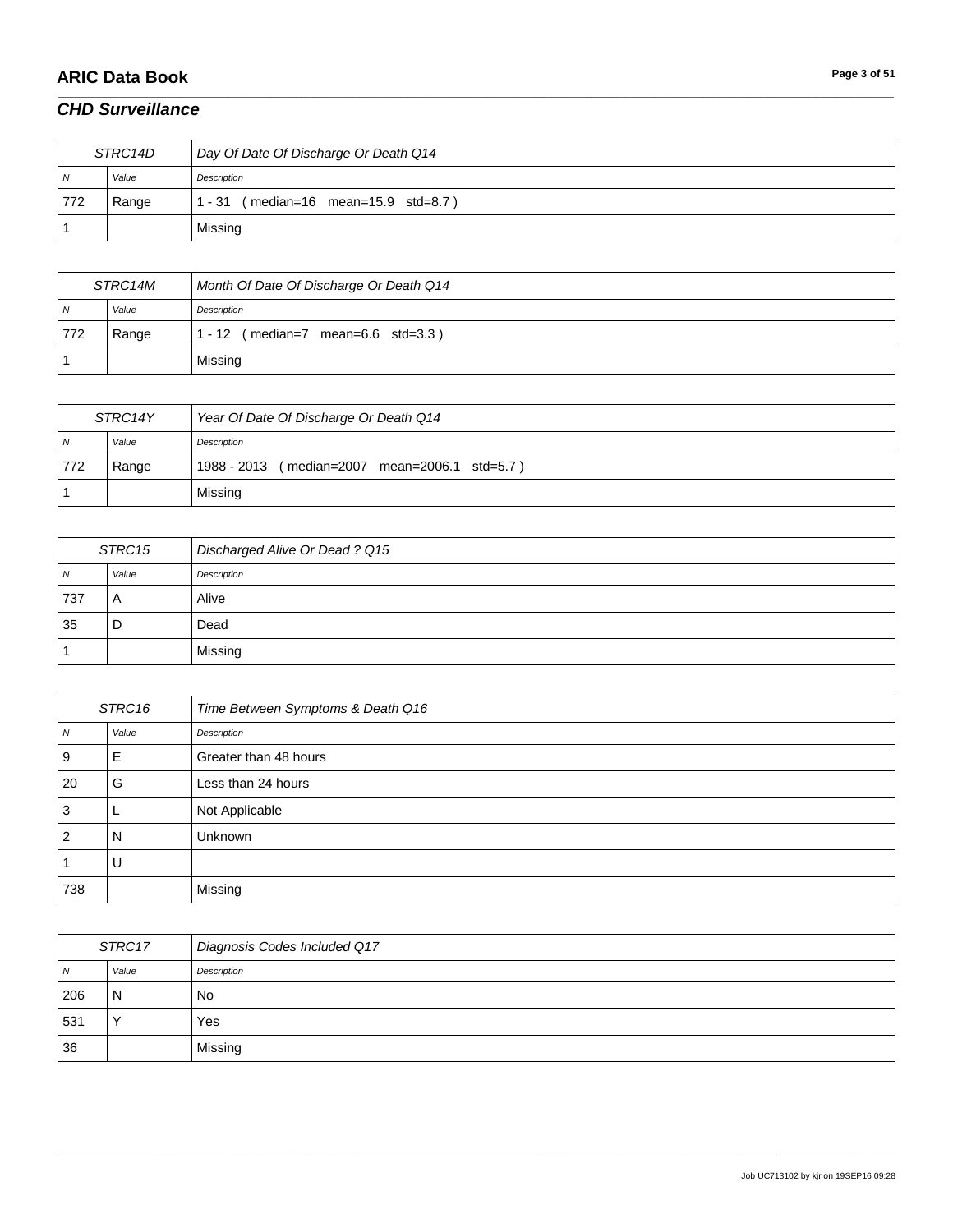# **ARIC Data Book Page 4 of 51**

#### *CHD Surveillance*

| STRC18 |       | Neurologic Signs Last > 24 Hours Q18 |
|--------|-------|--------------------------------------|
| N      | Value | Description                          |
| 143    | N     | No                                   |
| 64     |       | Yes                                  |
| 566    |       | Missing                              |

\_\_\_\_\_\_\_\_\_\_\_\_\_\_\_\_\_\_\_\_\_\_\_\_\_\_\_\_\_\_\_\_\_\_\_\_\_\_\_\_\_\_\_\_\_\_\_\_\_\_\_\_\_\_\_\_\_\_\_\_\_\_\_\_\_\_\_\_\_\_\_\_\_\_\_\_\_\_\_\_\_\_\_\_\_\_\_\_\_\_\_\_\_\_\_\_\_\_\_\_\_\_\_\_\_\_\_\_\_\_\_\_\_\_\_\_\_\_\_\_\_\_\_\_\_\_\_\_\_\_\_\_\_\_\_\_\_\_\_\_\_\_\_\_\_\_\_\_\_\_\_\_\_\_\_\_\_\_\_\_\_\_\_\_\_\_\_\_\_\_\_\_\_\_\_\_\_\_\_\_\_\_\_\_\_\_\_\_\_\_\_\_\_

| STRC19A |           | Neurologic Signs At Admission Q19a |
|---------|-----------|------------------------------------|
| N       | Value     | Description                        |
| 155     | N         | No                                 |
| 476     | $\lambda$ | Yes                                |
| 142     |           | Missing                            |

| STRC1A           |       | <b>Hospital Code Number</b><br>Q1a |
|------------------|-------|------------------------------------|
| $\boldsymbol{N}$ | Value | Description                        |
| 126              | 21    |                                    |
| 27               | 22    |                                    |
| 286              | 23    |                                    |
| 122              | 24    |                                    |
| 191              | 25    |                                    |
| 9                | 26    |                                    |
| 7                | 27    |                                    |
| $\overline{2}$   | 28    |                                    |
| 3                | 97    |                                    |

| STRC2          |       | Hospital Chart Located? Q2 |
|----------------|-------|----------------------------|
| $\overline{N}$ | Value | Description                |
|                | N     | No                         |
| 772            |       | Yes                        |

| STRC20 |       | Neurologic Signs During Hosp. Q20 |
|--------|-------|-----------------------------------|
| N      | Value | Description                       |
| 120    | N     | <b>No</b>                         |
|        | U     | <b>Unknown</b>                    |
| 34     |       | Yes                               |
| 618    |       | Missing                           |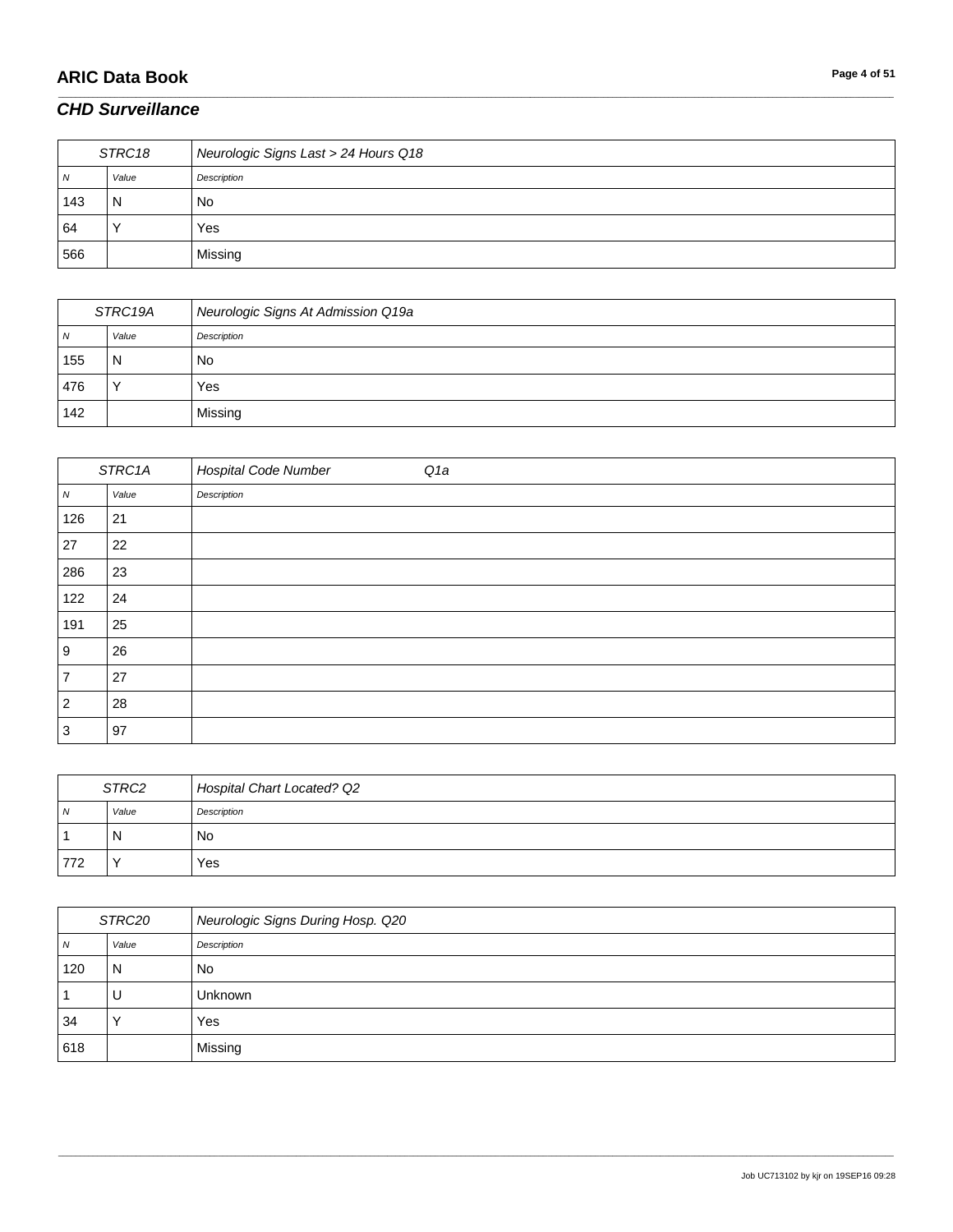# **ARIC Data Book Page 5 of 51**

#### *CHD Surveillance*

| STRC21         |       | Date Of Onset Neurologic Event Q21 |
|----------------|-------|------------------------------------|
| $\overline{N}$ | Value | Description                        |
| 502            | Range | 10/25/1988 - 12/14/2013            |
| 271            |       | Missing                            |

\_\_\_\_\_\_\_\_\_\_\_\_\_\_\_\_\_\_\_\_\_\_\_\_\_\_\_\_\_\_\_\_\_\_\_\_\_\_\_\_\_\_\_\_\_\_\_\_\_\_\_\_\_\_\_\_\_\_\_\_\_\_\_\_\_\_\_\_\_\_\_\_\_\_\_\_\_\_\_\_\_\_\_\_\_\_\_\_\_\_\_\_\_\_\_\_\_\_\_\_\_\_\_\_\_\_\_\_\_\_\_\_\_\_\_\_\_\_\_\_\_\_\_\_\_\_\_\_\_\_\_\_\_\_\_\_\_\_\_\_\_\_\_\_\_\_\_\_\_\_\_\_\_\_\_\_\_\_\_\_\_\_\_\_\_\_\_\_\_\_\_\_\_\_\_\_\_\_\_\_\_\_\_\_\_\_\_\_\_\_\_\_\_

| STRC21D        |       | Day Of Date Of Onset Neurologic Event Q21 |
|----------------|-------|-------------------------------------------|
| $\overline{N}$ | Value | Description                               |
| 502            | Range | (median=15 mean=15.6 std=8.8)<br>- 31     |
| 271            |       | Missing                                   |

| STRC21M        |       | Month Of Date Of Onset Neurologic Event Q21               |
|----------------|-------|-----------------------------------------------------------|
| $\overline{N}$ | Value | Description                                               |
| 512            | Range | $(median=6 \text{ mean}=6.5 \text{ std}=3.3)$<br>$1 - 12$ |
| 261            |       | Missing                                                   |

| STRC21Y        |       | Year Of Date Of Onset Neurologic Event Q21    |
|----------------|-------|-----------------------------------------------|
| $\overline{M}$ | Value | Description                                   |
| 512            | Range | 1988 - 2013 (median=2007 mean=2006.2 std=5.4) |
| 261            |       | Missing                                       |

| STRC22         |       | Sudden Or Rapid Onset Q22 |
|----------------|-------|---------------------------|
| $\overline{N}$ | Value | Description               |
| 41             | N     | No                        |
| 47             |       | <b>Unknown</b>            |
| 425            |       | Yes                       |
| 260            |       | Missing                   |

| STRC23 |                | History Of Prior Stroke Q23 |
|--------|----------------|-----------------------------|
| N      | Value          | Description                 |
| 318    | $\overline{N}$ | No                          |
| 24     | U              | Unknown                     |
| 170    |                | Yes                         |
| 261    |                | Missing                     |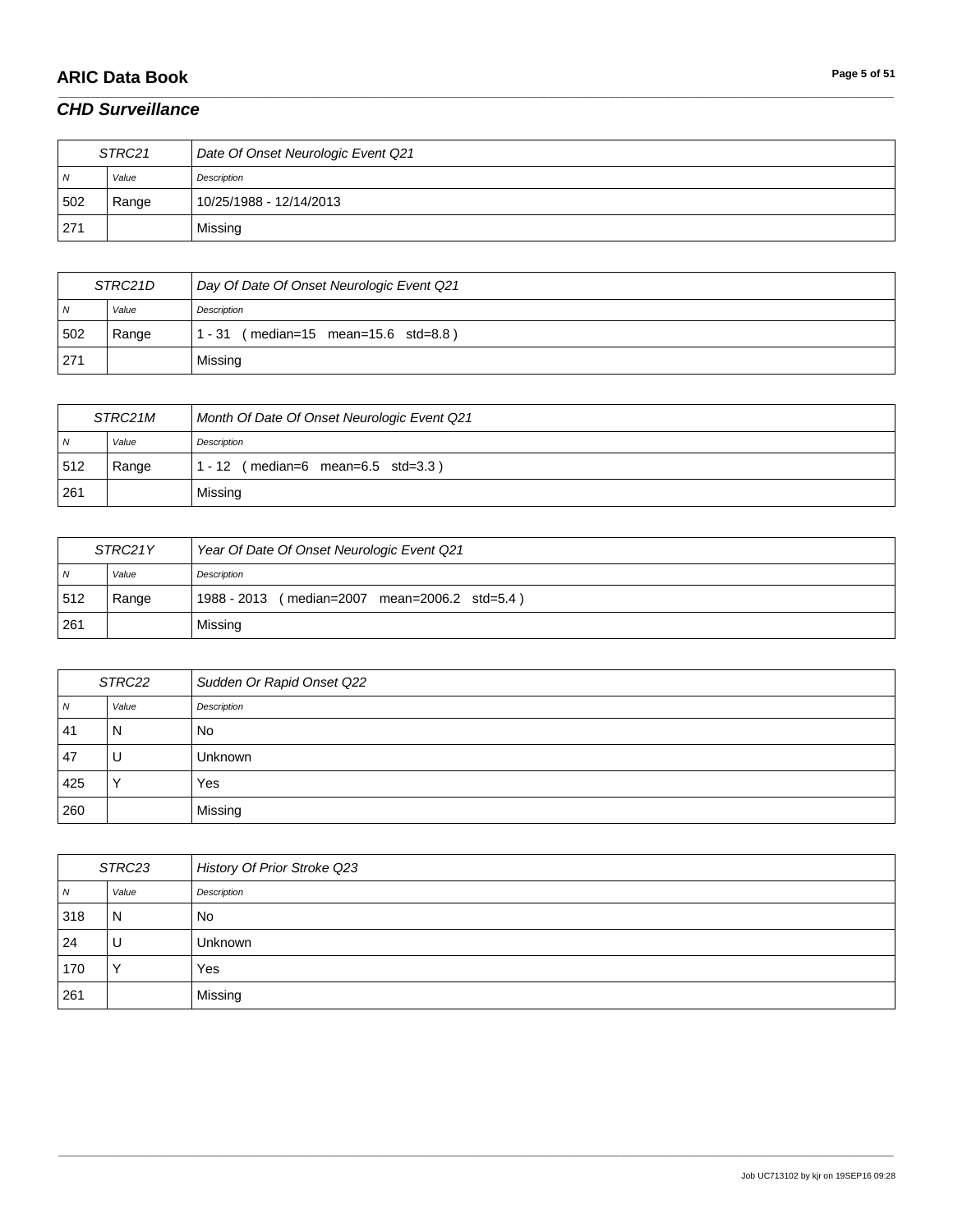# **ARIC Data Book Page 6 of 51**

### *CHD Surveillance*

| STRC24         |       | Date Of First Stroke Q24 |
|----------------|-------|--------------------------|
| $\overline{N}$ | Value | Description              |
| 54             | Range | 03/15/1990 - 06/15/2013  |
| 719            |       | Missing                  |

\_\_\_\_\_\_\_\_\_\_\_\_\_\_\_\_\_\_\_\_\_\_\_\_\_\_\_\_\_\_\_\_\_\_\_\_\_\_\_\_\_\_\_\_\_\_\_\_\_\_\_\_\_\_\_\_\_\_\_\_\_\_\_\_\_\_\_\_\_\_\_\_\_\_\_\_\_\_\_\_\_\_\_\_\_\_\_\_\_\_\_\_\_\_\_\_\_\_\_\_\_\_\_\_\_\_\_\_\_\_\_\_\_\_\_\_\_\_\_\_\_\_\_\_\_\_\_\_\_\_\_\_\_\_\_\_\_\_\_\_\_\_\_\_\_\_\_\_\_\_\_\_\_\_\_\_\_\_\_\_\_\_\_\_\_\_\_\_\_\_\_\_\_\_\_\_\_\_\_\_\_\_\_\_\_\_\_\_\_\_\_\_\_

| STRC24M        |       | Month Of Date Of First Stroke Q24                     |
|----------------|-------|-------------------------------------------------------|
| $\overline{N}$ | Value | Description                                           |
| 54             | Range | $(median=6 \text{ mean}=6.0 \text{ std}=3.4)$<br>- 12 |
| 719            |       | Missing                                               |

| STRC24Y        |       | Year Of Date Of First Stroke Q24                  |
|----------------|-------|---------------------------------------------------|
| $\overline{N}$ | Value | Description                                       |
| 110            | Range | 1940 - 2013<br>(median=2003 mean=2000.4 std=10.1) |
| 663            |       | Missing                                           |

| STRC25 |       | Date Of Most Recent Stroke Q25 |
|--------|-------|--------------------------------|
| ı N    | Value | Description                    |
| 74     | Range | 05/15/1989 - 06/15/2013        |
| 699    |       | Missing                        |

| STRC25M        |       | Month Of Date Of Most Recent Stroke Q25                 |
|----------------|-------|---------------------------------------------------------|
| $\overline{N}$ | Value | Description                                             |
| 74             | Range | $(median=6 \text{ mean}=6.4 \text{ std}=3.4)$<br>1 - 12 |
| 699            |       | Missing                                                 |

| STRC25Y |       | Year Of Date Of Most Recent Stroke Q25           |
|---------|-------|--------------------------------------------------|
| N       | Value | Description                                      |
| 119     | Range | 1940 - 2013<br>(median=2004 mean=2003.1 std=9.1) |
| 654     |       | Missing                                          |

| STRC26 |                | History Of Prior Tia Q26 |
|--------|----------------|--------------------------|
| N      | Value          | Description              |
| 403    | $\overline{N}$ | <b>No</b>                |
| 71     | U              | <b>Unknown</b>           |
| 38     |                | Yes                      |
| 261    |                | Missing                  |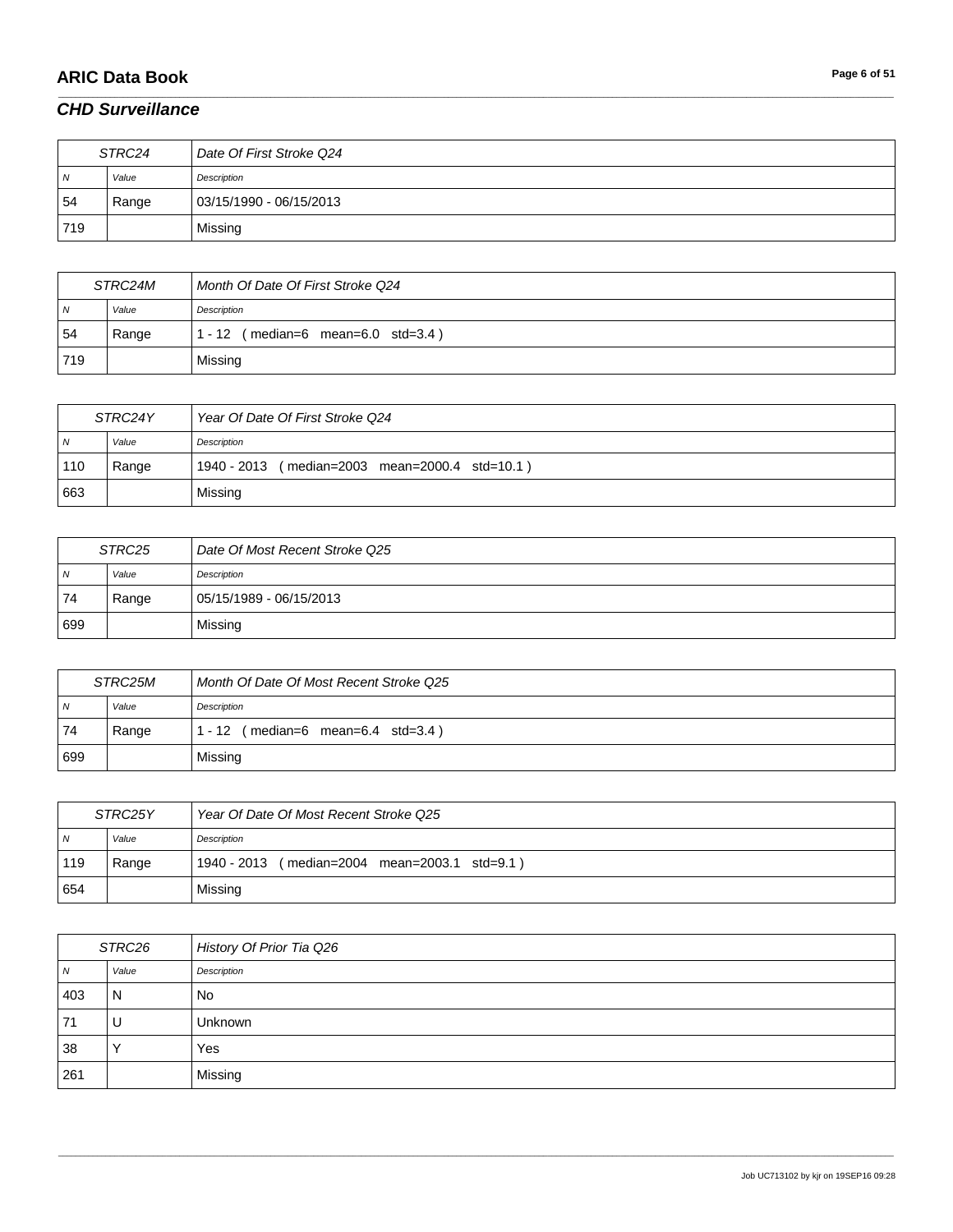# **ARIC Data Book Page 7 of 51**

### *CHD Surveillance*

| STRC27A        |       | Date Of First Tia Q27a  |
|----------------|-------|-------------------------|
| $\overline{N}$ | Value | Description             |
| 10             | Range | 08/15/1990 - 09/15/2012 |
| 763            |       | Missing                 |

\_\_\_\_\_\_\_\_\_\_\_\_\_\_\_\_\_\_\_\_\_\_\_\_\_\_\_\_\_\_\_\_\_\_\_\_\_\_\_\_\_\_\_\_\_\_\_\_\_\_\_\_\_\_\_\_\_\_\_\_\_\_\_\_\_\_\_\_\_\_\_\_\_\_\_\_\_\_\_\_\_\_\_\_\_\_\_\_\_\_\_\_\_\_\_\_\_\_\_\_\_\_\_\_\_\_\_\_\_\_\_\_\_\_\_\_\_\_\_\_\_\_\_\_\_\_\_\_\_\_\_\_\_\_\_\_\_\_\_\_\_\_\_\_\_\_\_\_\_\_\_\_\_\_\_\_\_\_\_\_\_\_\_\_\_\_\_\_\_\_\_\_\_\_\_\_\_\_\_\_\_\_\_\_\_\_\_\_\_\_\_\_\_

| <i>STRC27AM</i> |       | Month Of Date Of First Tia Q27a        |
|-----------------|-------|----------------------------------------|
| $\overline{N}$  | Value | Description                            |
| 10              | Range | (median=6.5 mean=6.00 std=2.83)<br>- 9 |
| 763             |       | Missing                                |

| STRC27AY       |       | Year Of Date Of First Tia Q27a                |
|----------------|-------|-----------------------------------------------|
| $\overline{N}$ | Value | Description                                   |
| 13             | Range | 1990 - 2012 (median=2005 mean=2004.0 std=7.6) |
| 760            |       | Missing                                       |

| STRC27B        |       | Date Of Most Recent Tia Q27b |
|----------------|-------|------------------------------|
| $\overline{N}$ | Value | Description                  |
| 12             | Range | 01/15/1991 - 08/15/2013      |
| 761            |       | Missing                      |

| <i>STRC27BM</i> |       | Month Of Date Of Most Recent Tia Q27b     |
|-----------------|-------|-------------------------------------------|
| $\overline{N}$  | Value | Description                               |
| 12              | Range | (median=6.5 mean=6.33 std=3.65)<br>1 - 12 |
| 761             |       | Missing                                   |

| STRC27BY |       | Year Of Date Of Most Recent Tia Q27b          |
|----------|-------|-----------------------------------------------|
| N        | Value | Description                                   |
| 16       | Range | 1991 - 2013 (median=2008 mean=2006.3 std=6.0) |
| 757      |       | Missing                                       |

| STRC28 |       | History Of Mi Prior To Event Q28 |
|--------|-------|----------------------------------|
| N      | Value | Description                      |
| 431    | N     | <b>No</b>                        |
| 21     | U     | <b>Unknown</b>                   |
| 60     |       | Yes                              |
| 261    |       | Missing                          |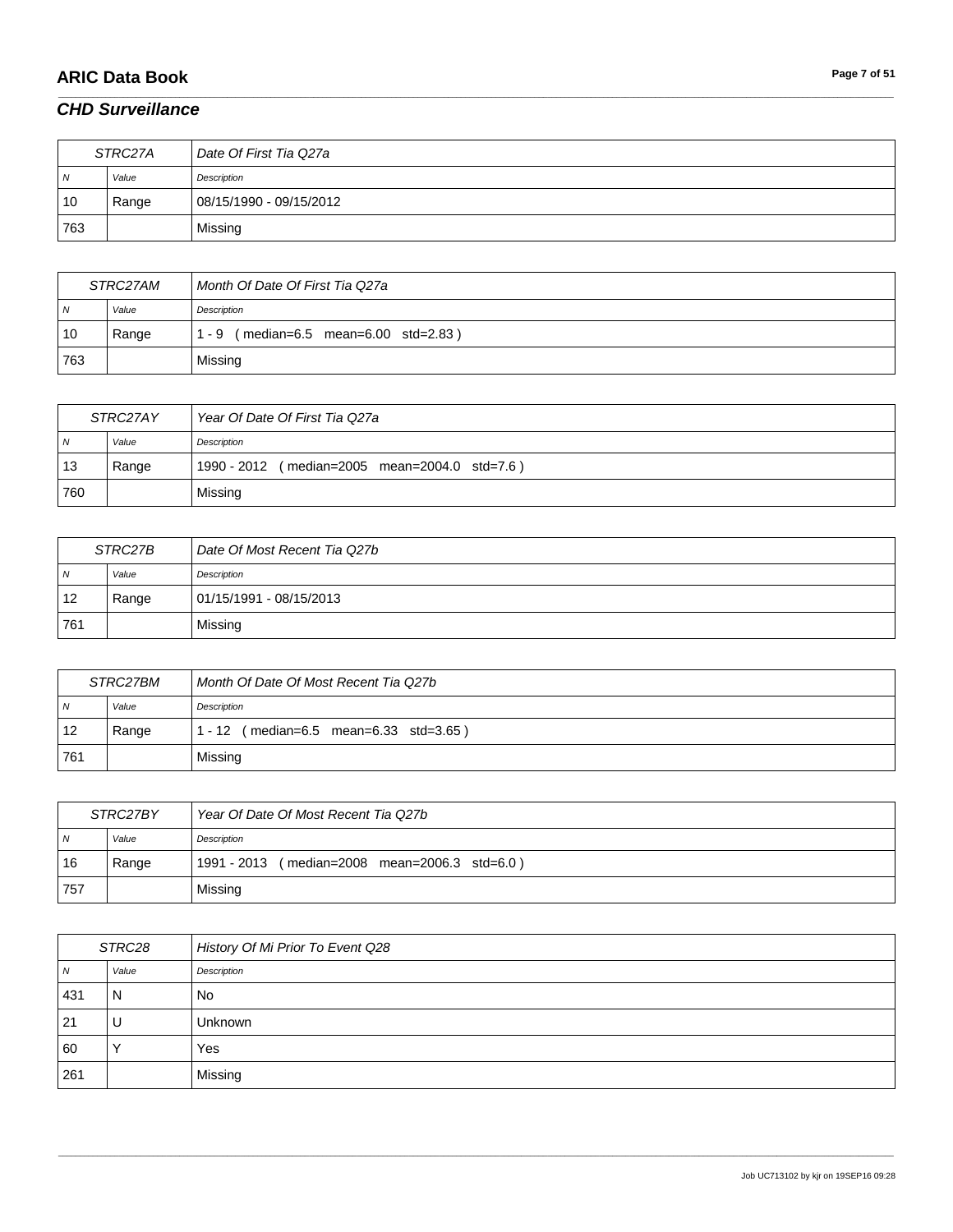# **ARIC Data Book Page 8 of 51**

#### *CHD Surveillance*

| STRC29A   |       | Mi 4 Wks Prior Q29a |
|-----------|-------|---------------------|
| <b>IV</b> | Value | Description         |
| 489       | N     | No                  |
| 8         | U     | Unknown             |
| 15        | v     | Yes                 |
| 261       |       | Missing             |

\_\_\_\_\_\_\_\_\_\_\_\_\_\_\_\_\_\_\_\_\_\_\_\_\_\_\_\_\_\_\_\_\_\_\_\_\_\_\_\_\_\_\_\_\_\_\_\_\_\_\_\_\_\_\_\_\_\_\_\_\_\_\_\_\_\_\_\_\_\_\_\_\_\_\_\_\_\_\_\_\_\_\_\_\_\_\_\_\_\_\_\_\_\_\_\_\_\_\_\_\_\_\_\_\_\_\_\_\_\_\_\_\_\_\_\_\_\_\_\_\_\_\_\_\_\_\_\_\_\_\_\_\_\_\_\_\_\_\_\_\_\_\_\_\_\_\_\_\_\_\_\_\_\_\_\_\_\_\_\_\_\_\_\_\_\_\_\_\_\_\_\_\_\_\_\_\_\_\_\_\_\_\_\_\_\_\_\_\_\_\_\_\_

| STRC29B      |       | Intracardiac Thrombus/Tumor 4 Wks Prior Q29b |
|--------------|-------|----------------------------------------------|
| <b>N</b>     | Value | Description                                  |
| 507          | N     | No                                           |
| <sub>5</sub> |       | Yes                                          |
| 261          |       | Missing                                      |

| STRC29C    |       | Atrial Fibrillation 4 Wks Prior Q29c |
|------------|-------|--------------------------------------|
| $\sqrt{N}$ | Value | Description                          |
| 458        | N     | No                                   |
| 54         |       | Yes                                  |
| 261        |       | Missing                              |

| STRC29D |       | Rheumatic Heart, Etc 4 Wks Prior Q29d |
|---------|-------|---------------------------------------|
| N       | Value | Description                           |
| 465     | N     | No                                    |
| . 47    |       | Yes                                   |
| 261     |       | Missing                               |

| STRC29E |       | Bacterial Endocarditis 4 Wks Prior Q29e |
|---------|-------|-----------------------------------------|
| N       | Value | Description                             |
| 511     | N     | No                                      |
|         |       | Yes                                     |
| 261     |       | Missing                                 |

| STRC29F |       | Systemic Embolus 4 Wks Prior Q29f |
|---------|-------|-----------------------------------|
| N       | Value | Description                       |
| 1510    | N     | No                                |
| 2       |       | Yes                               |
| 261     |       | Missing                           |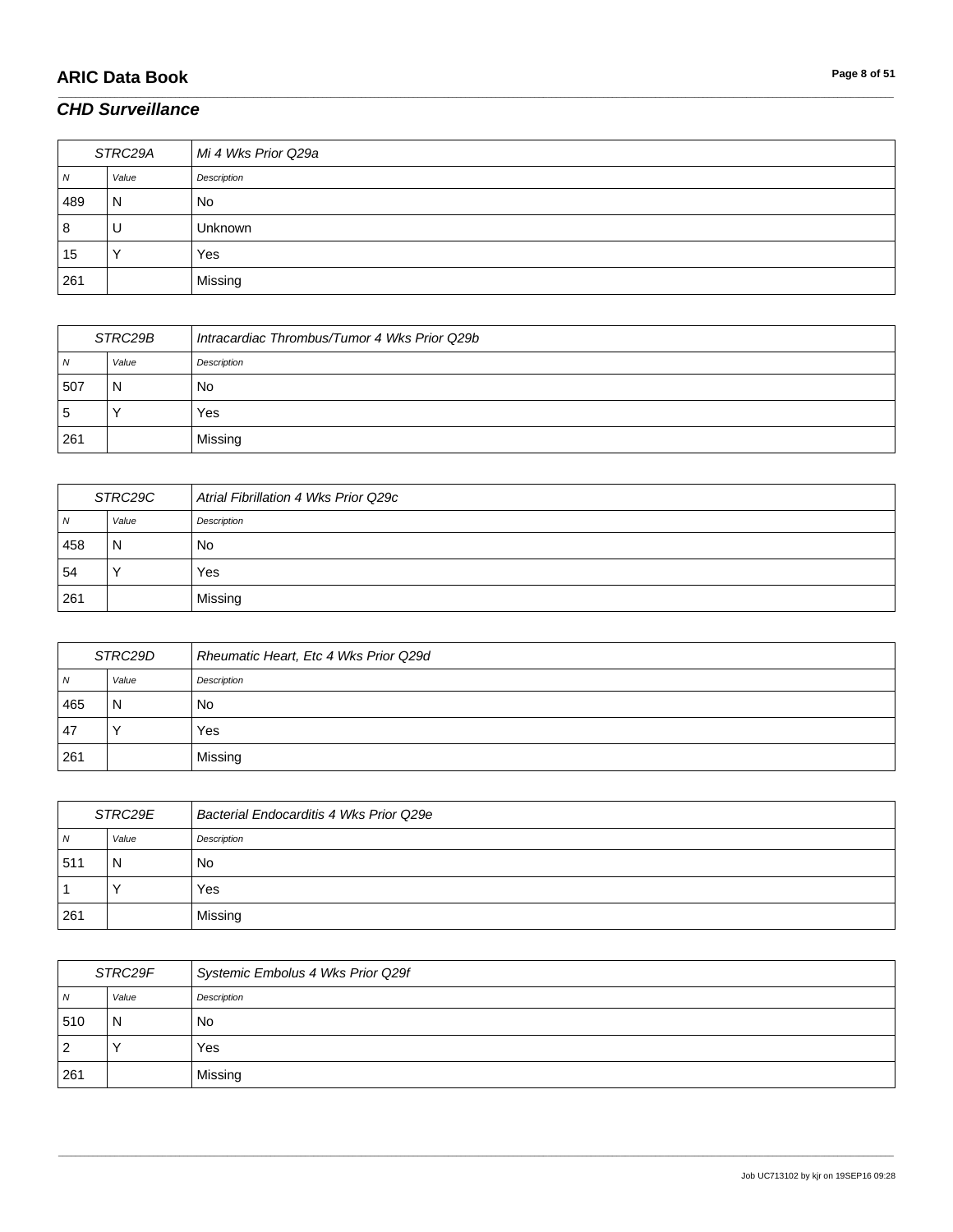# **ARIC Data Book Page 9 of 51**

### *CHD Surveillance*

| STRC29G1       |       | Hypercoagulable State 4 Wks Prior Q29g1 |
|----------------|-------|-----------------------------------------|
| $\overline{N}$ | Value | Description                             |
| 508            | N     | No.                                     |
| 4              |       | Yes                                     |
| 261            |       | Missing                                 |

\_\_\_\_\_\_\_\_\_\_\_\_\_\_\_\_\_\_\_\_\_\_\_\_\_\_\_\_\_\_\_\_\_\_\_\_\_\_\_\_\_\_\_\_\_\_\_\_\_\_\_\_\_\_\_\_\_\_\_\_\_\_\_\_\_\_\_\_\_\_\_\_\_\_\_\_\_\_\_\_\_\_\_\_\_\_\_\_\_\_\_\_\_\_\_\_\_\_\_\_\_\_\_\_\_\_\_\_\_\_\_\_\_\_\_\_\_\_\_\_\_\_\_\_\_\_\_\_\_\_\_\_\_\_\_\_\_\_\_\_\_\_\_\_\_\_\_\_\_\_\_\_\_\_\_\_\_\_\_\_\_\_\_\_\_\_\_\_\_\_\_\_\_\_\_\_\_\_\_\_\_\_\_\_\_\_\_\_\_\_\_\_\_

| STRC29G2 |       | Hemorrhagic 4 Wks Prior Q29g2 |
|----------|-------|-------------------------------|
| N        | Value | Description                   |
| 505      | N     | No                            |
|          |       | Yes                           |
| 261      |       | Missing                       |

| STRC29H |           | Brain Tumor 4 Wks Prior Q29h |
|---------|-----------|------------------------------|
| 7V      | Value     | Description                  |
| 506     | N         | No                           |
| 6       | $\lambda$ | Yes                          |
| 261     |           | Missing                      |

| STRC29I |       | Major Head Trauma 4 Wks Prior Q29i |
|---------|-------|------------------------------------|
| N       | Value | Description                        |
| 495     | N     | No                                 |
| 17      |       | Yes                                |
| 261     |       | Missing                            |

| STRC29J        |       | Nonstroke Disease 4 Wks Prior Q29j |
|----------------|-------|------------------------------------|
| $\overline{N}$ | Value | Description                        |
| 491            | N     | No.                                |
| 20             |       | Yes                                |
| 262            |       | Missing                            |

| STRC30A |       | Cardiac Catheterization 1 Wk Prior Q30a |
|---------|-------|-----------------------------------------|
| 7V      | Value | Description                             |
| 503     | N     | No                                      |
| 8       |       | Yes                                     |
| 262     |       | Missing                                 |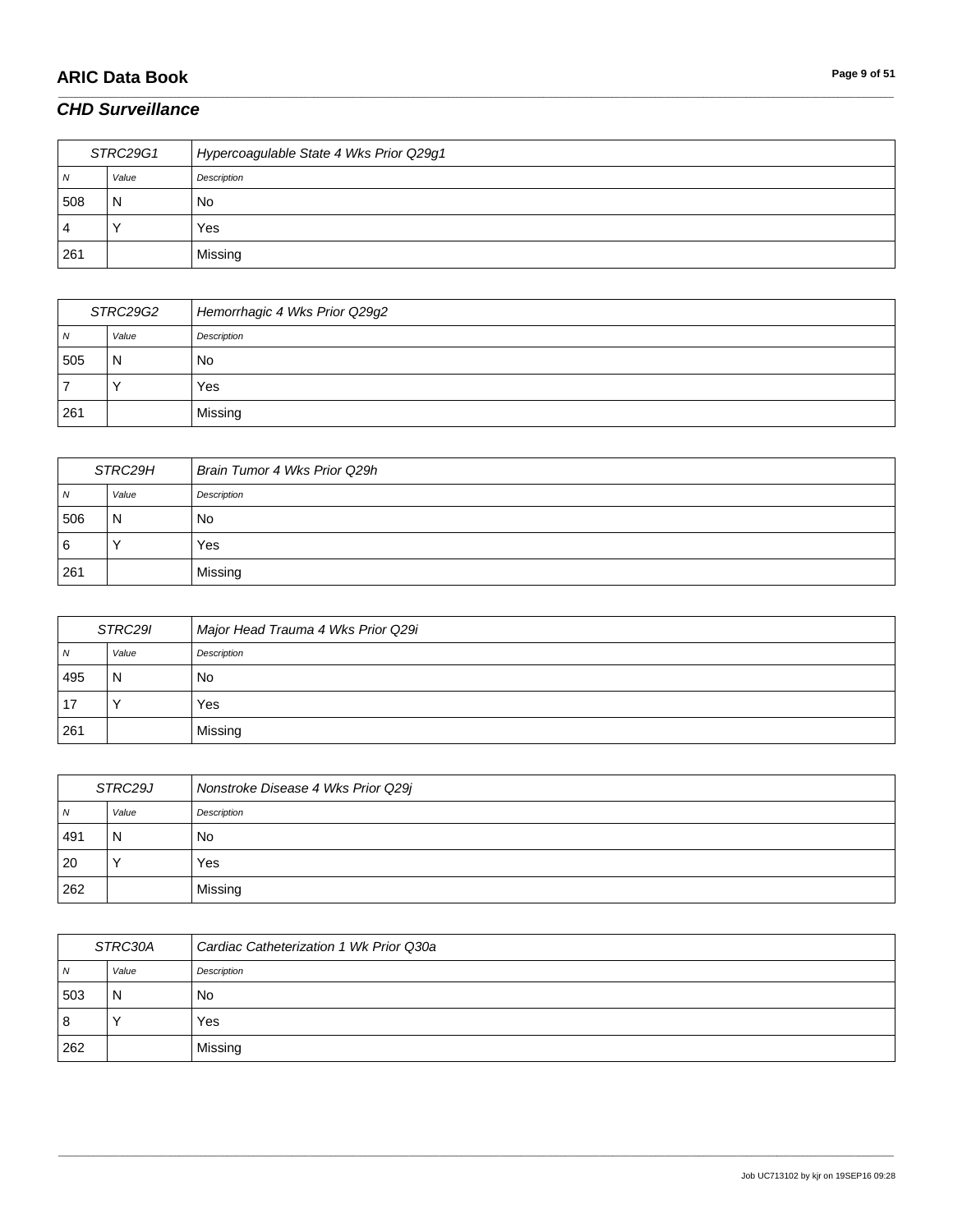# **ARIC Data Book Page 10 of 51**

### *CHD Surveillance*

| STRC30B      |       | Open Heart Surgery 1 Wk Prior Q30b |
|--------------|-------|------------------------------------|
| N            | Value | Description                        |
| 506          | 'N    | No                                 |
| <sub>5</sub> |       | Yes                                |
| 262          |       | Missing                            |

\_\_\_\_\_\_\_\_\_\_\_\_\_\_\_\_\_\_\_\_\_\_\_\_\_\_\_\_\_\_\_\_\_\_\_\_\_\_\_\_\_\_\_\_\_\_\_\_\_\_\_\_\_\_\_\_\_\_\_\_\_\_\_\_\_\_\_\_\_\_\_\_\_\_\_\_\_\_\_\_\_\_\_\_\_\_\_\_\_\_\_\_\_\_\_\_\_\_\_\_\_\_\_\_\_\_\_\_\_\_\_\_\_\_\_\_\_\_\_\_\_\_\_\_\_\_\_\_\_\_\_\_\_\_\_\_\_\_\_\_\_\_\_\_\_\_\_\_\_\_\_\_\_\_\_\_\_\_\_\_\_\_\_\_\_\_\_\_\_\_\_\_\_\_\_\_\_\_\_\_\_\_\_\_\_\_\_\_\_\_\_\_\_

| STRC30C |       | Cerebral Angiography 1 Wk Prior Q30c |
|---------|-------|--------------------------------------|
| N       | Value | Description                          |
| 507     | N     | No                                   |
| 4       |       | Yes                                  |
| 262     |       | Missing                              |

| STRC30D |       | Carotid Endarterectomy 1 Wk Prior Q30d |
|---------|-------|----------------------------------------|
| 7V      | Value | Description                            |
| 508     | N     | No                                     |
| ت       |       | Yes                                    |
| 262     |       | Missing                                |

| STRC30E |       | Anticoagulant Therapy 1 Wk Prior Q30e |
|---------|-------|---------------------------------------|
| N       | Value | Description                           |
| 442     | N     | No                                    |
| 69      |       | Yes                                   |
| 262     |       | Missing                               |

| STRC30F        |       | Thrombolytic Therapy 1 Wk Prior Q30f |
|----------------|-------|--------------------------------------|
| $\overline{N}$ | Value | Description                          |
| .511           | N     | No                                   |
| 262            |       | Missing                              |

| STRC31A |       | Headache Prior/At Admission Q31a |
|---------|-------|----------------------------------|
| N       | Value | Description                      |
| 404     | ' N   | No                               |
| 107     |       | Yes                              |
| 262     |       | Missing                          |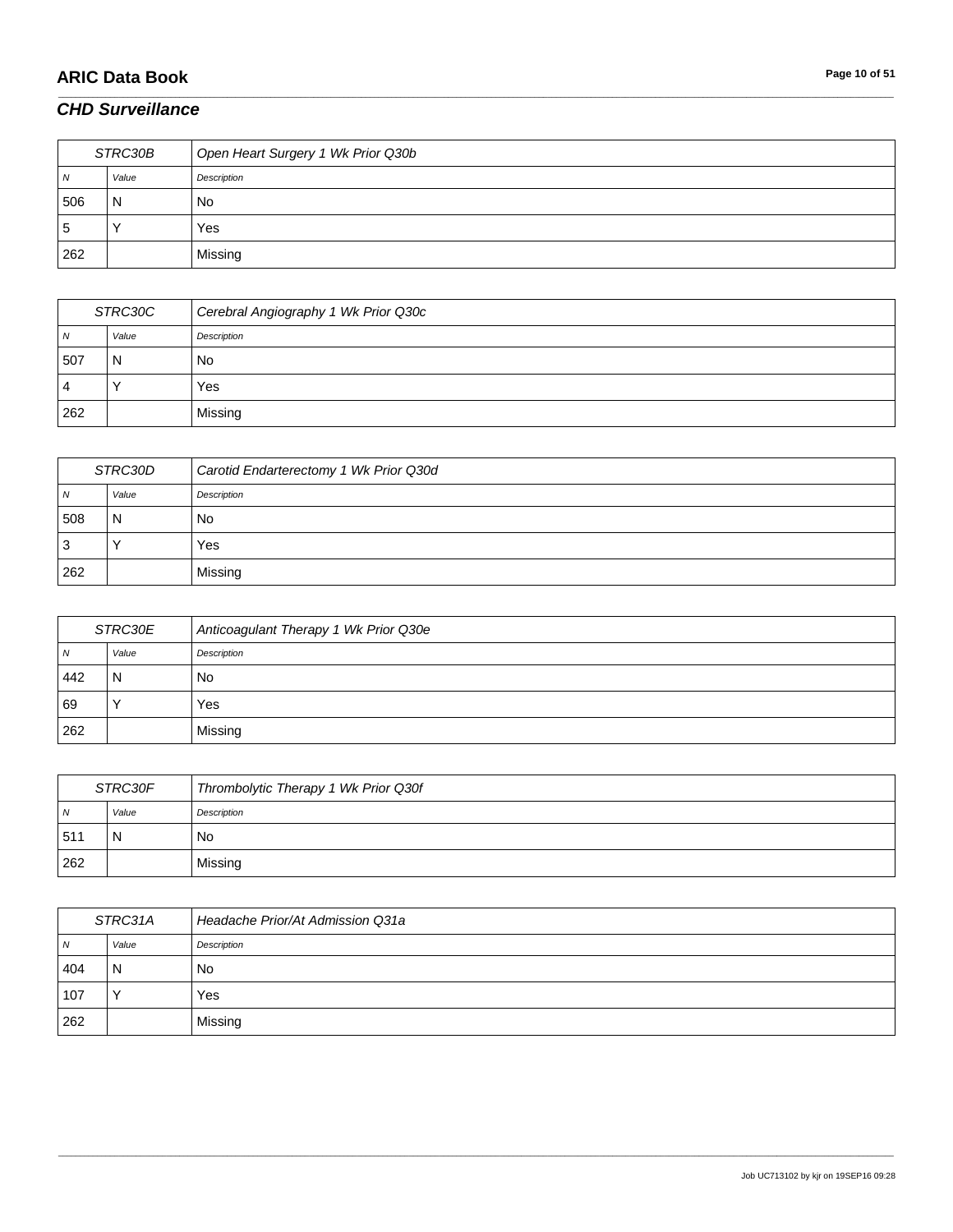# **ARIC Data Book Page 11 of 51**

### *CHD Surveillance*

| STRC31B |       | Headache Severity Q31b |
|---------|-------|------------------------|
| N       | Value | Description            |
| 14      | M     | Mild/moderate          |
| 34      | S     | Severe                 |
| 58      | U     | Unspecified            |
| 667     |       | Missing                |

\_\_\_\_\_\_\_\_\_\_\_\_\_\_\_\_\_\_\_\_\_\_\_\_\_\_\_\_\_\_\_\_\_\_\_\_\_\_\_\_\_\_\_\_\_\_\_\_\_\_\_\_\_\_\_\_\_\_\_\_\_\_\_\_\_\_\_\_\_\_\_\_\_\_\_\_\_\_\_\_\_\_\_\_\_\_\_\_\_\_\_\_\_\_\_\_\_\_\_\_\_\_\_\_\_\_\_\_\_\_\_\_\_\_\_\_\_\_\_\_\_\_\_\_\_\_\_\_\_\_\_\_\_\_\_\_\_\_\_\_\_\_\_\_\_\_\_\_\_\_\_\_\_\_\_\_\_\_\_\_\_\_\_\_\_\_\_\_\_\_\_\_\_\_\_\_\_\_\_\_\_\_\_\_\_\_\_\_\_\_\_\_\_

| STRC31C |       | <b>Headache Duration Q31c</b> |
|---------|-------|-------------------------------|
| N       | Value | Description                   |
| 27      | ┕     | Less than 24 hours            |
| 40      | M     | 24 hours or more              |
| 39      | υ     | Unknown                       |
| 667     |       | Missing                       |

| STRC32A      |       | Vertigo Prior/At Admission Q32a |
|--------------|-------|---------------------------------|
| <sub>N</sub> | Value | Description                     |
| 484          | N     | No                              |
| 27           |       | Yes                             |
| 262          |       | Missing                         |

| STRC32B |       | Vertigo Duration Q32b |
|---------|-------|-----------------------|
| Ν       | Value | Description           |
| 10      |       | Less than 24 hours    |
| 14      | м     | 24 hours or more      |
| 3       | U     | <b>Unknown</b>        |
| 746     |       | Missing               |

| STRC33A        |       | Convulsions Prior/At Admission Q33a |
|----------------|-------|-------------------------------------|
| N <sub>N</sub> | Value | Description                         |
| 494            | N     | No                                  |
| -17            |       | Yes                                 |
| 262            |       | Missing                             |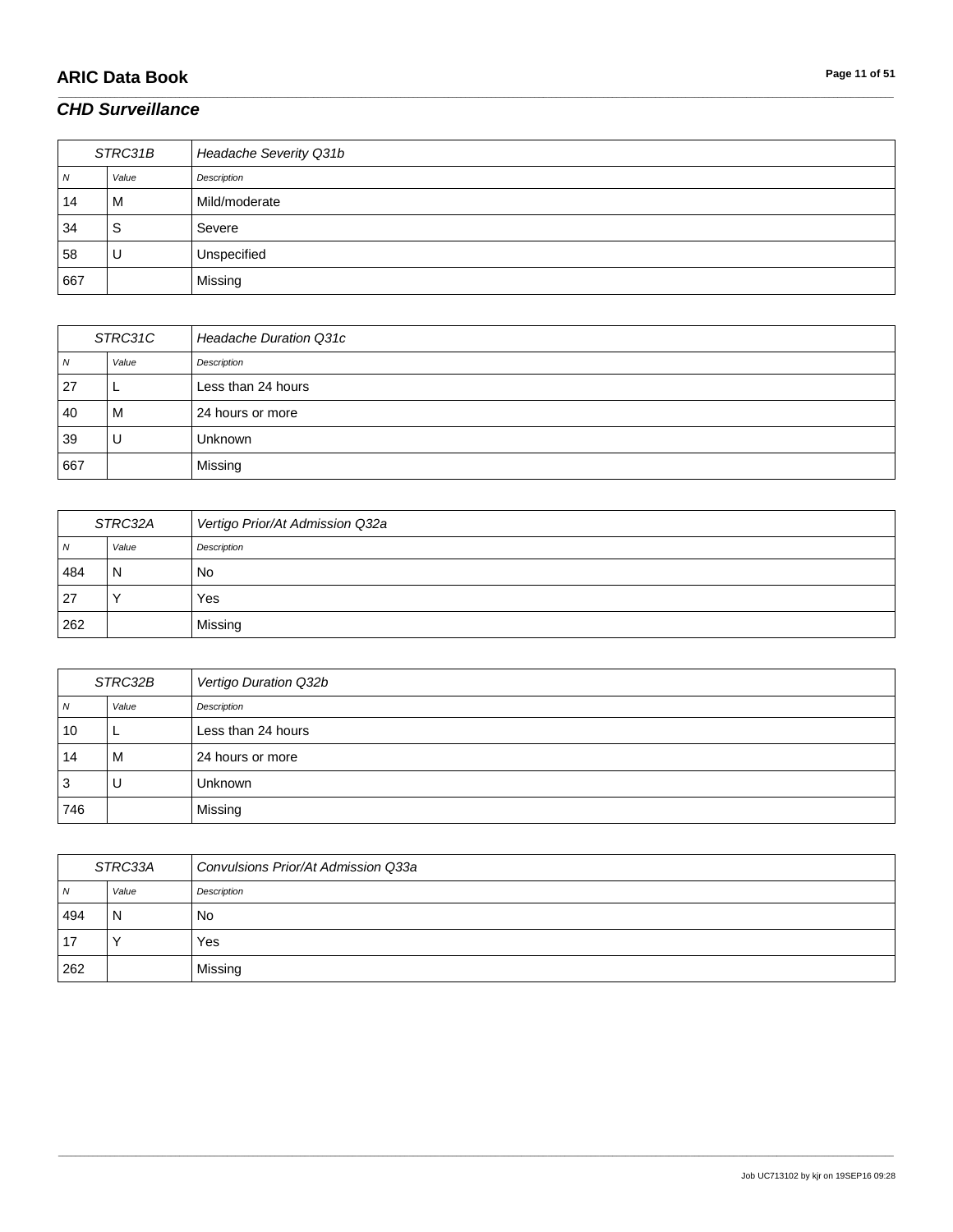# **ARIC Data Book Page 12 of 51**

### *CHD Surveillance*

| STRC33B |       | Was Convulsions 1st Symptom Q33b |
|---------|-------|----------------------------------|
| N       | Value | Description                      |
| 10      | N     | <b>No</b>                        |
|         |       | Yes                              |
| 756     |       | Missing                          |

\_\_\_\_\_\_\_\_\_\_\_\_\_\_\_\_\_\_\_\_\_\_\_\_\_\_\_\_\_\_\_\_\_\_\_\_\_\_\_\_\_\_\_\_\_\_\_\_\_\_\_\_\_\_\_\_\_\_\_\_\_\_\_\_\_\_\_\_\_\_\_\_\_\_\_\_\_\_\_\_\_\_\_\_\_\_\_\_\_\_\_\_\_\_\_\_\_\_\_\_\_\_\_\_\_\_\_\_\_\_\_\_\_\_\_\_\_\_\_\_\_\_\_\_\_\_\_\_\_\_\_\_\_\_\_\_\_\_\_\_\_\_\_\_\_\_\_\_\_\_\_\_\_\_\_\_\_\_\_\_\_\_\_\_\_\_\_\_\_\_\_\_\_\_\_\_\_\_\_\_\_\_\_\_\_\_\_\_\_\_\_\_\_

| STRC34         |       | Meningeal Signs Q34 |
|----------------|-------|---------------------|
| $\overline{N}$ | Value | Description         |
| 506            | N     | <b>No</b>           |
| 5              |       | Yes                 |
| 262            |       | Missing             |

| STRC35A      |       | Coma/Stupor Prior/At Admission Q35a |
|--------------|-------|-------------------------------------|
| <sub>N</sub> | Value | Description                         |
| 427          | N     | No                                  |
| 84           |       | Yes                                 |
| 262          |       | Missing                             |

| STRC35B |       | Coma/Stupor Duration Q35b |
|---------|-------|---------------------------|
| N       | Value | Description               |
| 24      |       | Less than 24 hours        |
| 55      | м     | 24 hours or more          |
| 4       | U     | <b>Unknown</b>            |
| 690     |       | Missing                   |

| STRC36A        |       | Aphasia Prior/At Admission Q36a |
|----------------|-------|---------------------------------|
| $\overline{N}$ | Value | Description                     |
| 408            | N     | No                              |
| 103            |       | Yes                             |
| 262            |       | Missing                         |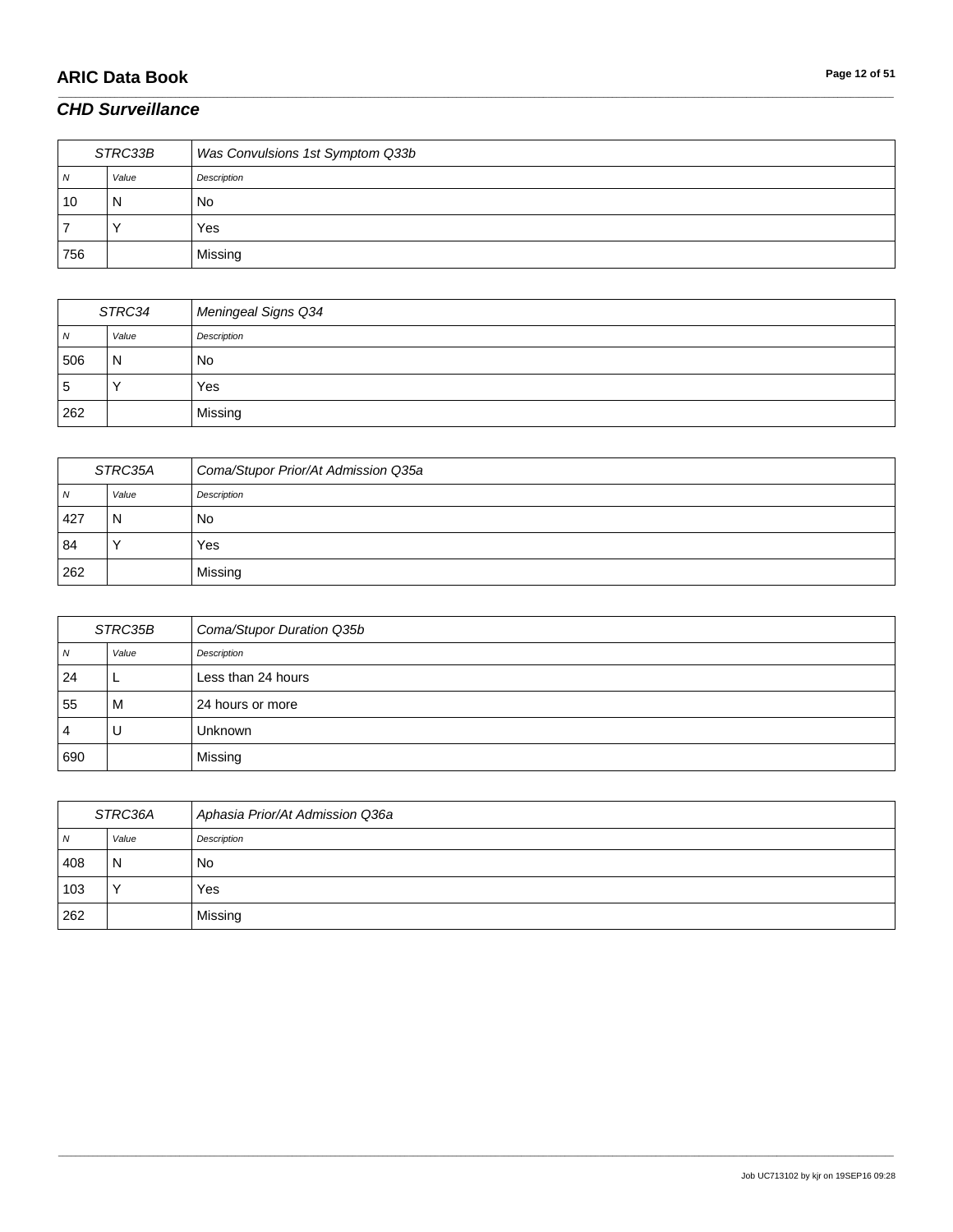# **ARIC Data Book Page 13 of 51**

### *CHD Surveillance*

| STRC36B |       | Aphashia Duration Q36b |
|---------|-------|------------------------|
| N       | Value | Description            |
| 15      |       | Less than 24 hours     |
| 79      | м     | 24 hours or more       |
| 10      | U     | <b>Unknown</b>         |
| 669     |       | Missing                |

\_\_\_\_\_\_\_\_\_\_\_\_\_\_\_\_\_\_\_\_\_\_\_\_\_\_\_\_\_\_\_\_\_\_\_\_\_\_\_\_\_\_\_\_\_\_\_\_\_\_\_\_\_\_\_\_\_\_\_\_\_\_\_\_\_\_\_\_\_\_\_\_\_\_\_\_\_\_\_\_\_\_\_\_\_\_\_\_\_\_\_\_\_\_\_\_\_\_\_\_\_\_\_\_\_\_\_\_\_\_\_\_\_\_\_\_\_\_\_\_\_\_\_\_\_\_\_\_\_\_\_\_\_\_\_\_\_\_\_\_\_\_\_\_\_\_\_\_\_\_\_\_\_\_\_\_\_\_\_\_\_\_\_\_\_\_\_\_\_\_\_\_\_\_\_\_\_\_\_\_\_\_\_\_\_\_\_\_\_\_\_\_\_

| STRC37         |       | Pre-Retinal Hemorrhages Q37 |
|----------------|-------|-----------------------------|
| N <sub>N</sub> | Value | Description                 |
| 51'            | N     | No                          |
| 262            |       | Missing                     |

| STRC38A  |       | Hemianopia Prior/At Admission Q38a |
|----------|-------|------------------------------------|
| <b>N</b> | Value | Description                        |
| 474      | N     | No                                 |
| 37       |       | Yes                                |
| 262      |       | Missing                            |

| STRC38B |       | Hemianopia Duration Q38b |
|---------|-------|--------------------------|
| N       | Value | Description              |
|         |       | Less than 24 hours       |
| 29      | м     | 24 hours or more         |
|         | U     | <b>Unknown</b>           |
| 736     |       | Missing                  |

| STRC39A        |       | Diplopia Prior/At Admission Q39a |
|----------------|-------|----------------------------------|
| $\overline{N}$ | Value | Description                      |
| 490            | N     | No                               |
| 21             |       | Yes                              |
| 262            |       | Missing                          |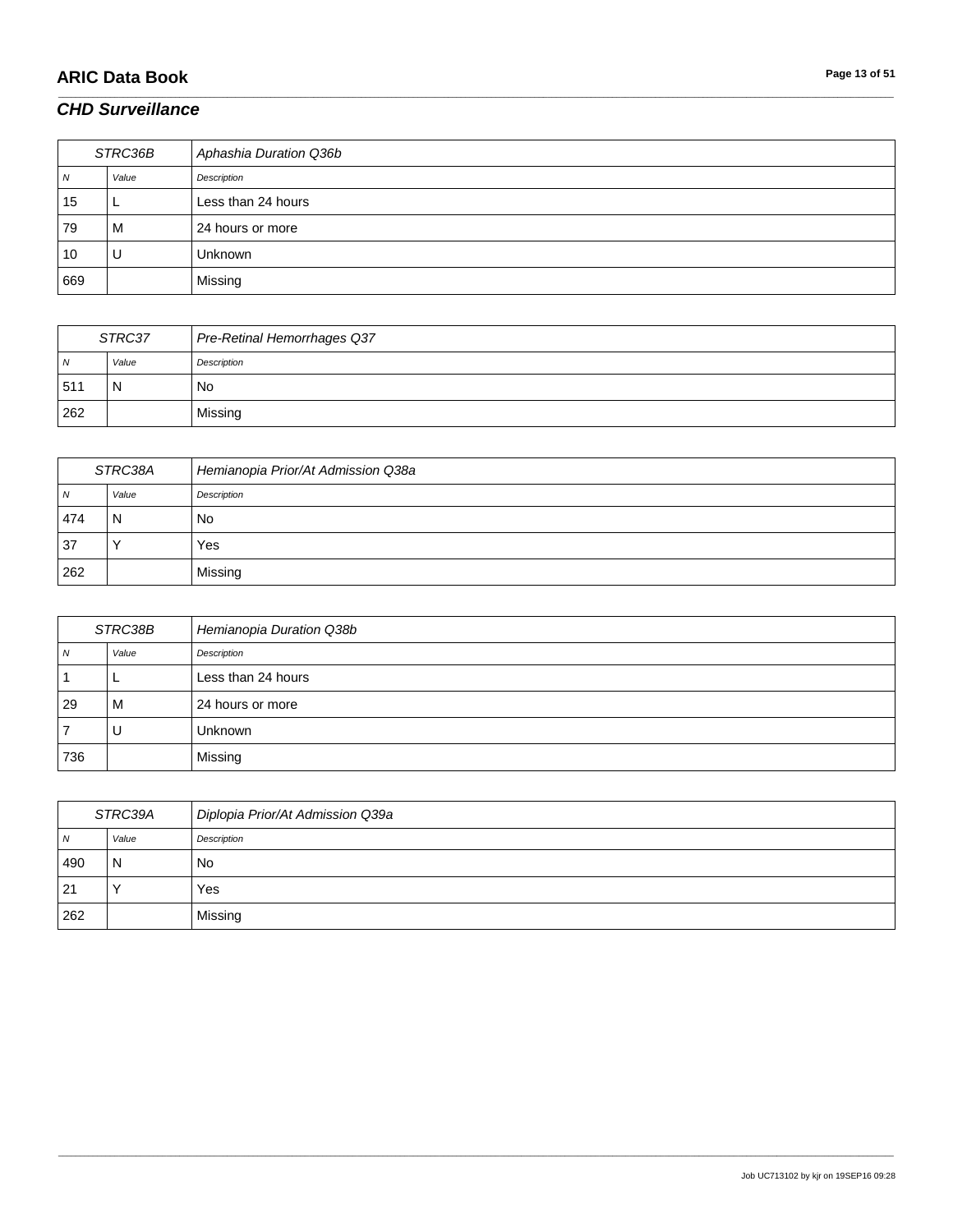# **ARIC Data Book Page 14 of 51**

### *CHD Surveillance*

| STRC39B      |       | Diplopia Duration Q39b |
|--------------|-------|------------------------|
| 7V           | Value | Description            |
| 4            |       | Less than 24 hours     |
| 12           | м     | 24 hours or more       |
| <sub>5</sub> | U     | <b>Unknown</b>         |
| 752          |       | Missing                |

\_\_\_\_\_\_\_\_\_\_\_\_\_\_\_\_\_\_\_\_\_\_\_\_\_\_\_\_\_\_\_\_\_\_\_\_\_\_\_\_\_\_\_\_\_\_\_\_\_\_\_\_\_\_\_\_\_\_\_\_\_\_\_\_\_\_\_\_\_\_\_\_\_\_\_\_\_\_\_\_\_\_\_\_\_\_\_\_\_\_\_\_\_\_\_\_\_\_\_\_\_\_\_\_\_\_\_\_\_\_\_\_\_\_\_\_\_\_\_\_\_\_\_\_\_\_\_\_\_\_\_\_\_\_\_\_\_\_\_\_\_\_\_\_\_\_\_\_\_\_\_\_\_\_\_\_\_\_\_\_\_\_\_\_\_\_\_\_\_\_\_\_\_\_\_\_\_\_\_\_\_\_\_\_\_\_\_\_\_\_\_\_\_

| STRC40A      |              | Dysphagia Prior/At Admission Q40a |
|--------------|--------------|-----------------------------------|
| <sub>N</sub> | Value        | Description                       |
| 296          | N            | No                                |
| 215          | $\checkmark$ | Yes                               |
| 262          |              | Missing                           |

| STRC40B |       | <b>Dysphagia Duration Q40b</b> |
|---------|-------|--------------------------------|
| N       | Value | Description                    |
| 38      | ►     | Less than 24 hours             |
| 160     | M     | 24 hours or more               |
| 18      | U     | Unknown                        |
| 557     |       | Missing                        |

| STRC41A |       | Facial Paresis Prior/At Admission Q41a |
|---------|-------|----------------------------------------|
| N       | Value | Description                            |
| 321     | N     | No                                     |
| 189     |       | Yes                                    |
| 263     |       | Missing                                |

| STRC41B        |              | Facial Side Affected Q41b |
|----------------|--------------|---------------------------|
| N              | Value        | Description               |
| $\overline{2}$ | B            | Both sides                |
| 90             |              | Left side                 |
| 97             | $\mathsf{R}$ | Right side                |
|                | U            | Unknown                   |
| 583            |              | Missing                   |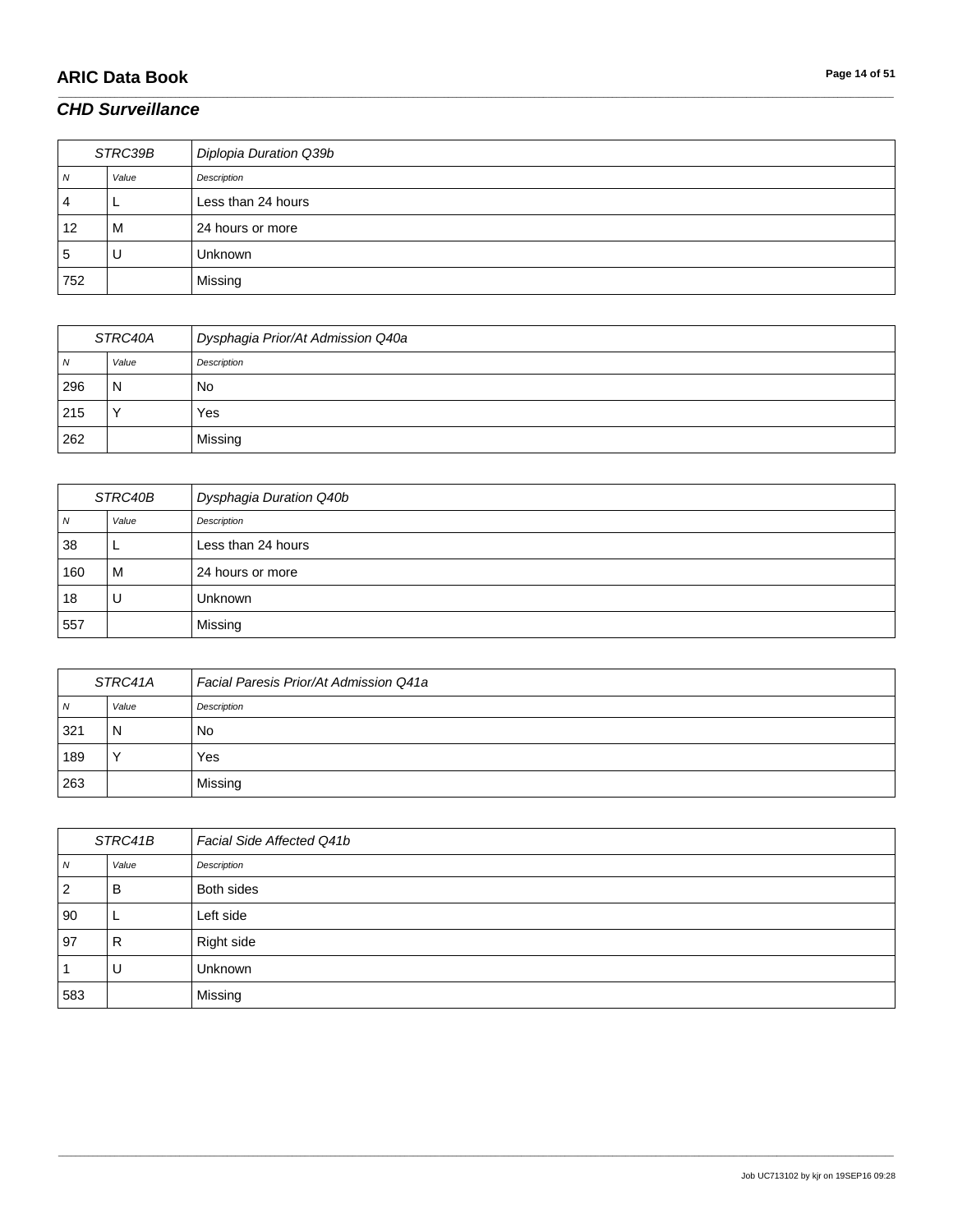# **ARIC Data Book Page 15 of 51**

### *CHD Surveillance*

| STRC41C |       | <b>Facial Paresis Duration Q41c</b> |
|---------|-------|-------------------------------------|
| N       | Value | Description                         |
| 17      |       | Less than 24 hours                  |
| 146     | M     | 24 hours or more                    |
| 26      | U     | <b>Unknown</b>                      |
| 584     |       | Missing                             |

\_\_\_\_\_\_\_\_\_\_\_\_\_\_\_\_\_\_\_\_\_\_\_\_\_\_\_\_\_\_\_\_\_\_\_\_\_\_\_\_\_\_\_\_\_\_\_\_\_\_\_\_\_\_\_\_\_\_\_\_\_\_\_\_\_\_\_\_\_\_\_\_\_\_\_\_\_\_\_\_\_\_\_\_\_\_\_\_\_\_\_\_\_\_\_\_\_\_\_\_\_\_\_\_\_\_\_\_\_\_\_\_\_\_\_\_\_\_\_\_\_\_\_\_\_\_\_\_\_\_\_\_\_\_\_\_\_\_\_\_\_\_\_\_\_\_\_\_\_\_\_\_\_\_\_\_\_\_\_\_\_\_\_\_\_\_\_\_\_\_\_\_\_\_\_\_\_\_\_\_\_\_\_\_\_\_\_\_\_\_\_\_\_

| STRC42A |       | Extremities Par. Prior/At Admission Q42a |
|---------|-------|------------------------------------------|
| N       | Value | Description                              |
| 163     | N     | No                                       |
| 348     |       | Yes                                      |
| 262     |       | Missing                                  |

| STRC42B |       | Arm Affected Q42b |
|---------|-------|-------------------|
| N       | Value | Description       |
| 15      | В     | Both sides        |
| 138     | ட     | Left side         |
| 32      | N     | Neither           |
| 162     | R     | Right side        |
| 3       | U     | Unknown           |
| 423     |       | Missing           |

| STRC42C |       | Leg Affected Q42c |
|---------|-------|-------------------|
| N       | Value | Description       |
| 27      | B     | Both sides        |
| 128     | ╺     | Left side         |
| 48      | N     | Neither           |
| 142     | R     | Right side        |
| 5       | U     | Unknown           |
| 423     |       | Missing           |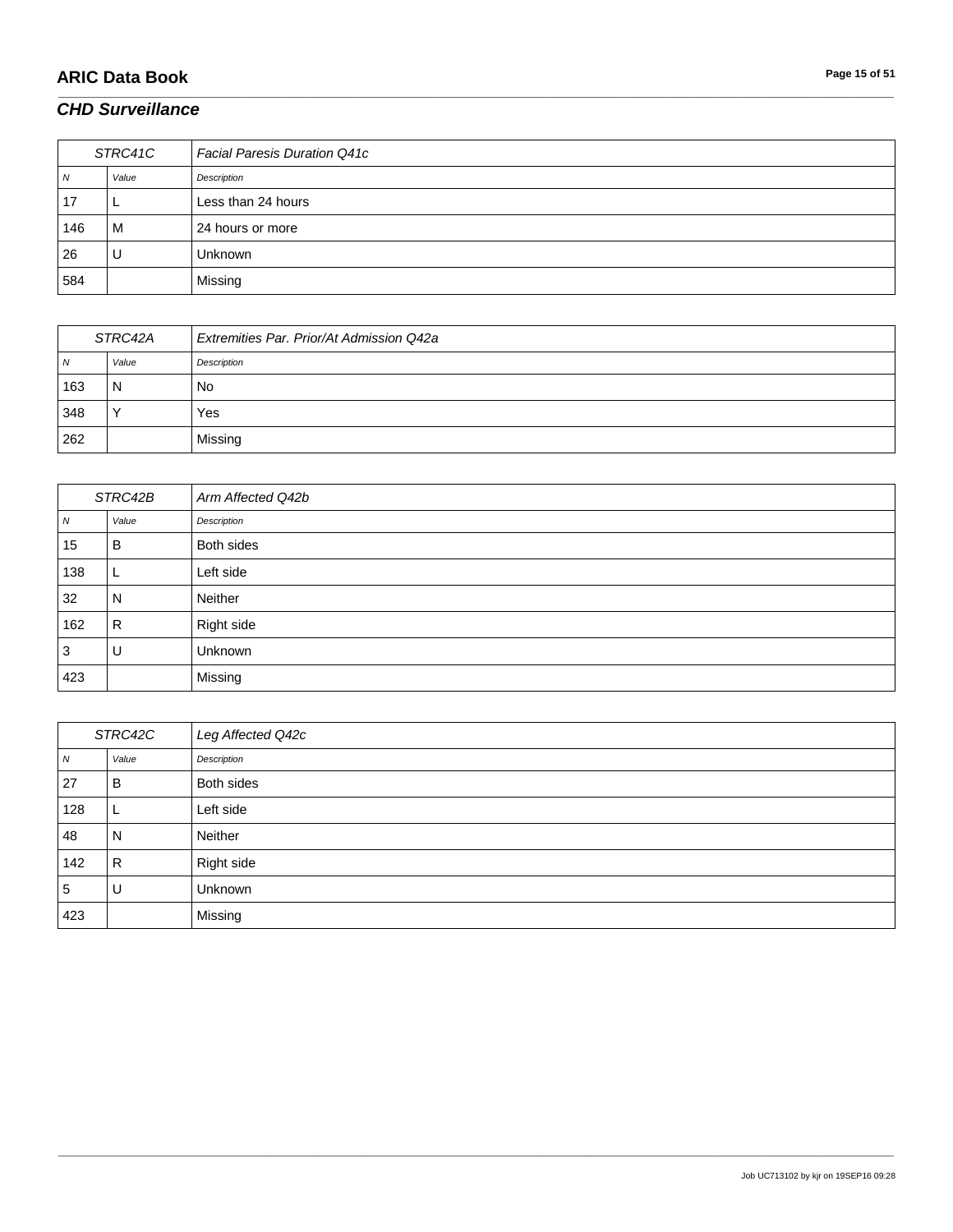# **ARIC Data Book Page 16 of 51**

### *CHD Surveillance*

| STRC42D |       | <b>Extremities Affected Duration Q42d</b> |
|---------|-------|-------------------------------------------|
| N       | Value | Description                               |
| 37      |       | Less than 24 hours                        |
| 290     | M     | 24 hours or more                          |
| 21      | U     | <b>Unknown</b>                            |
| 425     |       | Missing                                   |

\_\_\_\_\_\_\_\_\_\_\_\_\_\_\_\_\_\_\_\_\_\_\_\_\_\_\_\_\_\_\_\_\_\_\_\_\_\_\_\_\_\_\_\_\_\_\_\_\_\_\_\_\_\_\_\_\_\_\_\_\_\_\_\_\_\_\_\_\_\_\_\_\_\_\_\_\_\_\_\_\_\_\_\_\_\_\_\_\_\_\_\_\_\_\_\_\_\_\_\_\_\_\_\_\_\_\_\_\_\_\_\_\_\_\_\_\_\_\_\_\_\_\_\_\_\_\_\_\_\_\_\_\_\_\_\_\_\_\_\_\_\_\_\_\_\_\_\_\_\_\_\_\_\_\_\_\_\_\_\_\_\_\_\_\_\_\_\_\_\_\_\_\_\_\_\_\_\_\_\_\_\_\_\_\_\_\_\_\_\_\_\_\_

| STRC43A      |       | Face Loss Sensation Prior/At Admit Q43a |
|--------------|-------|-----------------------------------------|
| <sub>N</sub> | Value | Description                             |
| 446          | N     | No                                      |
| 65           |       | Yes                                     |
| 262          |       | Missing                                 |

| STRC43B |       | Face Loss Sensation Side Affected Q43b |
|---------|-------|----------------------------------------|
| N       | Value | Description                            |
| 5       | B     | Both sides                             |
| 33      |       | Left side                              |
| 27      | R     | Right side                             |
| 708     |       | Missing                                |

| STRC43C        |       | Face Loss Sensation Duration Q43c |
|----------------|-------|-----------------------------------|
| $\overline{N}$ | Value | Description                       |
| <b>9</b>       |       | Less than 24 hours                |
| -37            | M     | 24 hours or more                  |
| 19             |       | <b>Unknown</b>                    |
| 708            |       | Missing                           |

| STRC44A |                | <b>Extremities Loss Sensation Prior/At Q44a</b> |
|---------|----------------|-------------------------------------------------|
| N       | Value          | Description                                     |
| 380     | $\overline{N}$ | No                                              |
| 131     |                | Yes                                             |
| 262     |                | Missina                                         |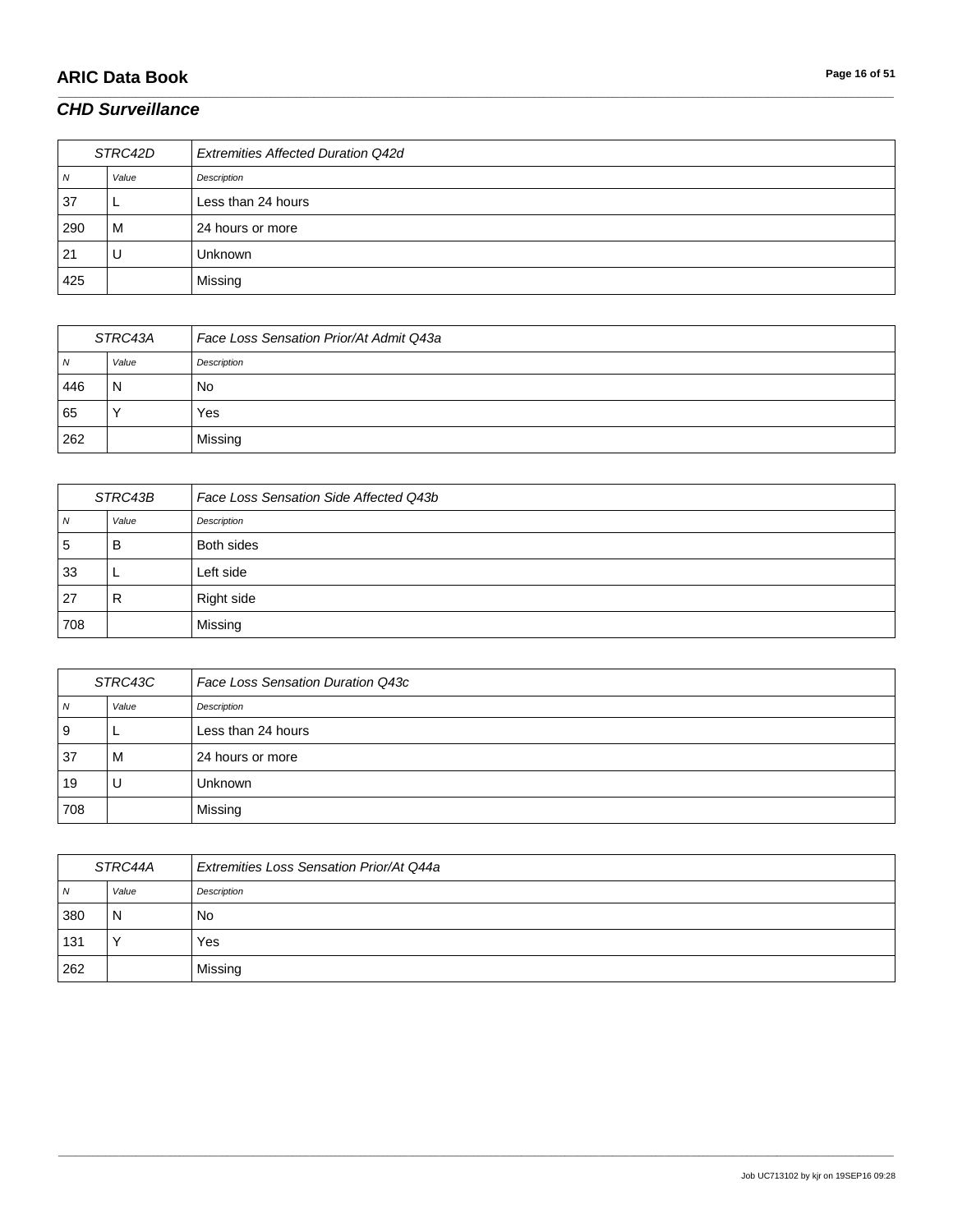# **ARIC Data Book Page 17 of 51**

### *CHD Surveillance*

| STRC44B        |       | Arm Affected Q44b |
|----------------|-------|-------------------|
| N              | Value | Description       |
| 5              | B     | Both sides        |
| 46             |       | Left side         |
| 16             | N     | Neither           |
| 62             | R     | Right side        |
| $\overline{2}$ | U     | Unknown           |
| 642            |       | Missing           |

\_\_\_\_\_\_\_\_\_\_\_\_\_\_\_\_\_\_\_\_\_\_\_\_\_\_\_\_\_\_\_\_\_\_\_\_\_\_\_\_\_\_\_\_\_\_\_\_\_\_\_\_\_\_\_\_\_\_\_\_\_\_\_\_\_\_\_\_\_\_\_\_\_\_\_\_\_\_\_\_\_\_\_\_\_\_\_\_\_\_\_\_\_\_\_\_\_\_\_\_\_\_\_\_\_\_\_\_\_\_\_\_\_\_\_\_\_\_\_\_\_\_\_\_\_\_\_\_\_\_\_\_\_\_\_\_\_\_\_\_\_\_\_\_\_\_\_\_\_\_\_\_\_\_\_\_\_\_\_\_\_\_\_\_\_\_\_\_\_\_\_\_\_\_\_\_\_\_\_\_\_\_\_\_\_\_\_\_\_\_\_\_\_

| STRC44C |       | Leg Affected Q44c |
|---------|-------|-------------------|
| N       | Value | Description       |
|         | В     | Both sides        |
| 43      | ட     | Left side         |
| 35      | N     | Neither           |
| 44      | R     | Right side        |
| 2       | U     | Unknown           |
| 642     |       | Missing           |

| STRC44D |       | <b>Extremities Loss Sensation Duration Q44d</b> |
|---------|-------|-------------------------------------------------|
| N       | Value | Description                                     |
| 28      |       | Less than 24 hours                              |
| 73      | M     | 24 hours or more                                |
| 30      | U     | Unknown                                         |
| 642     |       | Missing                                         |

| STRC45A |       | Gait Disturbance Prior/At Admit Q45a |
|---------|-------|--------------------------------------|
| N       | Value | Description                          |
| 459     | N     | No                                   |
| 52      |       | Yes                                  |
| 262     |       | Missing                              |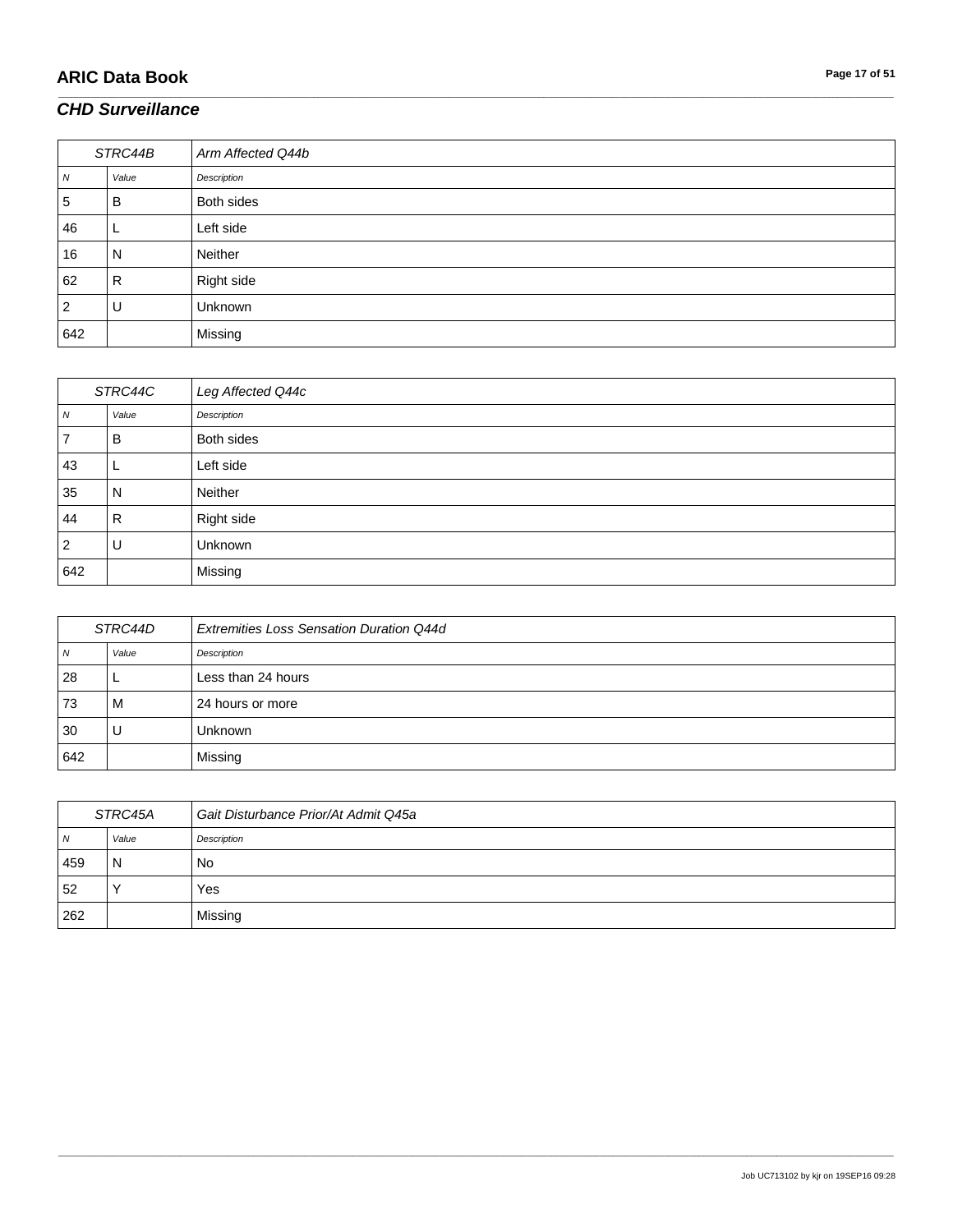# **ARIC Data Book Page 18 of 51**

### *CHD Surveillance*

| STRC45B      |       | Gait Disturbance Duration Q45b |
|--------------|-------|--------------------------------|
| $\mathbf{v}$ | Value | Description                    |
| ت            |       | Less than 24 hours             |
| 40           | м     | 24 hours or more               |
| У            | U     | <b>Unknown</b>                 |
| 721          |       | Missing                        |

\_\_\_\_\_\_\_\_\_\_\_\_\_\_\_\_\_\_\_\_\_\_\_\_\_\_\_\_\_\_\_\_\_\_\_\_\_\_\_\_\_\_\_\_\_\_\_\_\_\_\_\_\_\_\_\_\_\_\_\_\_\_\_\_\_\_\_\_\_\_\_\_\_\_\_\_\_\_\_\_\_\_\_\_\_\_\_\_\_\_\_\_\_\_\_\_\_\_\_\_\_\_\_\_\_\_\_\_\_\_\_\_\_\_\_\_\_\_\_\_\_\_\_\_\_\_\_\_\_\_\_\_\_\_\_\_\_\_\_\_\_\_\_\_\_\_\_\_\_\_\_\_\_\_\_\_\_\_\_\_\_\_\_\_\_\_\_\_\_\_\_\_\_\_\_\_\_\_\_\_\_\_\_\_\_\_\_\_\_\_\_\_\_

| STRC46A |       | Cranial Nerve Palsy Prior/At Admit Q46a |
|---------|-------|-----------------------------------------|
| N       | Value | Description                             |
| 497     | N     | No                                      |
| 14      |       | Yes                                     |
| 262     |       | Missina                                 |

| STRC46B        |       | Other Neurologic Symptom Q46b |
|----------------|-------|-------------------------------|
| $\overline{N}$ | Value | Description                   |
| 280            | N     | No                            |
| 230            |       | Yes                           |
| 263            |       | Missing                       |

| STRC46C |                      | Death < 24 Hours After Onset Q46c |
|---------|----------------------|-----------------------------------|
| N       | Value                | Description                       |
| 116     | N                    | No                                |
| 394     | $\ddot{\phantom{1}}$ | Yes                               |
| 263     |                      | Missing                           |

| STRC47A        |       | Lumbar Puncture Performed Q47a |
|----------------|-------|--------------------------------|
| $\overline{N}$ | Value | Description                    |
| 498            | N     | No.                            |
| 12             |       | Yes                            |
| 263            |       | Missing                        |

| STRC47B        |       | Date Of Lumbar Puncture Q47b |
|----------------|-------|------------------------------|
| N <sub>N</sub> | Value | Description                  |
| 12             | Range | 10/11/1991 - 01/08/2012      |
| 761            |       | Missing                      |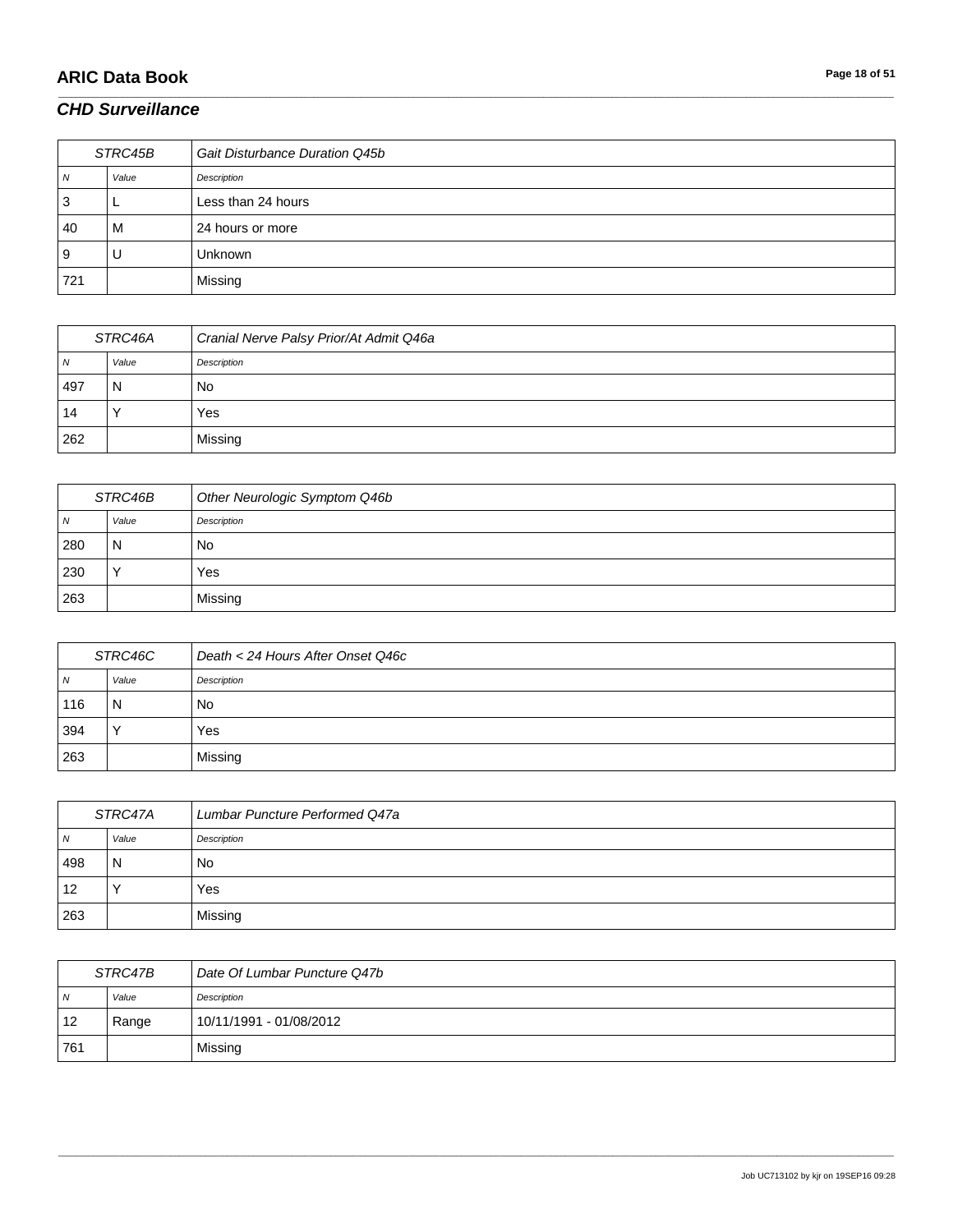# **ARIC Data Book Page 19 of 51**

### *CHD Surveillance*

| STRC47BD |       | Day Of Date Of Lumbar Puncture Q47b       |
|----------|-------|-------------------------------------------|
| N        | Value | Description                               |
| 12       | Range | (median=16.5 mean=16.08 std=8.58)<br>- 30 |
| 761      |       | Missing                                   |

\_\_\_\_\_\_\_\_\_\_\_\_\_\_\_\_\_\_\_\_\_\_\_\_\_\_\_\_\_\_\_\_\_\_\_\_\_\_\_\_\_\_\_\_\_\_\_\_\_\_\_\_\_\_\_\_\_\_\_\_\_\_\_\_\_\_\_\_\_\_\_\_\_\_\_\_\_\_\_\_\_\_\_\_\_\_\_\_\_\_\_\_\_\_\_\_\_\_\_\_\_\_\_\_\_\_\_\_\_\_\_\_\_\_\_\_\_\_\_\_\_\_\_\_\_\_\_\_\_\_\_\_\_\_\_\_\_\_\_\_\_\_\_\_\_\_\_\_\_\_\_\_\_\_\_\_\_\_\_\_\_\_\_\_\_\_\_\_\_\_\_\_\_\_\_\_\_\_\_\_\_\_\_\_\_\_\_\_\_\_\_\_\_

| <i>STRC47BM</i> |       | Month Of Date Of Lumbar Puncture Q47b |
|-----------------|-------|---------------------------------------|
| $\overline{N}$  | Value | Description                           |
| 12              | Range | $(median=7$ mean=6.3 std=3.1)<br>- 10 |
| 761             |       | Missing                               |

| STRC47BY   |       | Year Of Date Of Lumbar Puncture Q47b              |
|------------|-------|---------------------------------------------------|
| $\sqrt{N}$ | Value | Description                                       |
| 12         | Range | 1991 - 2012 (median=2006.5 mean=2004.83 std=6.66) |
| 761        |       | Missing                                           |

| STRC47C        |       | Was Lumbar Puncture Traumatic ? Q47c |
|----------------|-------|--------------------------------------|
| N <sub>N</sub> | Value | Description                          |
| 12             | N     | No                                   |
| 761            |       | Missing                              |

| STRC47D        |       | Lumbar Puncture Fluid Appearance Q47d |
|----------------|-------|---------------------------------------|
| $\overline{N}$ | Value | Description                           |
|                | в     | Gross blood                           |
| 7              | С     | Clear fluid                           |
| 2 ا            |       | Unknown                               |
|                | ⋏     | Xanthrochromic                        |
| 762            |       | Missing                               |

| STRC47E |       | Microscopic Rbcs Tube 1 Q47e |
|---------|-------|------------------------------|
| N       | Value | Description                  |
| -5      |       | 1-999 RBC cu.mm.             |
| 4       | U     | <b>Unknown</b>               |
| 2       | ∸     | Zero RBCs cu.mm.             |
| 762     |       | Missing                      |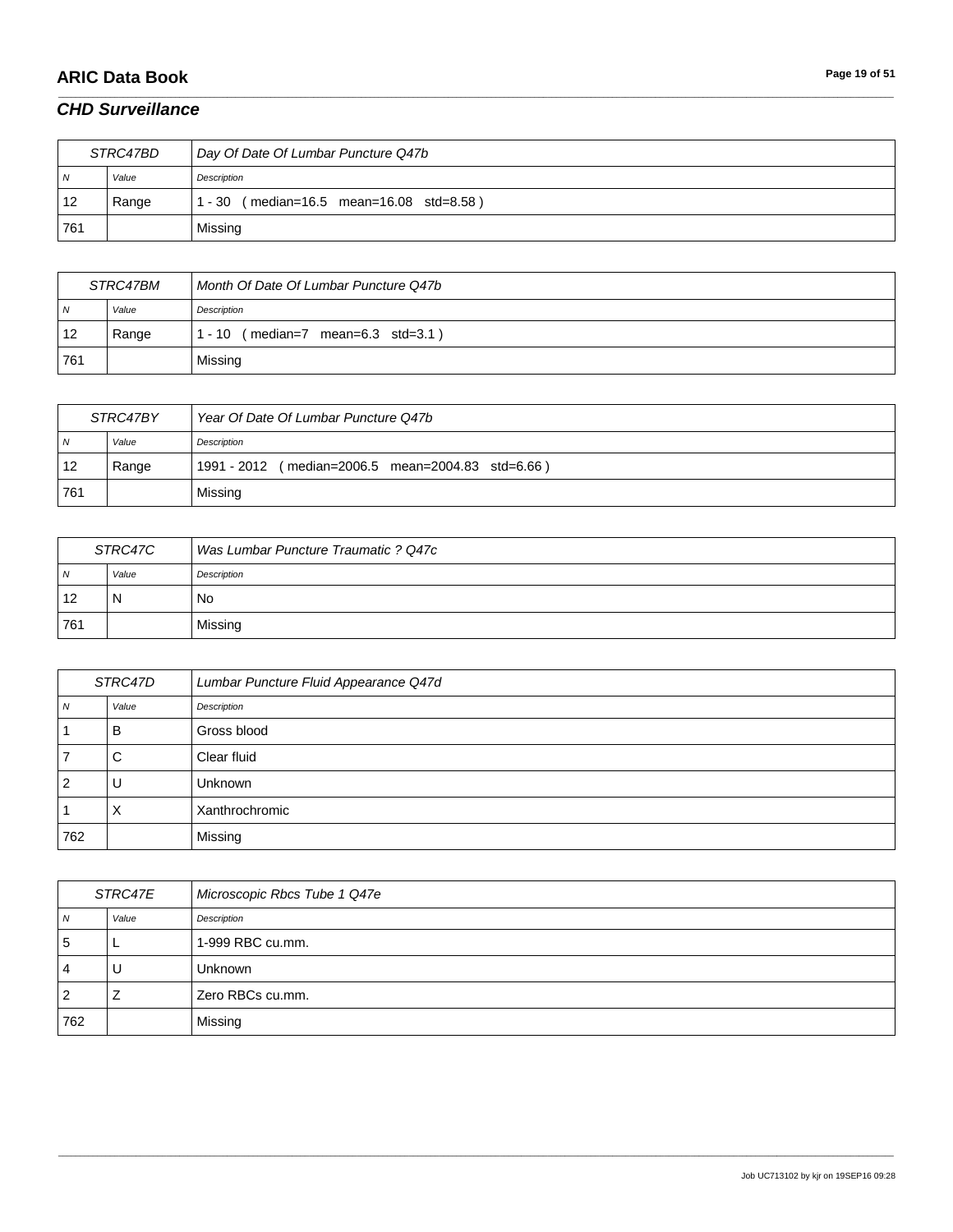# **ARIC Data Book Page 20 of 51**

### *CHD Surveillance*

| STRC47F |       | Microscopic Rbcs Tube 2 Q47f |
|---------|-------|------------------------------|
| N       | Value | Description                  |
|         | N     | No tube                      |
| 4       | U     | <b>Unknown</b>               |
| 762     |       | Missing                      |

\_\_\_\_\_\_\_\_\_\_\_\_\_\_\_\_\_\_\_\_\_\_\_\_\_\_\_\_\_\_\_\_\_\_\_\_\_\_\_\_\_\_\_\_\_\_\_\_\_\_\_\_\_\_\_\_\_\_\_\_\_\_\_\_\_\_\_\_\_\_\_\_\_\_\_\_\_\_\_\_\_\_\_\_\_\_\_\_\_\_\_\_\_\_\_\_\_\_\_\_\_\_\_\_\_\_\_\_\_\_\_\_\_\_\_\_\_\_\_\_\_\_\_\_\_\_\_\_\_\_\_\_\_\_\_\_\_\_\_\_\_\_\_\_\_\_\_\_\_\_\_\_\_\_\_\_\_\_\_\_\_\_\_\_\_\_\_\_\_\_\_\_\_\_\_\_\_\_\_\_\_\_\_\_\_\_\_\_\_\_\_\_\_

| STRC47G |       | Lumbar Puncture Diagnosis Q47g          |
|---------|-------|-----------------------------------------|
|         | Value | Description                             |
| 6       | A     | Normal Study                            |
|         | С     | Unrelated pathology or traumatic tap    |
|         | D     | Bloody (non-traumatic) or xanthochromic |
| 764     |       | Missing                                 |

| STRC48A |           | Cerebral Angiography Performed Q48a |
|---------|-----------|-------------------------------------|
| N       | Value     | Description                         |
| 423     | N         | No                                  |
| 27      | $\lambda$ | Yes                                 |
| 323     |           | Missing                             |

| STRC48B        |       | Date Of Cerebral Angiography Q48b |
|----------------|-------|-----------------------------------|
| N <sub>N</sub> | Value | Description                       |
| 41             | Range | 10/28/1988 - 10/28/2013           |
| 732            |       | Missing                           |

| STRC48BD       |       | Day Of Date Of Cerebral Angiography Q48b                  |
|----------------|-------|-----------------------------------------------------------|
| $\overline{N}$ | Value | Description                                               |
| 41             | Range | $(median=14 \text{ mean}=14.3 \text{ std}=9.3)$<br>1 - 30 |
| 732            |       | Missing                                                   |

| STRC48BM       |       | Month Of Date Of Cerebral Angiography Q48b              |
|----------------|-------|---------------------------------------------------------|
| $\overline{M}$ | Value | Description                                             |
| 41             | Range | $(median=7 \text{ mean}=7.0 \text{ std}=3.0)$<br>1 - 12 |
| 732            |       | Missing                                                 |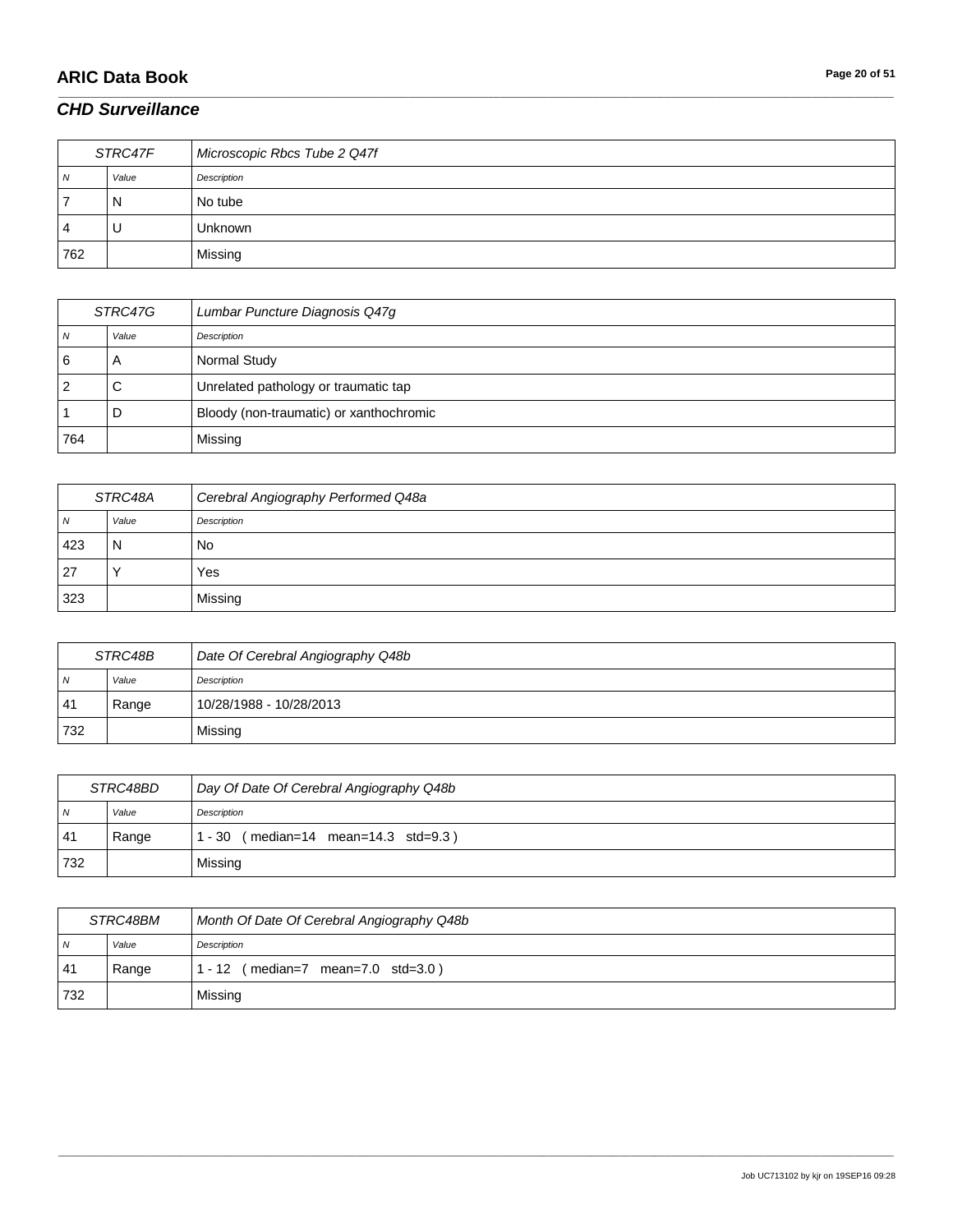# **ARIC Data Book Page 21 of 51**

### *CHD Surveillance*

| STRC48BY       |       | Year Of Date Of Cerebral Angiography Q48b     |
|----------------|-------|-----------------------------------------------|
| N <sub>N</sub> | Value | Description                                   |
| 41             | Range | 1988 - 2013 (median=2003 mean=2003.1 std=6.7) |
| 732            |       | Missing                                       |

\_\_\_\_\_\_\_\_\_\_\_\_\_\_\_\_\_\_\_\_\_\_\_\_\_\_\_\_\_\_\_\_\_\_\_\_\_\_\_\_\_\_\_\_\_\_\_\_\_\_\_\_\_\_\_\_\_\_\_\_\_\_\_\_\_\_\_\_\_\_\_\_\_\_\_\_\_\_\_\_\_\_\_\_\_\_\_\_\_\_\_\_\_\_\_\_\_\_\_\_\_\_\_\_\_\_\_\_\_\_\_\_\_\_\_\_\_\_\_\_\_\_\_\_\_\_\_\_\_\_\_\_\_\_\_\_\_\_\_\_\_\_\_\_\_\_\_\_\_\_\_\_\_\_\_\_\_\_\_\_\_\_\_\_\_\_\_\_\_\_\_\_\_\_\_\_\_\_\_\_\_\_\_\_\_\_\_\_\_\_\_\_\_

| STRC48C        |       | Angiography Diagnosis Q48c |
|----------------|-------|----------------------------|
| N              | Value | Description                |
| 10             | A     | Not studied                |
|                | B     | 0-29% stenosis             |
| 27             | С     | 30-69% stenosis            |
| $\overline{2}$ | D     | 70-89% stenosis            |
| $\overline{2}$ | E     | >=90% stenosis             |
| 731            |       | Missing                    |

| STRC48D |       | Stenosis Right Internal Carotid Q48d |
|---------|-------|--------------------------------------|
| N       | Value | Description                          |
| 5       | A     | Not studied                          |
| 31      | в     | 0-29% stenosis                       |
| 3       | С     | 30-69% stenosis                      |
|         | D     | 70-89% stenosis                      |
|         | Е     | >=90% stenosis                       |
| 732     |       | Missing                              |

| STRC48D1       |       | Stenosis Percentage Right Q48d1       |
|----------------|-------|---------------------------------------|
| $\overline{N}$ | Value | Description                           |
| 13             | Range | 0 - 100 (median=0 mean=22.3 std=36.1) |
| 760            |       | Missing                               |

| STRC48E          |       | Stenosis Left Internal Carotid Q48e |
|------------------|-------|-------------------------------------|
| $\boldsymbol{N}$ | Value | Description                         |
| 5                | A     | Not studied                         |
| 27               | в     | 0-29% stenosis                      |
| $\overline{3}$   | С     | 30-69% stenosis                     |
| 3                | υ     | 70-89% stenosis                     |
| 3                | F     | >=90% stenosis                      |
| 732              |       | Missing                             |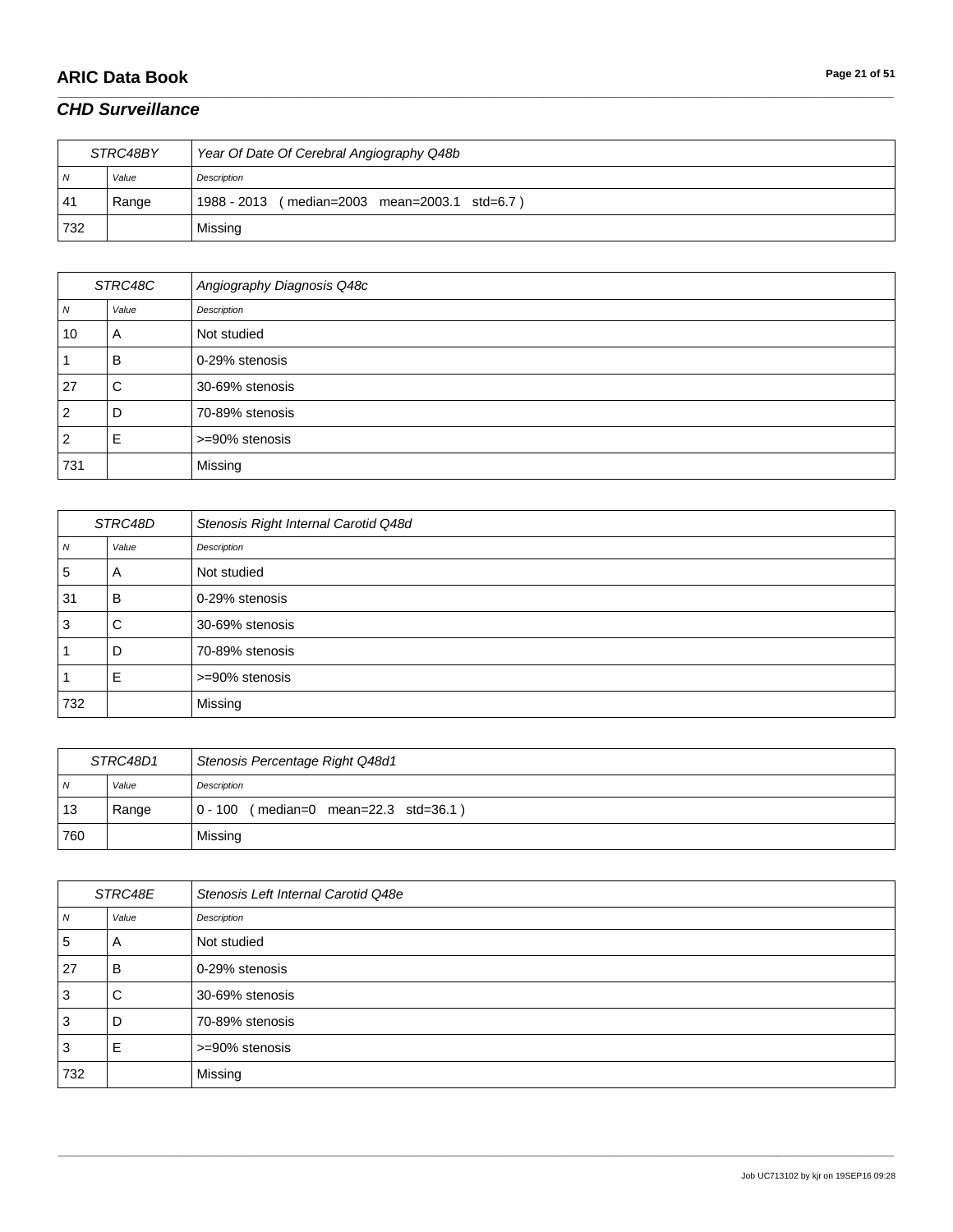# **ARIC Data Book Page 22 of 51**

### *CHD Surveillance*

| STRC48E1       |       | Stenosis Percentage Left Q48e1           |
|----------------|-------|------------------------------------------|
| $\overline{N}$ | Value | Description                              |
| 17             | Range | $0 - 100$ (median=20 mean=33.8 std=40.1) |
| 756            |       | Missing                                  |

\_\_\_\_\_\_\_\_\_\_\_\_\_\_\_\_\_\_\_\_\_\_\_\_\_\_\_\_\_\_\_\_\_\_\_\_\_\_\_\_\_\_\_\_\_\_\_\_\_\_\_\_\_\_\_\_\_\_\_\_\_\_\_\_\_\_\_\_\_\_\_\_\_\_\_\_\_\_\_\_\_\_\_\_\_\_\_\_\_\_\_\_\_\_\_\_\_\_\_\_\_\_\_\_\_\_\_\_\_\_\_\_\_\_\_\_\_\_\_\_\_\_\_\_\_\_\_\_\_\_\_\_\_\_\_\_\_\_\_\_\_\_\_\_\_\_\_\_\_\_\_\_\_\_\_\_\_\_\_\_\_\_\_\_\_\_\_\_\_\_\_\_\_\_\_\_\_\_\_\_\_\_\_\_\_\_\_\_\_\_\_\_\_

| STRC49A |             | Ct During Hospitalization Q49a |
|---------|-------------|--------------------------------|
| 7V      | Value       | Description                    |
| 55      | N           | No                             |
| 455     | $\check{ }$ | Yes                            |
| 263     |             | Missing                        |

| STRC49B        |       | Time Between Onset & Ct Scan Q49b |
|----------------|-------|-----------------------------------|
| $\overline{N}$ | Value | Description                       |
| 337            | A     | Less than 24 hours                |
| 52             | B     | 24-48 hours                       |
| 66             | С     | Greater than 48 hours             |
| 318            |       | Missing                           |

| STRC49C |       | Date Of First Ct Scan Q49c |
|---------|-------|----------------------------|
| N       | Value | Description                |
| 455     | Range | 10/26/1988 - 12/14/2013    |
| 318     |       | Missing                    |

| STRC49CD       |       | Day Of Date Of First Ct Scan Q49c               |
|----------------|-------|-------------------------------------------------|
| $\overline{N}$ | Value | Description                                     |
| 455            | Range | $(median=15 \, mean=15.7 \, std=8.7)$<br>1 - 31 |
| 318            |       | Missing                                         |

| STRC49CM       |       | Month Of Date Of First Ct Scan Q49c                     |
|----------------|-------|---------------------------------------------------------|
| $\overline{N}$ | Value | Description                                             |
| 455            | Range | $(median=6 \text{ mean}=6.5 \text{ std}=3.4)$<br>1 - 12 |
| 318            |       | Missing                                                 |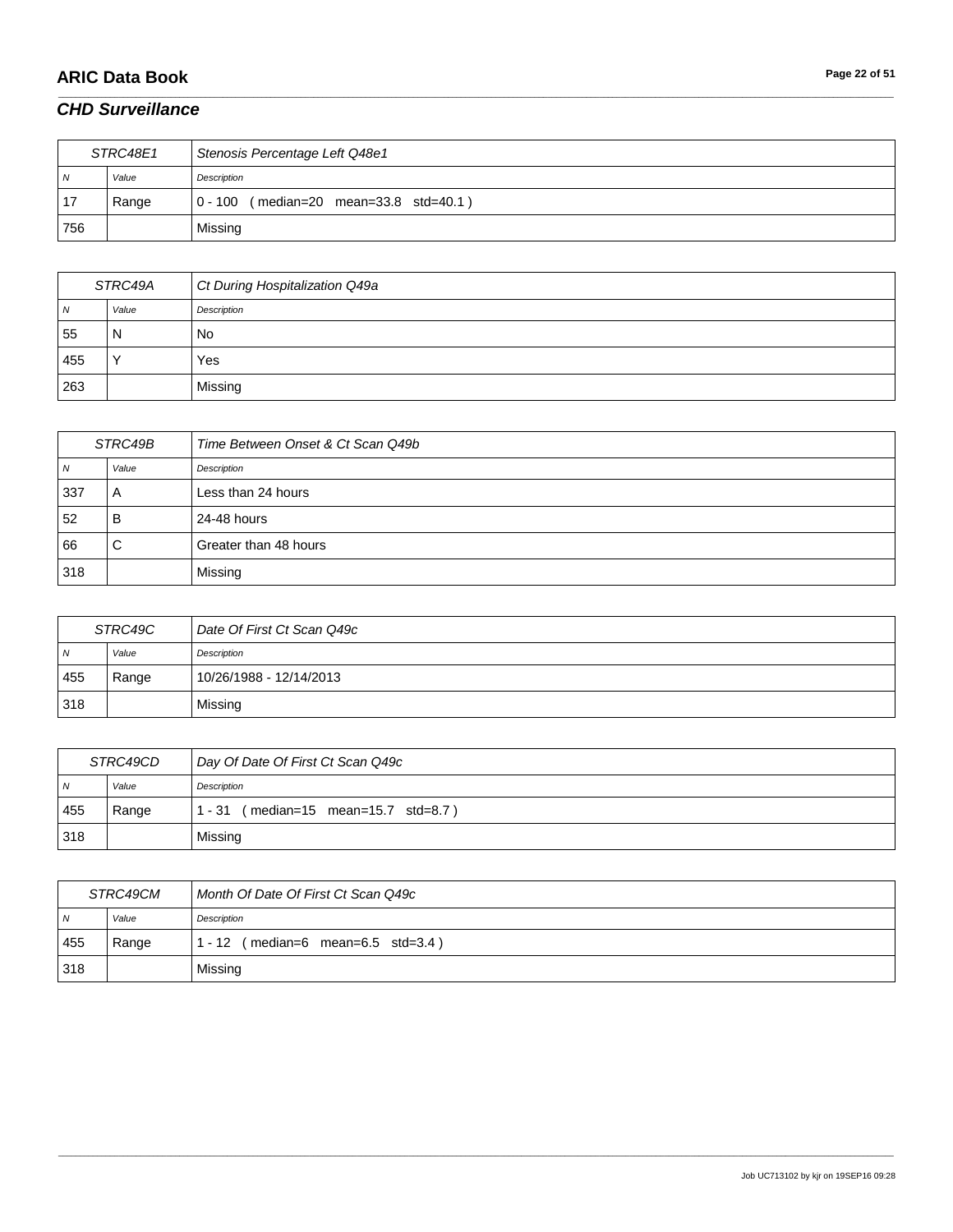# **ARIC Data Book Page 23 of 51**

### *CHD Surveillance*

| STRC49CY |       | Year Of Date Of First Ct Scan Q49c               |
|----------|-------|--------------------------------------------------|
| N        | Value | Description                                      |
| 455      | Range | 1988 - 2013<br>(median=2007 mean=2006.3 std=5.3) |
| 318      |       | Missing                                          |

\_\_\_\_\_\_\_\_\_\_\_\_\_\_\_\_\_\_\_\_\_\_\_\_\_\_\_\_\_\_\_\_\_\_\_\_\_\_\_\_\_\_\_\_\_\_\_\_\_\_\_\_\_\_\_\_\_\_\_\_\_\_\_\_\_\_\_\_\_\_\_\_\_\_\_\_\_\_\_\_\_\_\_\_\_\_\_\_\_\_\_\_\_\_\_\_\_\_\_\_\_\_\_\_\_\_\_\_\_\_\_\_\_\_\_\_\_\_\_\_\_\_\_\_\_\_\_\_\_\_\_\_\_\_\_\_\_\_\_\_\_\_\_\_\_\_\_\_\_\_\_\_\_\_\_\_\_\_\_\_\_\_\_\_\_\_\_\_\_\_\_\_\_\_\_\_\_\_\_\_\_\_\_\_\_\_\_\_\_\_\_\_\_

| STRC49D |       | First Ct Diagnosis Q49d                               |
|---------|-------|-------------------------------------------------------|
| N       | Value | Description                                           |
| 35      | A     | Normal Study                                          |
| 26      | B     | Exclusionary pathology                                |
| 232     | С     | Unrelated pathology                                   |
| 59      | D     | Normal study, but done within 48 hrs of symptom onset |
| 16      | E     | Subarachnoid hemorrhage                               |
| 21      | F     | Interacerebral hematoma                               |
| 66      | G     | Ischemic infarction, with no evidience of hemorrhage  |
| 318     |       | Missing                                               |

| STRC50A |              | Were 2 Or More Ct Scans Performed Q50a |
|---------|--------------|----------------------------------------|
| 7V      | Value        | Description                            |
| 340     | N            | No                                     |
| 116     | $\checkmark$ | Yes                                    |
| 317     |              | Missing                                |

| STRC50B |       | Time Between Onset & Last Ct Scan Q50b |
|---------|-------|----------------------------------------|
| N       | Value | Description                            |
| 11      | A     | Less than 24 hours                     |
| 29      | B     | 24-48 hours                            |
| 80      | С     | Greater than 48 hours                  |
| 653     |       | Missing                                |

| STRC50C        |       | Date Of Last Ct Scan This Hosp. Q50c |
|----------------|-------|--------------------------------------|
| $\overline{M}$ | Value | Description                          |
| 119            | Range | 09/16/1989 - 11/22/2013              |
| 654            |       | Missing                              |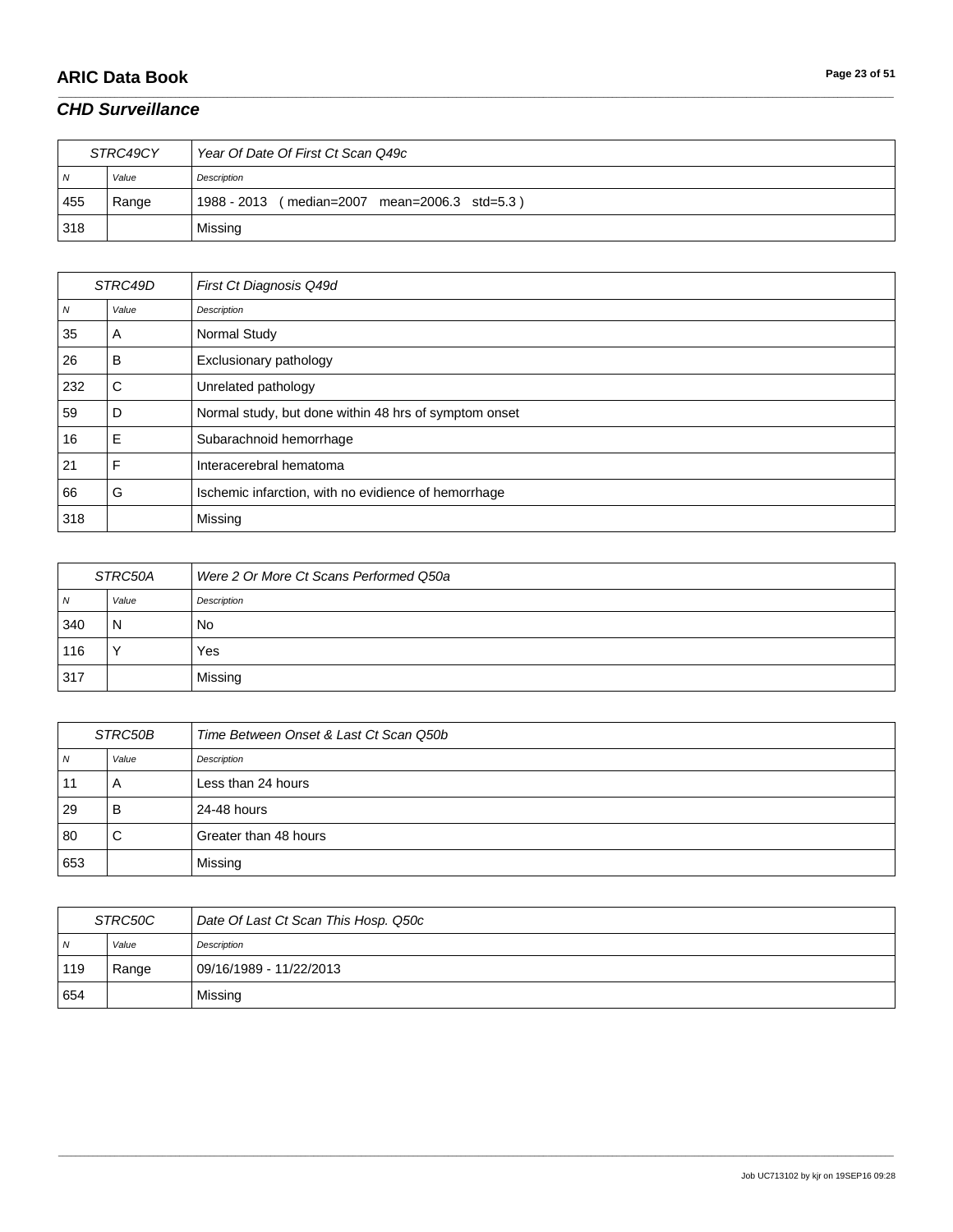# **ARIC Data Book Page 24 of 51**

### *CHD Surveillance*

| <i>STRC50CD</i> |       | Day Of Date Of Last Ct Scan This Hosp. Q50c     |
|-----------------|-------|-------------------------------------------------|
| N               | Value | Description                                     |
| 119             | Range | $(median=16 \, mean=15.5 \, std=8.6)$<br>1 - 31 |
| 654             |       | Missing                                         |

\_\_\_\_\_\_\_\_\_\_\_\_\_\_\_\_\_\_\_\_\_\_\_\_\_\_\_\_\_\_\_\_\_\_\_\_\_\_\_\_\_\_\_\_\_\_\_\_\_\_\_\_\_\_\_\_\_\_\_\_\_\_\_\_\_\_\_\_\_\_\_\_\_\_\_\_\_\_\_\_\_\_\_\_\_\_\_\_\_\_\_\_\_\_\_\_\_\_\_\_\_\_\_\_\_\_\_\_\_\_\_\_\_\_\_\_\_\_\_\_\_\_\_\_\_\_\_\_\_\_\_\_\_\_\_\_\_\_\_\_\_\_\_\_\_\_\_\_\_\_\_\_\_\_\_\_\_\_\_\_\_\_\_\_\_\_\_\_\_\_\_\_\_\_\_\_\_\_\_\_\_\_\_\_\_\_\_\_\_\_\_\_\_

| <i>STRC50CM</i> |       | Month Of Date Of Last Ct Scan This Hosp. Q50c |
|-----------------|-------|-----------------------------------------------|
| $\overline{N}$  | Value | Description                                   |
| 120             | Range | $(median=6$ mean=6.2 std=3.5)<br>- 12         |
| 653             |       | Missing                                       |

| STRC50CY       |       | Year Of Date Of Last Ct Scan This Hosp. Q50c     |
|----------------|-------|--------------------------------------------------|
| $\overline{N}$ | Value | Description                                      |
| 120            | Range | 1989 - 2013<br>(median=2008 mean=2007.6 std=4.7) |
| 653            |       | Missing                                          |

| STRC50D          |       | Last Ct Diagnosis Q50d                                |
|------------------|-------|-------------------------------------------------------|
| $\boldsymbol{N}$ | Value | Description                                           |
|                  | A     | Normal study                                          |
| 16               | в     | Exclusionary pathology                                |
| 27               | С     | Unrelated pathology                                   |
| 5                | D     | Normal study, but done within 48 hrs of symptom onset |
| 5                | Е     | Subarachnoid hemorrhage                               |
| 14               | F     | Intracerebral hematoma                                |
| 44               | G     | Ischemic infarction, with no evidience of hemorrhage  |
| 655              |       | Missing                                               |

| STRC51A |       | Other Ct Scans Prior To Hosp. Q51a |
|---------|-------|------------------------------------|
| N       | Value | Description                        |
| 479     | N     | No                                 |
| -31     |       | Yes                                |
| 263     |       | Missing                            |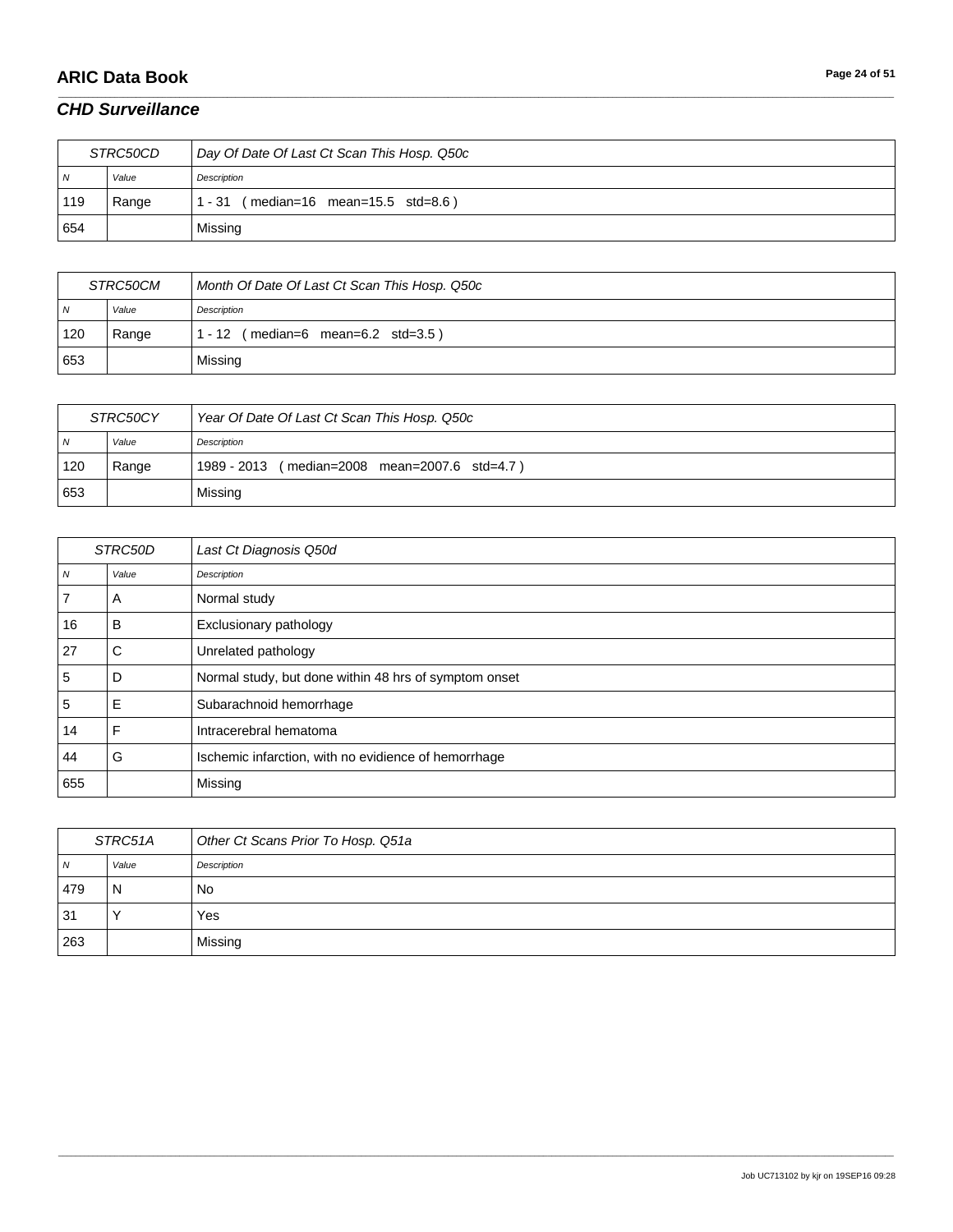# **ARIC Data Book Page 25 of 51**

### *CHD Surveillance*

| STRC51B |       | Time Between Onset & First Ct Scan Prior Q51b |
|---------|-------|-----------------------------------------------|
| N       | Value | Description                                   |
| 17      | A     | Less than 24 hours                            |
| 2       | в     | 24-48 hours                                   |
| 9       | С     | Greater than 48 hours                         |
| 3       | U     | Unknown                                       |
| 742     |       | Missing                                       |

\_\_\_\_\_\_\_\_\_\_\_\_\_\_\_\_\_\_\_\_\_\_\_\_\_\_\_\_\_\_\_\_\_\_\_\_\_\_\_\_\_\_\_\_\_\_\_\_\_\_\_\_\_\_\_\_\_\_\_\_\_\_\_\_\_\_\_\_\_\_\_\_\_\_\_\_\_\_\_\_\_\_\_\_\_\_\_\_\_\_\_\_\_\_\_\_\_\_\_\_\_\_\_\_\_\_\_\_\_\_\_\_\_\_\_\_\_\_\_\_\_\_\_\_\_\_\_\_\_\_\_\_\_\_\_\_\_\_\_\_\_\_\_\_\_\_\_\_\_\_\_\_\_\_\_\_\_\_\_\_\_\_\_\_\_\_\_\_\_\_\_\_\_\_\_\_\_\_\_\_\_\_\_\_\_\_\_\_\_\_\_\_\_

| STRC51C        |       | Date Of Pre-Admit Ct Scan Q51c |
|----------------|-------|--------------------------------|
| $\overline{N}$ | Value | Description                    |
| 30             | Range | 11/18/1988 - 08/14/2013        |
| 743            |       | Missing                        |

| STRC51CD       |       | Day Of Date Of Pre-Admit Ct Scan Q51c     |
|----------------|-------|-------------------------------------------|
| $\overline{N}$ | Value | Description                               |
| 30             | Range | (median=18 mean=19.1 std=8.7)<br>$2 - 31$ |
| 743            |       | Missing                                   |

| STRC51CM       |       | Month Of Date Of Pre-Admit Ct Scan Q51c                   |
|----------------|-------|-----------------------------------------------------------|
| N <sub>N</sub> | Value | Description                                               |
| 31             | Range | $(median=7 \text{ mean}=7.1 \text{ std}=3.5)$<br>$1 - 12$ |
| 742            |       | Missing                                                   |

| STRC51CY       |       | Year Of Date Of Pre-Admit Ct Scan Q51c        |
|----------------|-------|-----------------------------------------------|
| $\overline{N}$ | Value | Description                                   |
| 31             | Range | 1988 - 2013 (median=2008 mean=2005.2 std=7.3) |
| 742            |       | Missing                                       |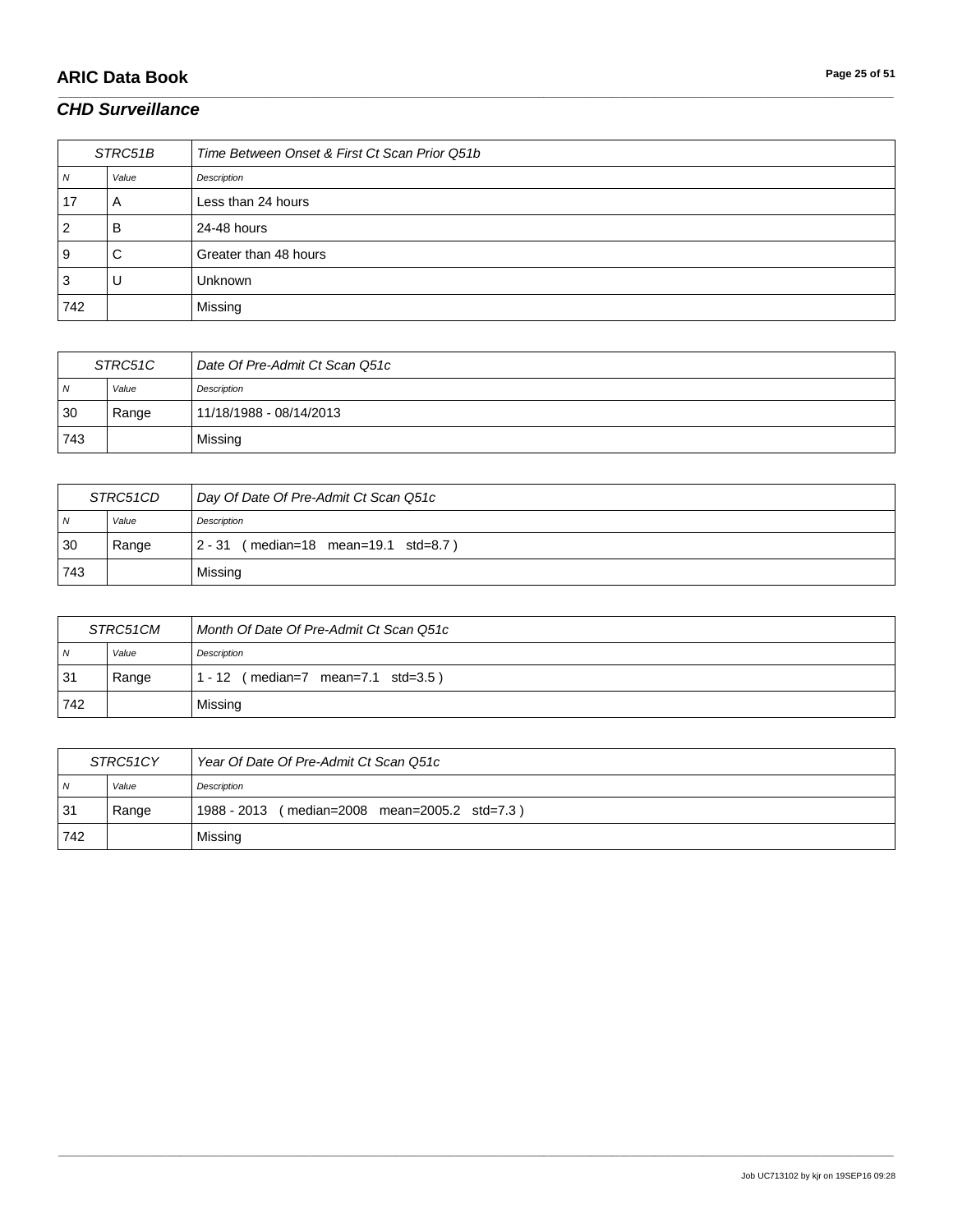# **ARIC Data Book Page 26 of 51**

### *CHD Surveillance*

| STRC51D          |       | Pre-Admission Ct Diagnosis Q51d                       |
|------------------|-------|-------------------------------------------------------|
| $\boldsymbol{N}$ | Value | Description                                           |
|                  | A     | Normal study                                          |
| 2                | B     | Exclusionary pathology                                |
|                  | С     | Unrelated pathology                                   |
| 3                | D     | Normal study, but done within 48 hrs of symptom onset |
| 4                | Е     | Subarachnoid hemorrhage                               |
| 3                | F     | Interacerebral hematoma                               |
| 9                | G     | Ischemic infarction, with no evidience of hemorrhage  |
| 744              |       | Missing                                               |

\_\_\_\_\_\_\_\_\_\_\_\_\_\_\_\_\_\_\_\_\_\_\_\_\_\_\_\_\_\_\_\_\_\_\_\_\_\_\_\_\_\_\_\_\_\_\_\_\_\_\_\_\_\_\_\_\_\_\_\_\_\_\_\_\_\_\_\_\_\_\_\_\_\_\_\_\_\_\_\_\_\_\_\_\_\_\_\_\_\_\_\_\_\_\_\_\_\_\_\_\_\_\_\_\_\_\_\_\_\_\_\_\_\_\_\_\_\_\_\_\_\_\_\_\_\_\_\_\_\_\_\_\_\_\_\_\_\_\_\_\_\_\_\_\_\_\_\_\_\_\_\_\_\_\_\_\_\_\_\_\_\_\_\_\_\_\_\_\_\_\_\_\_\_\_\_\_\_\_\_\_\_\_\_\_\_\_\_\_\_\_\_\_

| STRC52A        |       | Mri Including Head Performed Q52a |
|----------------|-------|-----------------------------------|
| $\overline{N}$ | Value | Description                       |
| 145            | N     | No.                               |
| 365            |       | Yes                               |
| 263            |       | Missing                           |

| STRC52B |       | Time Between Symptom & Mri Q52b |
|---------|-------|---------------------------------|
| N       | Value | Description                     |
| 117     | A     | Less than 24 hours              |
| 120     | B     | 24-48 hours                     |
| 128     | С     | Greater than 48 hours           |
| 408     |       | Missing                         |

| STRC52C |       | Date Of Mri Q52c        |
|---------|-------|-------------------------|
| N       | Value | Description             |
| 365     | Range | 11/22/1988 - 12/15/2013 |
| 408     |       | Missing                 |

| STRC52CD       |       | Day Of Date Of Mri Q52c                         |
|----------------|-------|-------------------------------------------------|
| $\overline{M}$ | Value | Description                                     |
| 365            | Range | $(median=15 \, mean=14.8 \, std=8.5)$<br>1 - 31 |
| 408            |       | Missing                                         |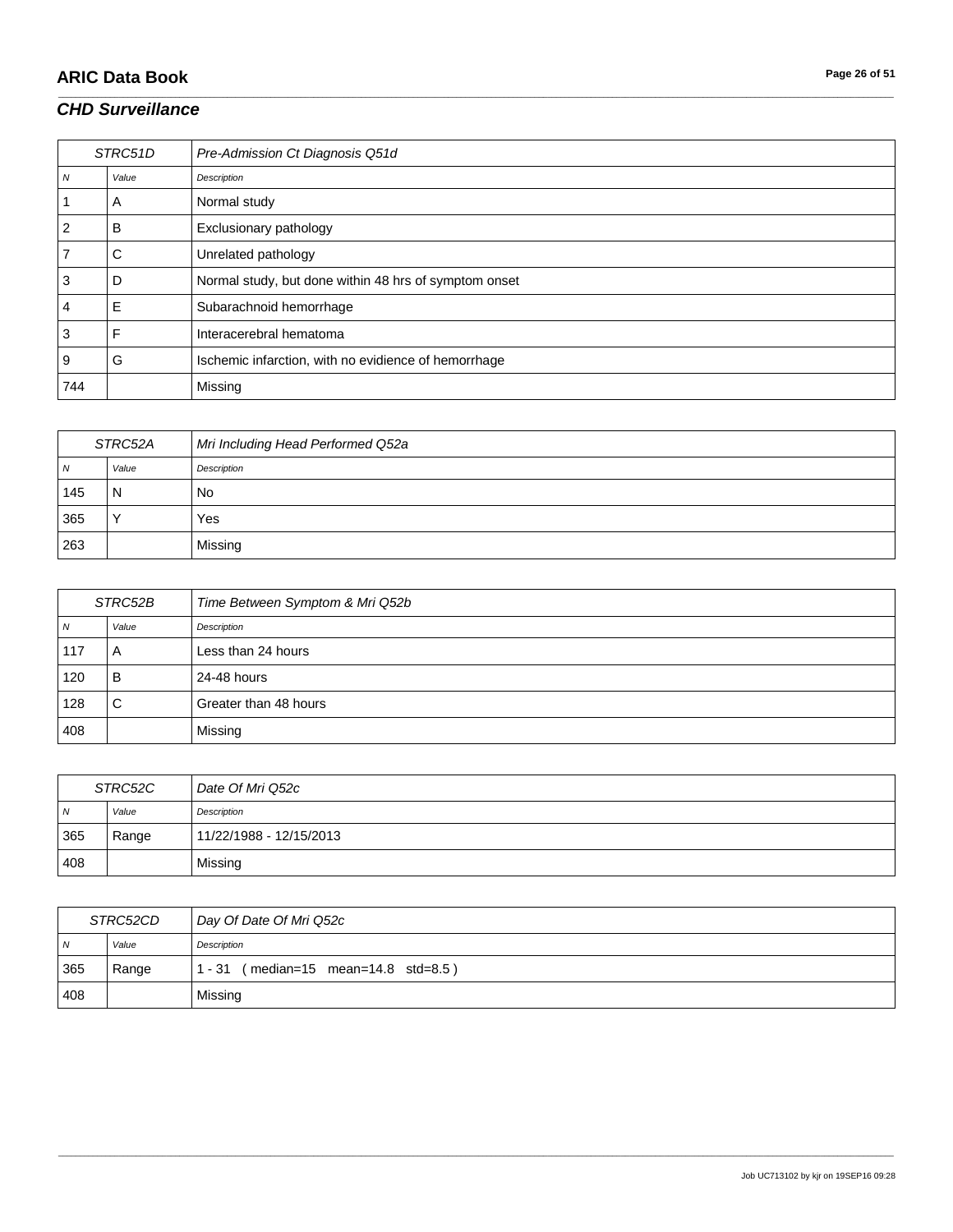# **ARIC Data Book Page 27 of 51**

#### *CHD Surveillance*

| STRC52CM       |       | Month Of Date Of Mri Q52c                 |
|----------------|-------|-------------------------------------------|
| $\overline{N}$ | Value | Description                               |
| 365            | Range | $(median=7$ mean=6.6 std=3.3)<br>$1 - 12$ |
| 408            |       | Missing                                   |

\_\_\_\_\_\_\_\_\_\_\_\_\_\_\_\_\_\_\_\_\_\_\_\_\_\_\_\_\_\_\_\_\_\_\_\_\_\_\_\_\_\_\_\_\_\_\_\_\_\_\_\_\_\_\_\_\_\_\_\_\_\_\_\_\_\_\_\_\_\_\_\_\_\_\_\_\_\_\_\_\_\_\_\_\_\_\_\_\_\_\_\_\_\_\_\_\_\_\_\_\_\_\_\_\_\_\_\_\_\_\_\_\_\_\_\_\_\_\_\_\_\_\_\_\_\_\_\_\_\_\_\_\_\_\_\_\_\_\_\_\_\_\_\_\_\_\_\_\_\_\_\_\_\_\_\_\_\_\_\_\_\_\_\_\_\_\_\_\_\_\_\_\_\_\_\_\_\_\_\_\_\_\_\_\_\_\_\_\_\_\_\_\_

| STRC52CY       |       | Year Of Date Of Mri Q52c                      |
|----------------|-------|-----------------------------------------------|
| N <sub>N</sub> | Value | Description                                   |
| 365            | Range | 1988 - 2013 (median=2007 mean=2006.3 std=5.0) |
| 408            |       | Missing                                       |

| STRC52D        |       | Mri Diagnosis Q52d                                    |
|----------------|-------|-------------------------------------------------------|
| N              | Value | Description                                           |
| 11             | A     | Normal study                                          |
| 12             | B     | Exclusionary pathology                                |
| 80             | С     | Unrelated pathology                                   |
| 5              | D     | Normal study, but done within 48 hrs of symptom onset |
| $\overline{2}$ | Е     | Subarachnoid hemorrhage                               |
|                | F     | Intracerebral hematoma                                |
| 246            | G     | Ischemic infarction, with no evidience of hemorrhage  |
| 410            |       | Missing                                               |

| STRC53A |       | Ultrasound Of Carotid Performed Q53a |
|---------|-------|--------------------------------------|
| , N     | Value | Description                          |
| 217     | N     | No.                                  |
| 293     |       | Yes                                  |
| 263     |       | Missing                              |

| STRC53B |       | Date Of Ultrasound Q53b |
|---------|-------|-------------------------|
| N       | Value | Description             |
| 288     | Range | 09/13/1989 - 12/16/2013 |
| 485     |       | Missing                 |

| STRC53BD       |       | Day Of Date Of Ultrasound Q53b                  |
|----------------|-------|-------------------------------------------------|
| $\overline{N}$ | Value | Description                                     |
| 288            | Range | $(median=15 \, mean=15.1 \, std=8.7)$<br>1 - 31 |
| 485            |       | Missing                                         |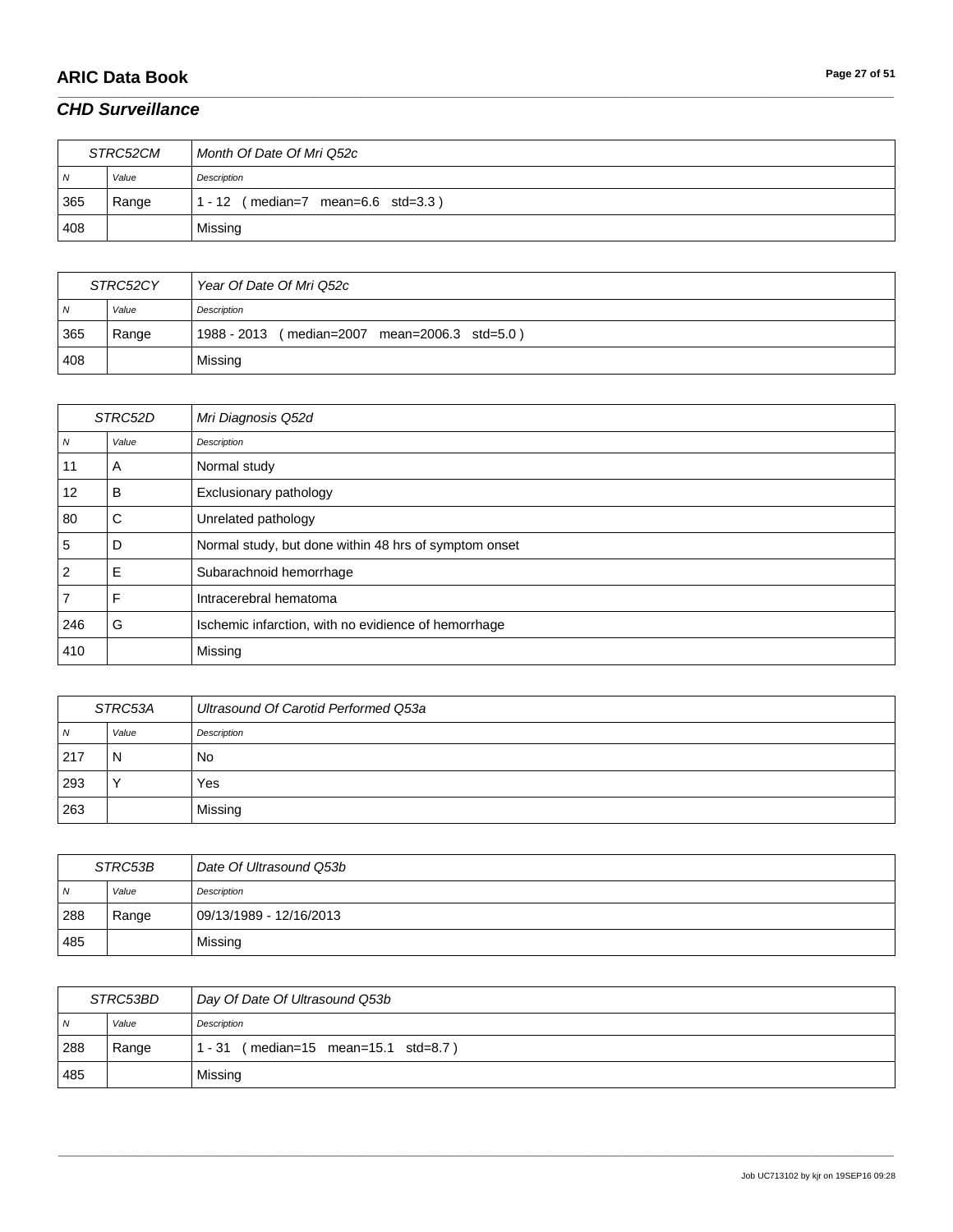# **ARIC Data Book Page 28 of 51**

### *CHD Surveillance*

| STRC53BM       |       | Month Of Date Of Ultrasound Q53b       |
|----------------|-------|----------------------------------------|
| $\overline{N}$ | Value | Description                            |
| 292            | Range | $(median=7$ mean=6.6 std=3.3)<br>$-12$ |
| 481            |       | Missing                                |

\_\_\_\_\_\_\_\_\_\_\_\_\_\_\_\_\_\_\_\_\_\_\_\_\_\_\_\_\_\_\_\_\_\_\_\_\_\_\_\_\_\_\_\_\_\_\_\_\_\_\_\_\_\_\_\_\_\_\_\_\_\_\_\_\_\_\_\_\_\_\_\_\_\_\_\_\_\_\_\_\_\_\_\_\_\_\_\_\_\_\_\_\_\_\_\_\_\_\_\_\_\_\_\_\_\_\_\_\_\_\_\_\_\_\_\_\_\_\_\_\_\_\_\_\_\_\_\_\_\_\_\_\_\_\_\_\_\_\_\_\_\_\_\_\_\_\_\_\_\_\_\_\_\_\_\_\_\_\_\_\_\_\_\_\_\_\_\_\_\_\_\_\_\_\_\_\_\_\_\_\_\_\_\_\_\_\_\_\_\_\_\_\_

| STRC53BY       |       | Year Of Date Of Ultrasound Q53b               |
|----------------|-------|-----------------------------------------------|
| $\overline{N}$ | Value | Description                                   |
| 292            | Range | 1989 - 2013 (median=2006 mean=2005.5 std=5.6) |
| 481            |       | Missing                                       |

| STRC53C |       | Ultrasound Diagnosis Right Carotid Q53c |
|---------|-------|-----------------------------------------|
| N       | Value | Description                             |
| 10      | A     | Not studied                             |
| 224     | B.    | 0-29% stenosis                          |
| 33      | C     | 30-69% stenosis                         |
| 5       | D     | 70-89% stenosis                         |
| 9       | Е     | >=90% stenosis                          |
| 492     |       | Missing                                 |

| STRC53C1       |       | Stenosis Percentage Right Carotid Q53c1   |
|----------------|-------|-------------------------------------------|
| $\overline{N}$ | Value | Description                               |
| 56             | Range | $ 0 - 100$ (median=40 mean=35.9 std=33.9) |
| 717            |       | Missing                                   |

| STRC53D |       | Ultrasound Diagnosis Left Carotid Q53d |
|---------|-------|----------------------------------------|
| N       | Value | Description                            |
| 6       | A     | Not studied                            |
| 224     | ΈB.   | 0-29% stenosis                         |
| 31      | C     | 30-69% stenosis                        |
| 9       | D     | 70-89% stenosis                        |
| 11      | E     | >=90% stenosis                         |
| 492     |       | Missing                                |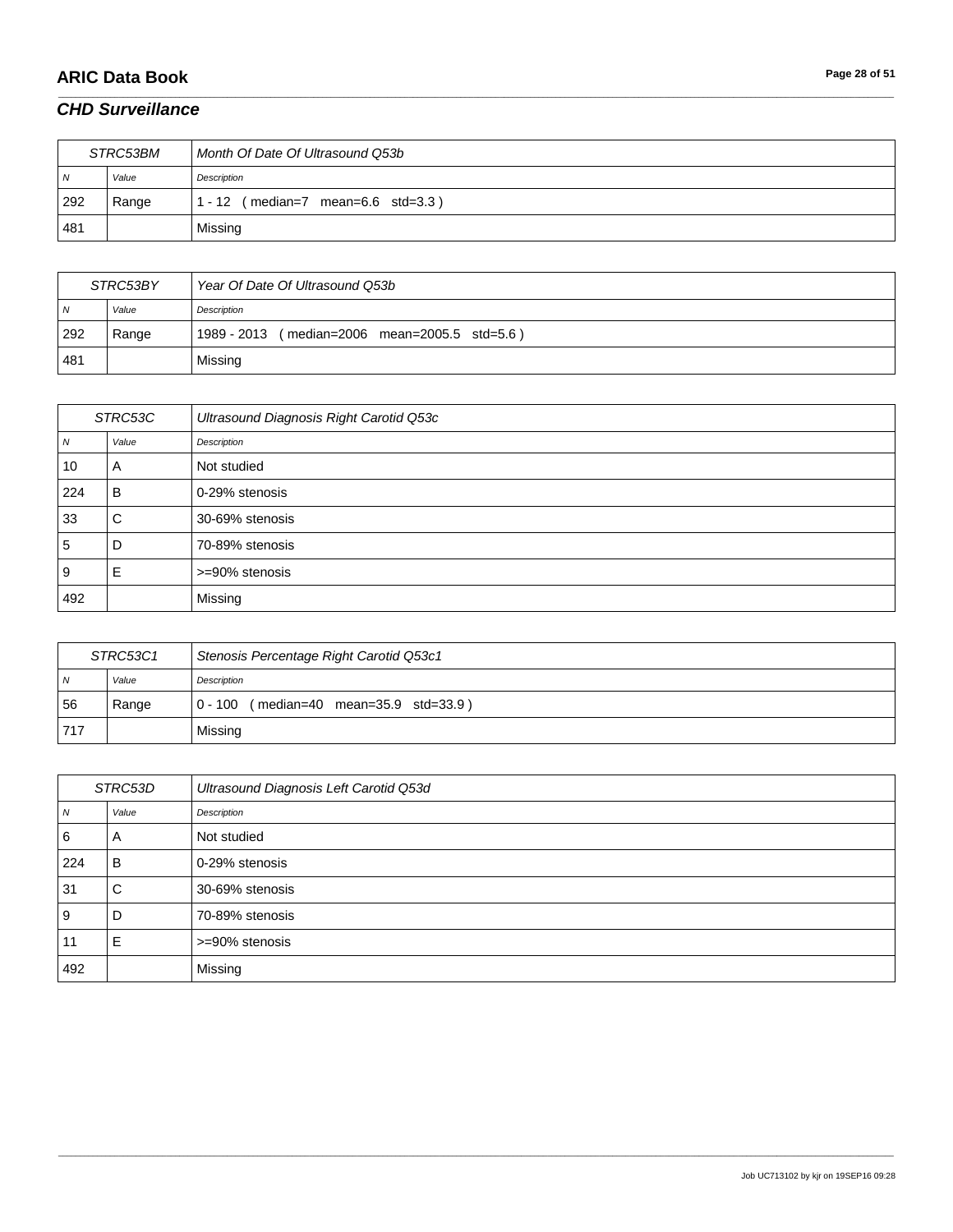# **ARIC Data Book Page 29 of 51**

### *CHD Surveillance*

| STRC53D1       |       | Stenosis Percentage Left Carotid Q53d1 |
|----------------|-------|----------------------------------------|
| $\overline{N}$ | Value | Description                            |
| 54             | Range | 0 - 100 (median=39 mean=35.1 std=32.7) |
| 719            |       | Missing                                |

\_\_\_\_\_\_\_\_\_\_\_\_\_\_\_\_\_\_\_\_\_\_\_\_\_\_\_\_\_\_\_\_\_\_\_\_\_\_\_\_\_\_\_\_\_\_\_\_\_\_\_\_\_\_\_\_\_\_\_\_\_\_\_\_\_\_\_\_\_\_\_\_\_\_\_\_\_\_\_\_\_\_\_\_\_\_\_\_\_\_\_\_\_\_\_\_\_\_\_\_\_\_\_\_\_\_\_\_\_\_\_\_\_\_\_\_\_\_\_\_\_\_\_\_\_\_\_\_\_\_\_\_\_\_\_\_\_\_\_\_\_\_\_\_\_\_\_\_\_\_\_\_\_\_\_\_\_\_\_\_\_\_\_\_\_\_\_\_\_\_\_\_\_\_\_\_\_\_\_\_\_\_\_\_\_\_\_\_\_\_\_\_\_

| STRC54A |       | Craniotomy Performed Q54a |
|---------|-------|---------------------------|
| N       | Value | Description               |
| 491     | N     | No                        |
| 19      |       | Yes                       |
| 263     |       | Missing                   |

| STRC54B        |       | Date Of Craniotomy Q54b |
|----------------|-------|-------------------------|
| N <sub>N</sub> | Value | Description             |
| <b>20</b>      | Range | 11/23/1995 - 10/29/2013 |
| 753            |       | Missing                 |

| STRC54BD       |       | Day Of Date Of Craniotomy Q54b               |
|----------------|-------|----------------------------------------------|
| $\overline{M}$ | Value | Description                                  |
| 20             | Range | (median=14.5 mean=17.15 std=10.24)<br>1 - 31 |
| 753            |       | Missing                                      |

| STRC54BM       |       | Month Of Date Of Craniotomy Q54b            |
|----------------|-------|---------------------------------------------|
| $\overline{N}$ | Value | Description                                 |
| 20             | Range | (median=5.5 mean=5.80 std=4.01)<br>$1 - 12$ |
| 753            |       | Missing                                     |

| STRC54BY       |       | Year Of Date Of Craniotomy Q54b                   |
|----------------|-------|---------------------------------------------------|
| $\overline{N}$ | Value | Description                                       |
| 20             | Range | 1995 - 2013 (median=2006.5 mean=2007.05 std=4.81) |
| 753            |       | Missing                                           |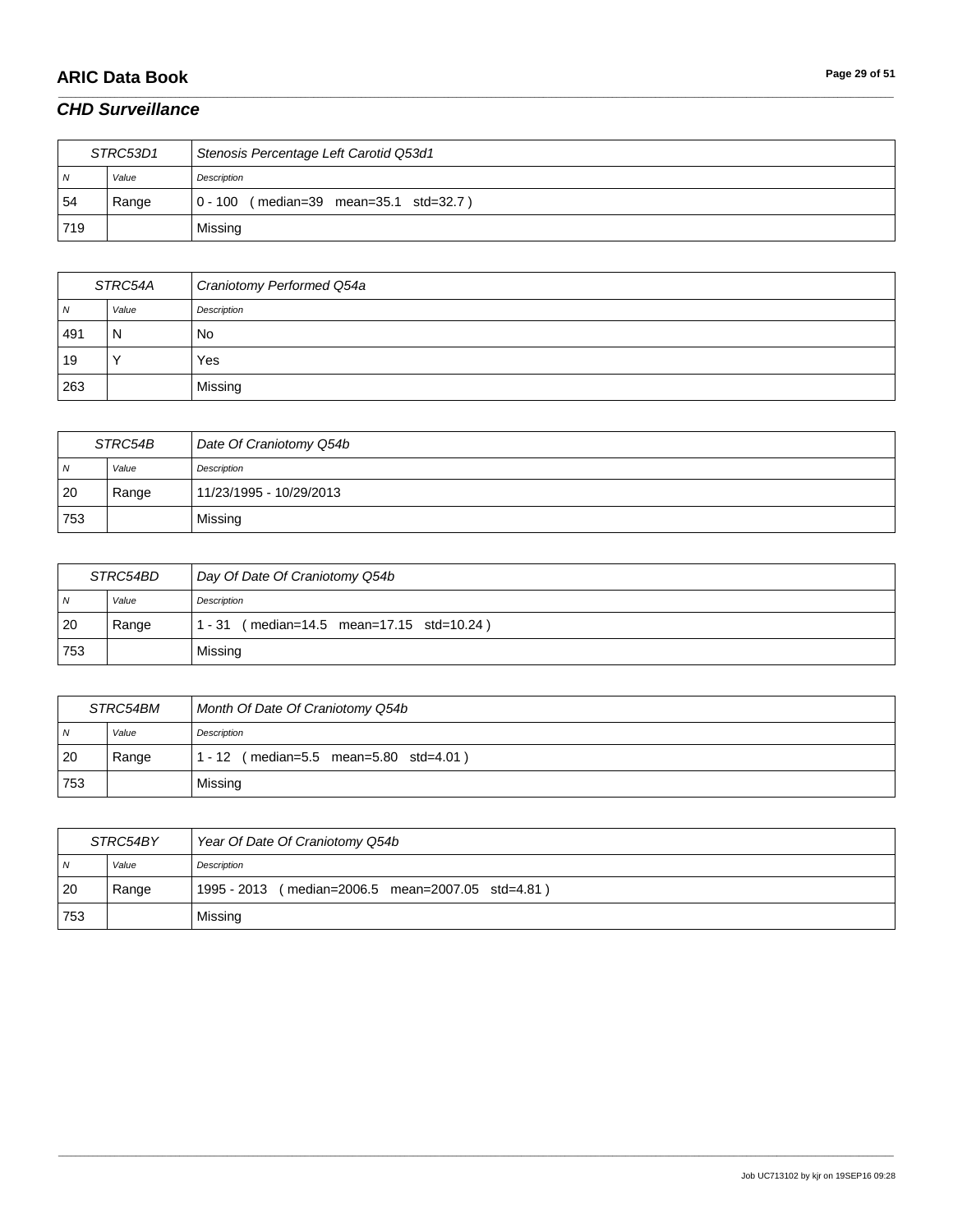# **ARIC Data Book Page 30 of 51**

### *CHD Surveillance*

| STRC54C |       | Craniotomy Diagnosis Q54c |
|---------|-------|---------------------------|
| 7V      | Value | Description               |
| 12      | B     | Exclusionary pathology    |
|         | D     | Ruptured aneurysm         |
| 6       | E     | Intracerebral hematoma    |
| 754     |       | Missing                   |

\_\_\_\_\_\_\_\_\_\_\_\_\_\_\_\_\_\_\_\_\_\_\_\_\_\_\_\_\_\_\_\_\_\_\_\_\_\_\_\_\_\_\_\_\_\_\_\_\_\_\_\_\_\_\_\_\_\_\_\_\_\_\_\_\_\_\_\_\_\_\_\_\_\_\_\_\_\_\_\_\_\_\_\_\_\_\_\_\_\_\_\_\_\_\_\_\_\_\_\_\_\_\_\_\_\_\_\_\_\_\_\_\_\_\_\_\_\_\_\_\_\_\_\_\_\_\_\_\_\_\_\_\_\_\_\_\_\_\_\_\_\_\_\_\_\_\_\_\_\_\_\_\_\_\_\_\_\_\_\_\_\_\_\_\_\_\_\_\_\_\_\_\_\_\_\_\_\_\_\_\_\_\_\_\_\_\_\_\_\_\_\_\_

| STRC55A |       | Autopsy Performed Q55a |
|---------|-------|------------------------|
| N       | Value | Description            |
| 508     | N     | No                     |
| 2       |       | Yes                    |
| 263     |       | Missing                |

| STRC55B        |       | Recent Bleeding Of Saccular Aneurysm Q55b |
|----------------|-------|-------------------------------------------|
| $\overline{N}$ | Value | Description                               |
|                | N     | No                                        |
| 772            |       | Missing                                   |

| STRC55C |       | Intracerebral Hemorrhage Q55c |
|---------|-------|-------------------------------|
| N       | Value | Description                   |
|         | N     | No                            |
| 772     |       | Missing                       |

| STRC55D        |       | Recent Nonhemo. Infarct. Brain Q55d |
|----------------|-------|-------------------------------------|
| $\overline{N}$ | Value | Description                         |
|                | N     | No                                  |
| 772            |       | Missing                             |

| STRC55E        |       | Recent Infarcted Area Bland/Hemo. Q55e |
|----------------|-------|----------------------------------------|
| $\overline{N}$ | Value | Description                            |
|                | N     | No.                                    |
| 772            |       | Missing                                |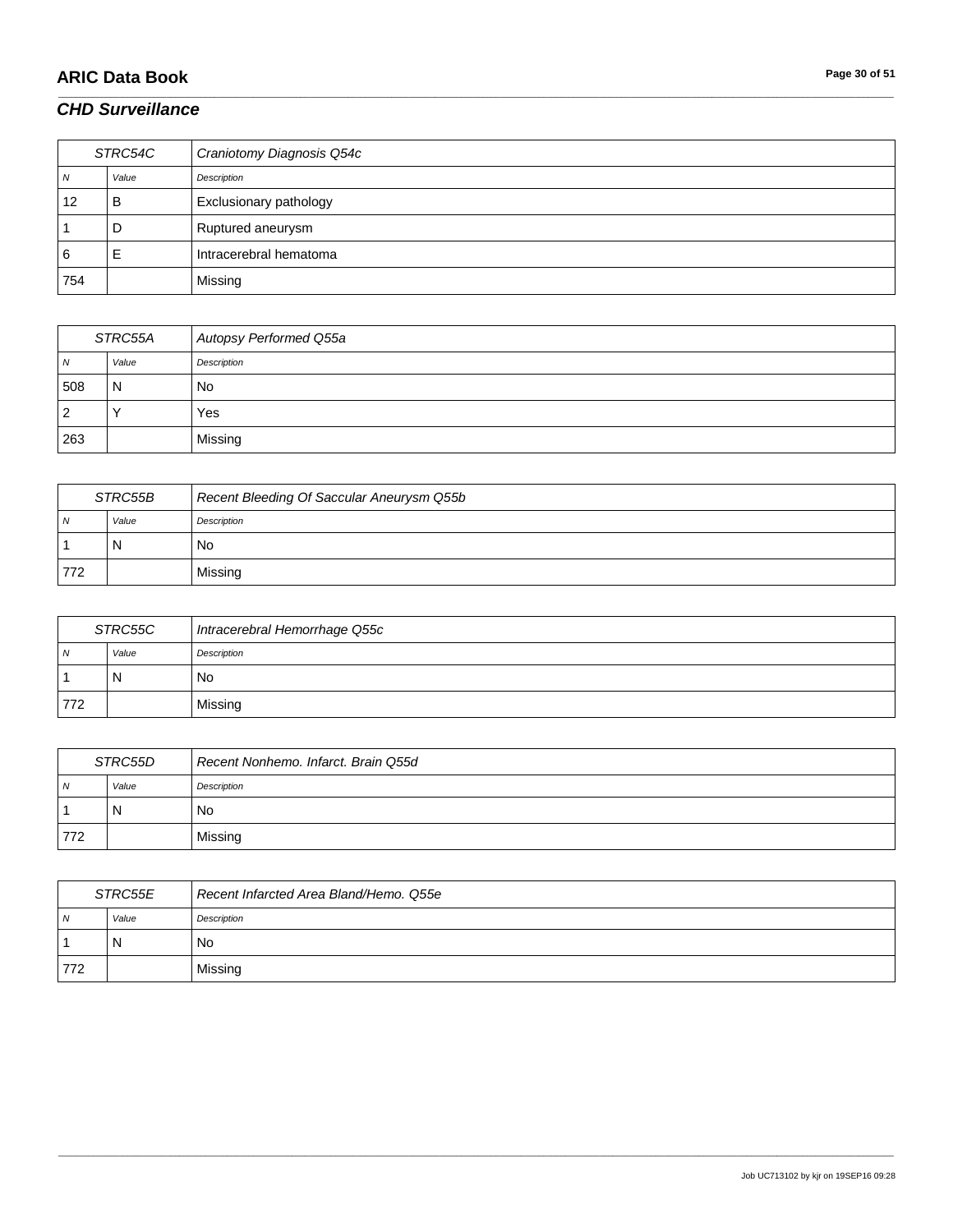# **ARIC Data Book Page 31 of 51**

### *CHD Surveillance*

| STRC55F |       | Emboli Source Organ Or Brain Q55f |
|---------|-------|-----------------------------------|
| N       | Value | Description                       |
|         | N     | No                                |
| 772     |       | Missing                           |

\_\_\_\_\_\_\_\_\_\_\_\_\_\_\_\_\_\_\_\_\_\_\_\_\_\_\_\_\_\_\_\_\_\_\_\_\_\_\_\_\_\_\_\_\_\_\_\_\_\_\_\_\_\_\_\_\_\_\_\_\_\_\_\_\_\_\_\_\_\_\_\_\_\_\_\_\_\_\_\_\_\_\_\_\_\_\_\_\_\_\_\_\_\_\_\_\_\_\_\_\_\_\_\_\_\_\_\_\_\_\_\_\_\_\_\_\_\_\_\_\_\_\_\_\_\_\_\_\_\_\_\_\_\_\_\_\_\_\_\_\_\_\_\_\_\_\_\_\_\_\_\_\_\_\_\_\_\_\_\_\_\_\_\_\_\_\_\_\_\_\_\_\_\_\_\_\_\_\_\_\_\_\_\_\_\_\_\_\_\_\_\_\_

|              | STRC56 | Abstractor Number Q56 |
|--------------|--------|-----------------------|
| ${\cal N}$   | Value  | Description           |
| 17           | 109    |                       |
| 54           | 117    |                       |
| $28\,$       | 157    |                       |
| 44           | 316    |                       |
| $17\,$       | 319    |                       |
| $18\,$       | 344    |                       |
| $\mathbf{1}$ | 372    |                       |
| 154          | 375    |                       |
| 134          | 378    |                       |
| 26           | 380    |                       |
| $\mathbf{1}$ | 383    |                       |
| 132          | 395    |                       |
| 12           | 398    |                       |
| $\mathbf{1}$ | 402    |                       |
| 84           | 408    |                       |
| $\mathbf{1}$ | 410    |                       |
| 35           | 425    |                       |
| 11           | 428    |                       |
| $\mathsf 3$  |        | Missing               |

| STRC57         |       | Date Abstracted Q57     |
|----------------|-------|-------------------------|
| $\overline{N}$ | Value | Description             |
| 771            | Range | 07/18/1990 - 05/02/2016 |
| $\overline{2}$ |       | Missing                 |

| STRC57D        |       | Day Of Date Abstracted Q57           |
|----------------|-------|--------------------------------------|
| $\overline{N}$ | Value | Description                          |
| 771            | Range | 1 - 31 (median=15 mean=15.6 std=8.8) |
| $\overline{2}$ |       | Missing                              |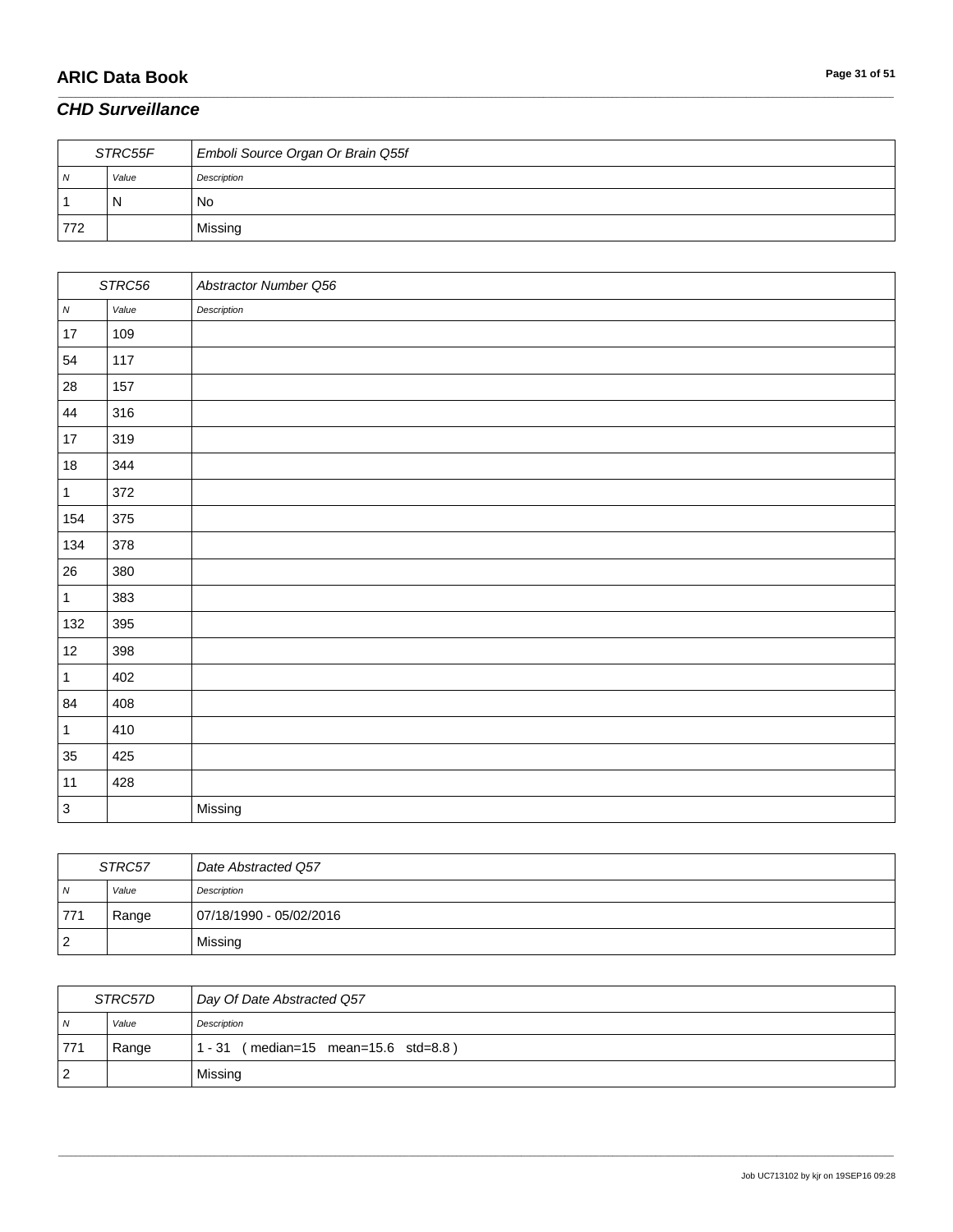# **ARIC Data Book Page 32 of 51**

### *CHD Surveillance*

| STRC57M |       | Month Of Date Abstracted Q57        |
|---------|-------|-------------------------------------|
| N       | Value | Description                         |
| 771     | Range | 1 - 12 ( median=6 mean=6.2 std=3.5) |
|         |       | Missing                             |

\_\_\_\_\_\_\_\_\_\_\_\_\_\_\_\_\_\_\_\_\_\_\_\_\_\_\_\_\_\_\_\_\_\_\_\_\_\_\_\_\_\_\_\_\_\_\_\_\_\_\_\_\_\_\_\_\_\_\_\_\_\_\_\_\_\_\_\_\_\_\_\_\_\_\_\_\_\_\_\_\_\_\_\_\_\_\_\_\_\_\_\_\_\_\_\_\_\_\_\_\_\_\_\_\_\_\_\_\_\_\_\_\_\_\_\_\_\_\_\_\_\_\_\_\_\_\_\_\_\_\_\_\_\_\_\_\_\_\_\_\_\_\_\_\_\_\_\_\_\_\_\_\_\_\_\_\_\_\_\_\_\_\_\_\_\_\_\_\_\_\_\_\_\_\_\_\_\_\_\_\_\_\_\_\_\_\_\_\_\_\_\_\_

| STRC57Y        |       | Year Of Date Abstracted Q57                   |
|----------------|-------|-----------------------------------------------|
| $\overline{N}$ | Value | Description                                   |
| 771            | Range | 1990 - 2016 (median=2009 mean=2008.1 std=5.6) |
| -2             |       | Missing                                       |

| STRC58         |              | Strq11= $y$ Q58 |
|----------------|--------------|-----------------|
| $\overline{N}$ | Value        | Description     |
| 760            | $\mathsf{N}$ | <b>No</b>       |
| 12             | $\lambda$    | Yes             |
|                |              | Missing         |

| STRC59         |       | Dthq15=d Q59 |
|----------------|-------|--------------|
| $\overline{M}$ | Value | Description  |
| 738            | 'N    | No           |
| 35             |       | Yes          |

| STRC60 |          | Hraq29a=y Q60 |
|--------|----------|---------------|
| N      | Value    | Description   |
| 574    | l N      | <b>No</b>     |
| 15     | <b>Y</b> | Yes           |
| 184    |          | Missing       |

| STRC61         |       | Autopsy Xeroxed Q55a=y Q61 |
|----------------|-------|----------------------------|
| N <sub>N</sub> | Value | Description                |
| 586            | N     | No                         |
| $\overline{2}$ |       | Yes                        |
| 185            |       | Missing                    |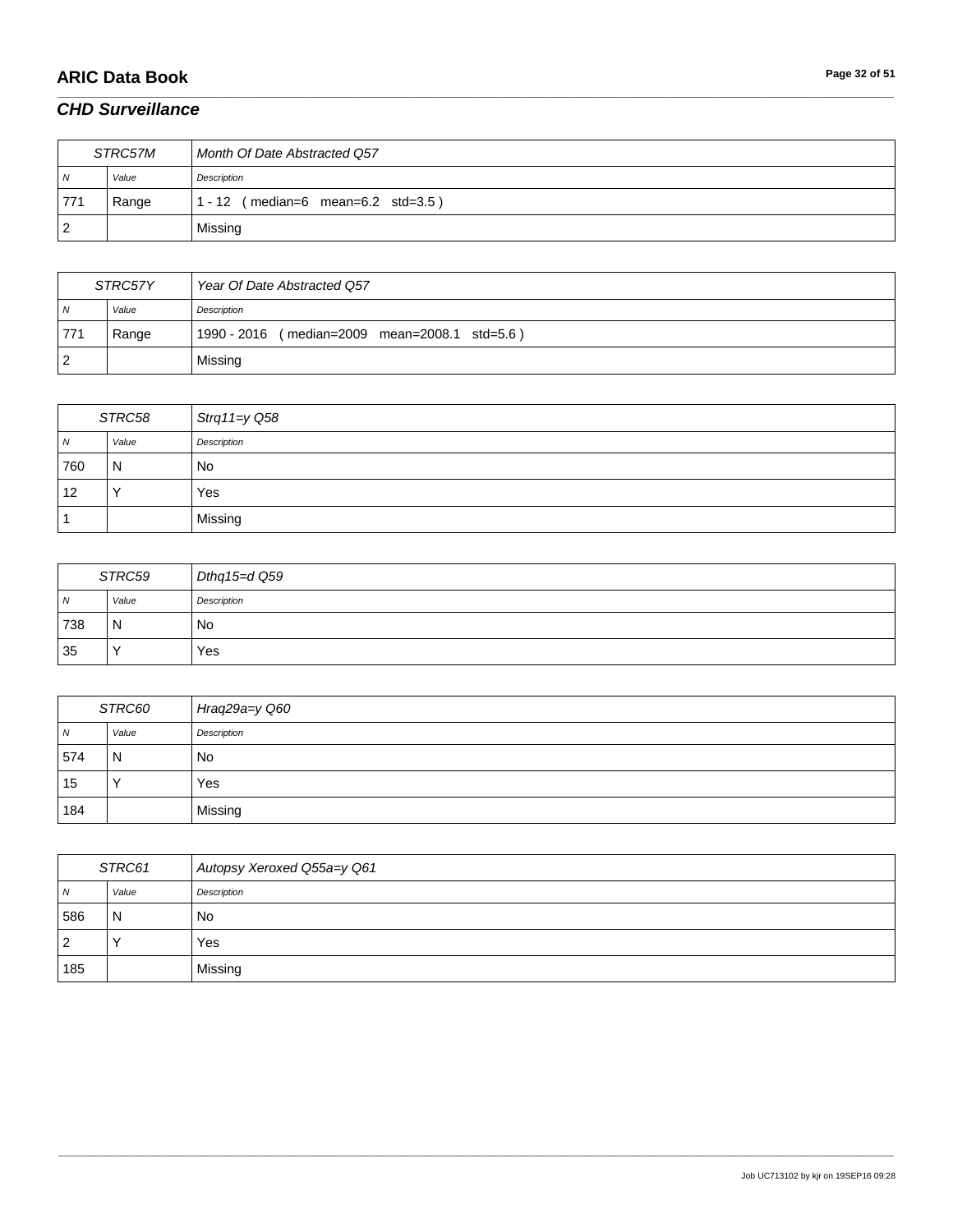# **ARIC Data Book Page 33 of 51**

### *CHD Surveillance*

| STRC62         |       | Cfdq2=y Q62 |
|----------------|-------|-------------|
| $\overline{N}$ | Value | Description |
| 4              | N     | <b>No</b>   |
| 593            |       | Yes         |
| 176            |       | Missing     |

\_\_\_\_\_\_\_\_\_\_\_\_\_\_\_\_\_\_\_\_\_\_\_\_\_\_\_\_\_\_\_\_\_\_\_\_\_\_\_\_\_\_\_\_\_\_\_\_\_\_\_\_\_\_\_\_\_\_\_\_\_\_\_\_\_\_\_\_\_\_\_\_\_\_\_\_\_\_\_\_\_\_\_\_\_\_\_\_\_\_\_\_\_\_\_\_\_\_\_\_\_\_\_\_\_\_\_\_\_\_\_\_\_\_\_\_\_\_\_\_\_\_\_\_\_\_\_\_\_\_\_\_\_\_\_\_\_\_\_\_\_\_\_\_\_\_\_\_\_\_\_\_\_\_\_\_\_\_\_\_\_\_\_\_\_\_\_\_\_\_\_\_\_\_\_\_\_\_\_\_\_\_\_\_\_\_\_\_\_\_\_\_\_

| STRC63 |       | Serum Creatinine Values? Q63 |
|--------|-------|------------------------------|
| N      | Value | Description                  |
| 4      |       | Yes                          |
| 769    |       | Missing                      |

| STRC63_1 |       | 1: First:                                   |
|----------|-------|---------------------------------------------|
| N        | Value | Description                                 |
| 63       | Range | $0.4 - 8.8$ (median=0.9 mean=1.26 std=1.15) |
| 710      |       | Missing                                     |

| STRC63_2   |       | 2. Date:                |
|------------|-------|-------------------------|
| $\sqrt{N}$ | Value | Description             |
| 63         | Range | 04/01/2012 - 12/14/2013 |
| 710        |       | Missing                 |

| STRC63_2D      |       | Day Of 2. Date:                               |
|----------------|-------|-----------------------------------------------|
| $\overline{N}$ | Value | Description                                   |
| 63             | Range | $(median=17 \ mean=15.7 \ std=8.5)$<br>1 - 31 |
| 710            |       | Missing                                       |

| STRC63 2M      |       | Month Of 2. Date:                                       |
|----------------|-------|---------------------------------------------------------|
| N <sub>N</sub> | Value | Description                                             |
| 63             | Range | $(median=6 \text{ mean}=6.3 \text{ std}=3.4)$<br>1 - 12 |
| 710            |       | Missing                                                 |

| STRC63 2Y      |       | Year Of 2. Date:                                 |
|----------------|-------|--------------------------------------------------|
| N <sub>N</sub> | Value | Description                                      |
| 63             | Range | 2012 - 2013<br>(median=2013 mean=2012.9 std=0.3) |
| 710            |       | Missing                                          |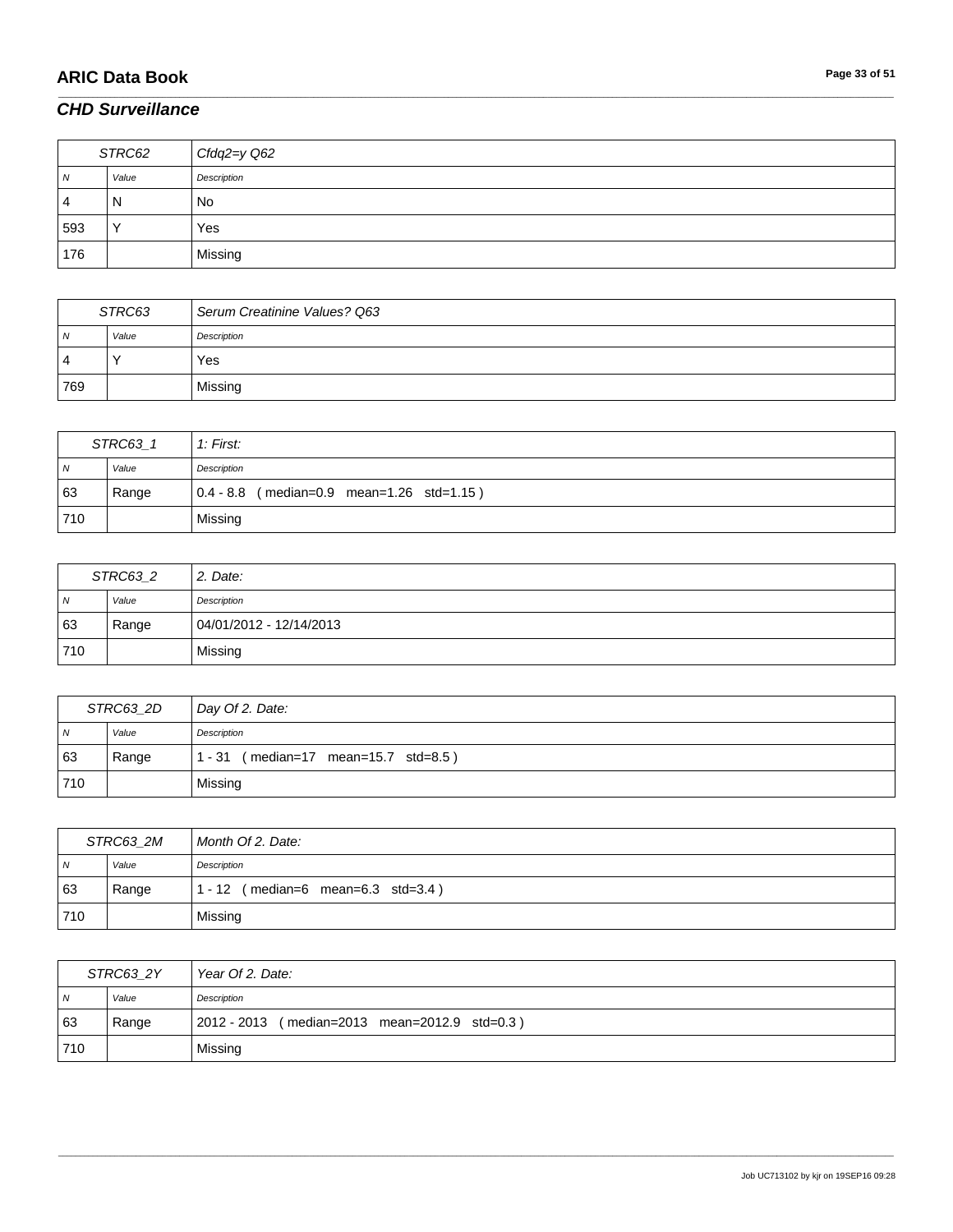# **ARIC Data Book Page 34 of 51**

### *CHD Surveillance*

| STRC63 3       |       | 3. Last (If More Than One):                 |
|----------------|-------|---------------------------------------------|
| $\overline{N}$ | Value | Description                                 |
| 55             | Range | 0.4 - 11.29 (median=0.9 mean=1.27 std=1.50) |
| 718            |       | Missing                                     |

\_\_\_\_\_\_\_\_\_\_\_\_\_\_\_\_\_\_\_\_\_\_\_\_\_\_\_\_\_\_\_\_\_\_\_\_\_\_\_\_\_\_\_\_\_\_\_\_\_\_\_\_\_\_\_\_\_\_\_\_\_\_\_\_\_\_\_\_\_\_\_\_\_\_\_\_\_\_\_\_\_\_\_\_\_\_\_\_\_\_\_\_\_\_\_\_\_\_\_\_\_\_\_\_\_\_\_\_\_\_\_\_\_\_\_\_\_\_\_\_\_\_\_\_\_\_\_\_\_\_\_\_\_\_\_\_\_\_\_\_\_\_\_\_\_\_\_\_\_\_\_\_\_\_\_\_\_\_\_\_\_\_\_\_\_\_\_\_\_\_\_\_\_\_\_\_\_\_\_\_\_\_\_\_\_\_\_\_\_\_\_\_\_

| STRC63_4 |       | 4. Date:                |
|----------|-------|-------------------------|
| N        | Value | Description             |
| 55       | Range | 04/02/2012 - 12/06/2013 |
| 718      |       | Missing                 |

| STRC63_4D      |       | Day Of 4. Date:                               |
|----------------|-------|-----------------------------------------------|
| N <sub>N</sub> | Value | Description                                   |
| 55             | Range | $(median=14 \, mean=15.2 \, std=9.2)$<br>- 30 |
| 718            |       | Missing                                       |

| STRC63 4M      |       | Month Of 4. Date:                  |
|----------------|-------|------------------------------------|
| N <sub>N</sub> | Value | Description                        |
| 55             | Range | 1 - 12 (median=6 mean=6.4 std=3.5) |
| 718            |       | Missing                            |

| STRC63 4Y      |       | Year Of 4. Date:                              |
|----------------|-------|-----------------------------------------------|
| N <sub>N</sub> | Value | Description                                   |
| 55             | Range | 2012 - 2013 (median=2013 mean=2012.9 std=0.3) |
| 718            |       | Missing                                       |

| STRC63 5       |       | 5. Highest Of Remaining Values (If More Than Two): |
|----------------|-------|----------------------------------------------------|
| $\overline{N}$ | Value | Description                                        |
| 41             | Range | 0.4 - 11.35 (median=0.9 mean=1.41 std=1.71)        |
| 732            |       | Missing                                            |

| STRC63_6       |       | 6. Date:                |
|----------------|-------|-------------------------|
| $\overline{N}$ | Value | Description             |
| 41             | Range | 04/10/2012 - 11/29/2013 |
| 732            |       | Missing                 |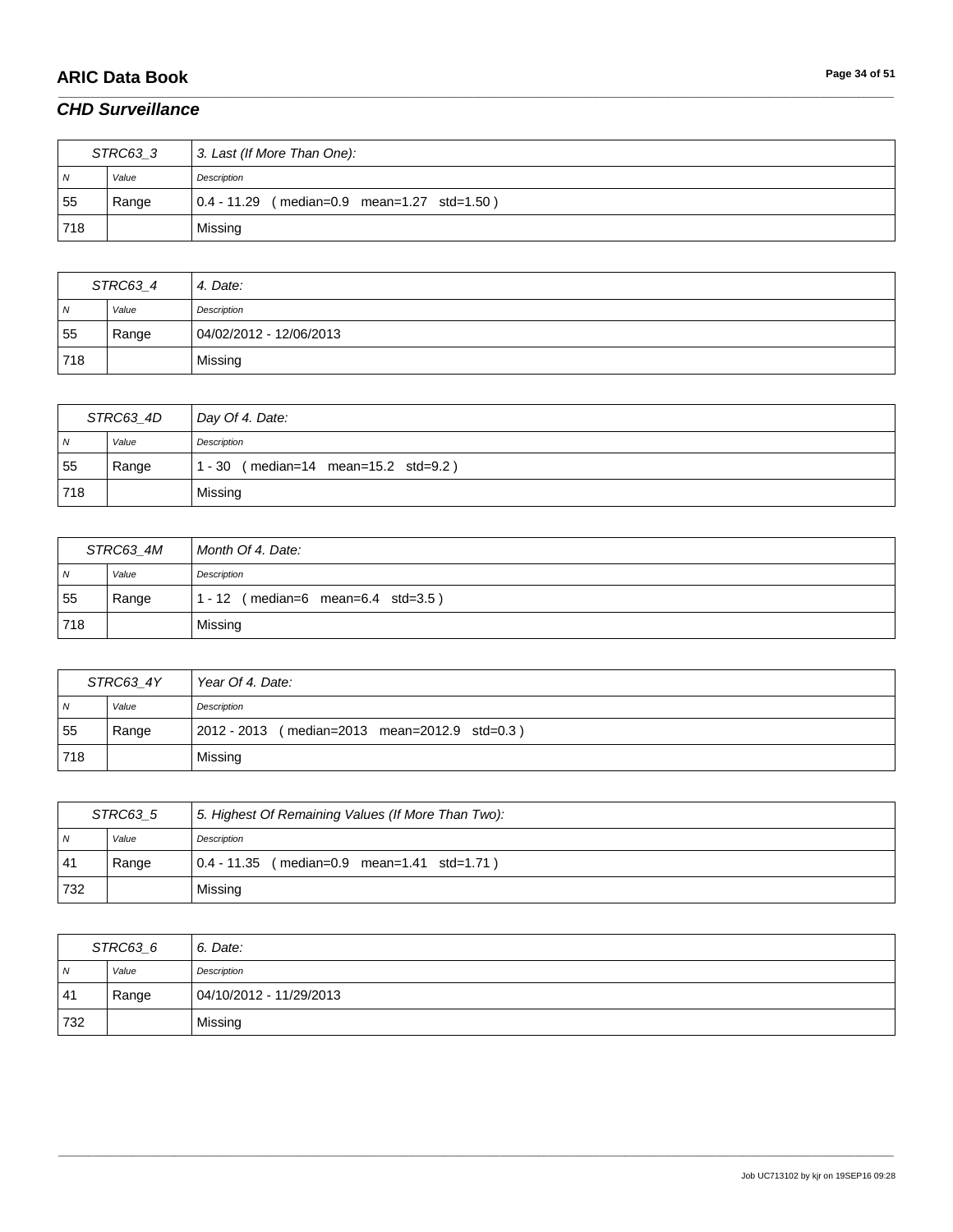# **ARIC Data Book Page 35 of 51**

### *CHD Surveillance*

| STRC63_6D      |       | Day Of 6. Date:                             |
|----------------|-------|---------------------------------------------|
| $\overline{N}$ | Value | Description                                 |
| 41             | Range | $(median=15$ mean=16.2 std=9.8)<br>$1 - 31$ |
| 732            |       | Missing                                     |

\_\_\_\_\_\_\_\_\_\_\_\_\_\_\_\_\_\_\_\_\_\_\_\_\_\_\_\_\_\_\_\_\_\_\_\_\_\_\_\_\_\_\_\_\_\_\_\_\_\_\_\_\_\_\_\_\_\_\_\_\_\_\_\_\_\_\_\_\_\_\_\_\_\_\_\_\_\_\_\_\_\_\_\_\_\_\_\_\_\_\_\_\_\_\_\_\_\_\_\_\_\_\_\_\_\_\_\_\_\_\_\_\_\_\_\_\_\_\_\_\_\_\_\_\_\_\_\_\_\_\_\_\_\_\_\_\_\_\_\_\_\_\_\_\_\_\_\_\_\_\_\_\_\_\_\_\_\_\_\_\_\_\_\_\_\_\_\_\_\_\_\_\_\_\_\_\_\_\_\_\_\_\_\_\_\_\_\_\_\_\_\_\_

| STRC63 6M |       | Month Of 6. Date:                       |
|-----------|-------|-----------------------------------------|
| N         | Value | Description                             |
| 41        | Range | (median=5 mean=6.0 std=3.6)<br>$1 - 11$ |
| 732       |       | Missing                                 |

| STRC63 6Y      |       | Year Of 6. Date:                              |
|----------------|-------|-----------------------------------------------|
| N <sub>N</sub> | Value | Description                                   |
| 41             | Range | 2012 - 2013 (median=2013 mean=2012.9 std=0.3) |
| 732            |       | Missing                                       |

| STRC63A1 |       | First Measurement Of Serum Creatinine Q63a1 |
|----------|-------|---------------------------------------------|
| N        | Value | Description                                 |
|          | 0.8   |                                             |
|          | 1.06  |                                             |
|          | 1.3   |                                             |
|          | 1.7   |                                             |
| 769      |       | Missing                                     |

| STRC63A2       |       | Date Of First Measurement Of Serum Creatinine Q63a2 |
|----------------|-------|-----------------------------------------------------|
| $\overline{N}$ | Value | Description                                         |
| $\overline{4}$ | Range | 05/26/2012 - 12/25/2013                             |
| 769            |       | Missing                                             |

| STRC63A2D  |       | Day Of Date Of First Measurement Of Serum Creatinine Q63a2 |
|------------|-------|------------------------------------------------------------|
| $\sqrt{N}$ | Value | Description                                                |
| 4          | Range | 25 - 29 (median=26 mean=26.5 std=1.7)                      |
| 769        |       | Missing                                                    |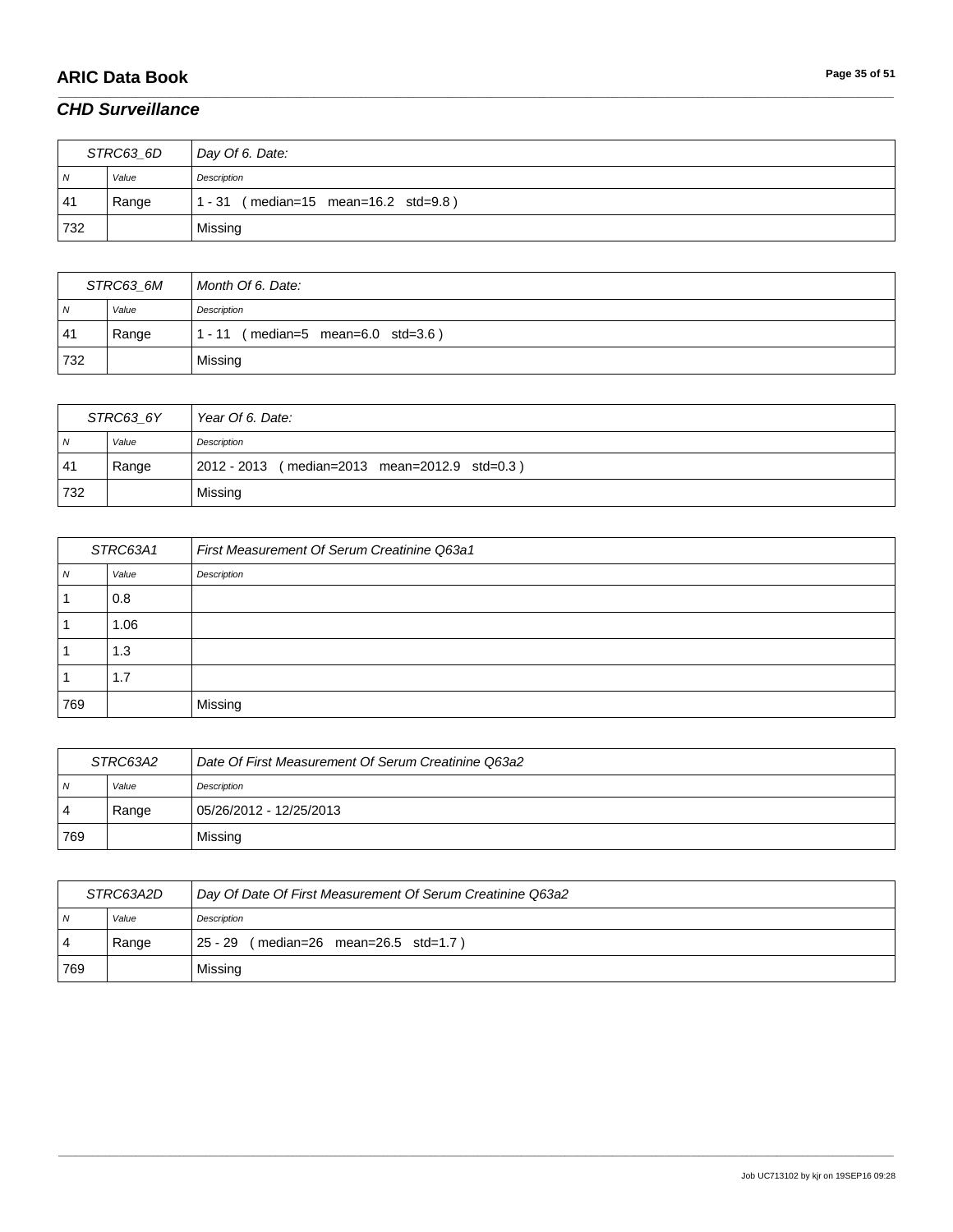# **ARIC Data Book Page 36 of 51**

### *CHD Surveillance*

| STRC63A2M |       | Month Of Date Of First Measurement Of Serum Creatinine Q63a2 |
|-----------|-------|--------------------------------------------------------------|
| N         | Value | Description                                                  |
| -4        | Range | (median=9.5 mean=9.00 std=2.94)<br>$5 - 12$                  |
| 769       |       | Missing                                                      |

\_\_\_\_\_\_\_\_\_\_\_\_\_\_\_\_\_\_\_\_\_\_\_\_\_\_\_\_\_\_\_\_\_\_\_\_\_\_\_\_\_\_\_\_\_\_\_\_\_\_\_\_\_\_\_\_\_\_\_\_\_\_\_\_\_\_\_\_\_\_\_\_\_\_\_\_\_\_\_\_\_\_\_\_\_\_\_\_\_\_\_\_\_\_\_\_\_\_\_\_\_\_\_\_\_\_\_\_\_\_\_\_\_\_\_\_\_\_\_\_\_\_\_\_\_\_\_\_\_\_\_\_\_\_\_\_\_\_\_\_\_\_\_\_\_\_\_\_\_\_\_\_\_\_\_\_\_\_\_\_\_\_\_\_\_\_\_\_\_\_\_\_\_\_\_\_\_\_\_\_\_\_\_\_\_\_\_\_\_\_\_\_\_

| STRC63A2Y |       | Year Of Date Of First Measurement Of Serum Creatinine Q63a2 |
|-----------|-------|-------------------------------------------------------------|
| N         | Value | Description                                                 |
|           | Range | (median=2013 mean=2012.8 std=0.5)<br>  2012 - 2013          |
| 769       |       | Missing                                                     |

| STRC63A3       |       | Last Measurement Of Serum Creatinine Q63a3      |
|----------------|-------|-------------------------------------------------|
| $\overline{N}$ | Value | Description                                     |
| 4              | Range | 0.5 - 1.3 (median=1.205 mean=1.0525 std=0.3711) |
| 769            |       | Missing                                         |

| STRC63A4 |       | Date Of Last Measurement Of Serum Creatinine Q63a4 |
|----------|-------|----------------------------------------------------|
| N        | Value | Description                                        |
| 4        | Range | 05/31/2012 - 12/26/2013                            |
| 769      |       | Missing                                            |

| STRC63A4D |       | Day Of Date Of Last Measurement Of Serum Creatinine Q63a4 |
|-----------|-------|-----------------------------------------------------------|
| N         | Value | Description                                               |
| -4        | Range | (median=26.5 mean=21.25 std=13.67)<br>$1 - 31$            |
| 769       |       | Missing                                                   |

| STRC63A4M |       | Month Of Date Of Last Measurement Of Serum Creatinine Q63a4 |
|-----------|-------|-------------------------------------------------------------|
| N         | Value | Description                                                 |
| 4         | Range | $(median=10$ mean=9.3 std=3.0)<br>5 - 12                    |
| 769       |       | Missing                                                     |

| STRC63A4Y |       | Year Of Date Of Last Measurement Of Serum Creatinine Q63a4 |
|-----------|-------|------------------------------------------------------------|
| N         | Value | Description                                                |
| <b>4</b>  | Range | $ 2012 - 2013$ (median=2013 mean=2012.8 std=0.5)           |
| 769       |       | Missing                                                    |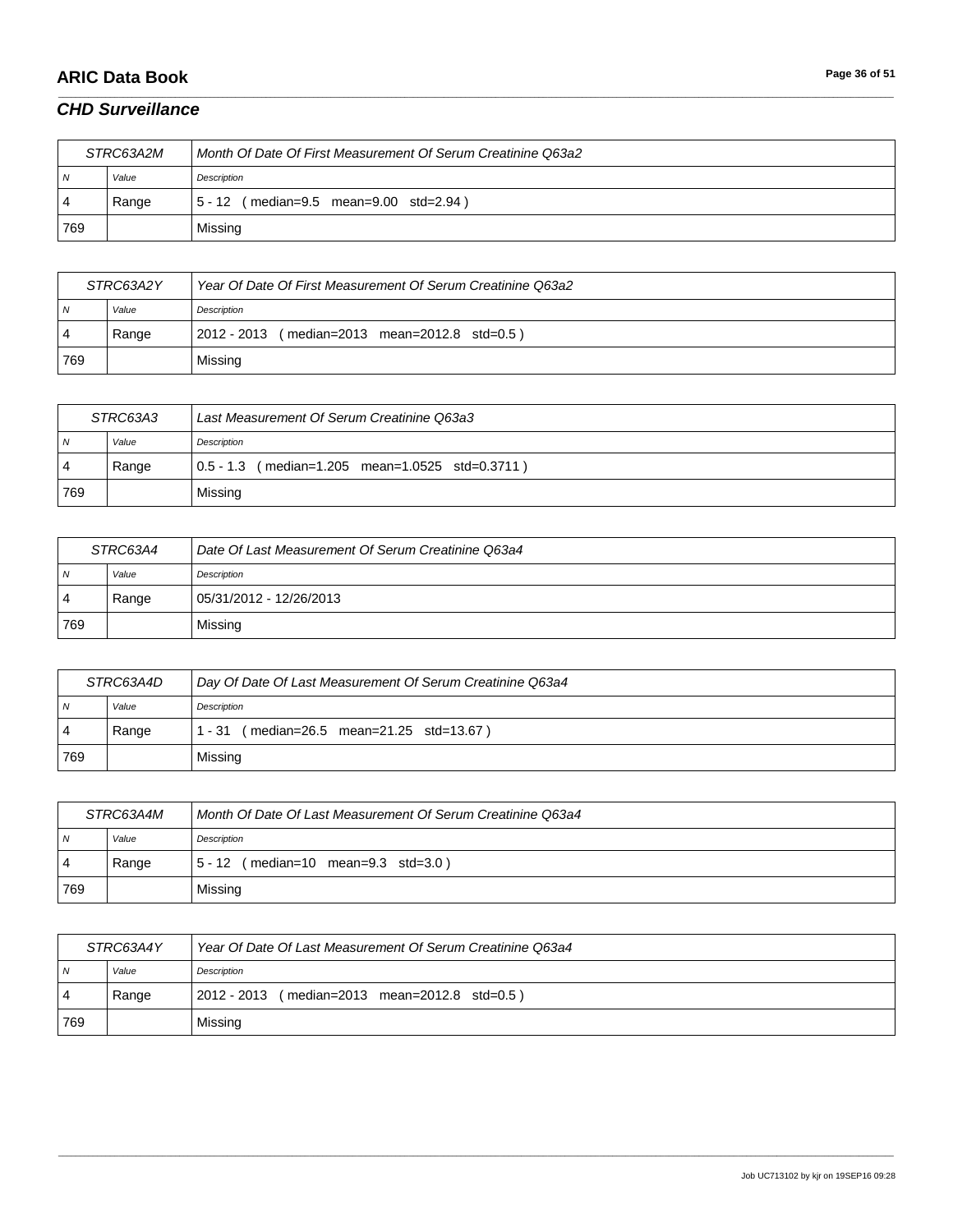# **ARIC Data Book Page 37 of 51**

### *CHD Surveillance*

| STRC63A5       |       | Highest Of Remaining Values Q63a5            |
|----------------|-------|----------------------------------------------|
| $\overline{N}$ | Value | Description                                  |
| <u>2</u>       | Range | 0.7 - 1.6 (median=1.15 mean=1.150 std=0.636) |
| 771            |       | Missing                                      |

\_\_\_\_\_\_\_\_\_\_\_\_\_\_\_\_\_\_\_\_\_\_\_\_\_\_\_\_\_\_\_\_\_\_\_\_\_\_\_\_\_\_\_\_\_\_\_\_\_\_\_\_\_\_\_\_\_\_\_\_\_\_\_\_\_\_\_\_\_\_\_\_\_\_\_\_\_\_\_\_\_\_\_\_\_\_\_\_\_\_\_\_\_\_\_\_\_\_\_\_\_\_\_\_\_\_\_\_\_\_\_\_\_\_\_\_\_\_\_\_\_\_\_\_\_\_\_\_\_\_\_\_\_\_\_\_\_\_\_\_\_\_\_\_\_\_\_\_\_\_\_\_\_\_\_\_\_\_\_\_\_\_\_\_\_\_\_\_\_\_\_\_\_\_\_\_\_\_\_\_\_\_\_\_\_\_\_\_\_\_\_\_\_

| STRC63A6 |       | Date Of Highest Remaining Values Q63a6 |
|----------|-------|----------------------------------------|
| N        | Value | Description                            |
| -2       | Range | 05/28/2012 - 09/30/2013                |
| 771      |       | Missing                                |

| STRC63A6D      |       | Day Of Date Of Highest Remaining Values Q63a6 |
|----------------|-------|-----------------------------------------------|
| N              | Value | Description                                   |
| $\overline{2}$ | Range | 28 - 30 (median=29 mean=29.0 std=1.4)         |
| 771            |       | Missing                                       |

| STRC63A6M      |       | Month Of Date Of Highest Remaining Values Q63a6 |
|----------------|-------|-------------------------------------------------|
| $\overline{N}$ | Value | Description                                     |
| -2             | Range | (median=7 mean=7.0 std=2.8)<br>$5 - 9$          |
| 771            |       | Missing                                         |

| STRC63A6Y      |       | Year Of Date Of Highest Remaining Values Q63a6    |
|----------------|-------|---------------------------------------------------|
| N <sub>N</sub> | Value | Description                                       |
| $\overline{2}$ | Range | 2012 - 2013 (median=2012.5 mean=2012.50 std=0.71) |
| 771            |       | Missing                                           |

| STRC6A         |         | Icd Code Q6a    |
|----------------|---------|-----------------|
| $\overline{N}$ | Value   | Description     |
| 772            | Present | Text suppressed |
|                |         | Missing         |

| STRC6A1 |       | Icd Code Q6a1 |
|---------|-------|---------------|
| ı N     | Value | Description   |
| 773     |       | Missing       |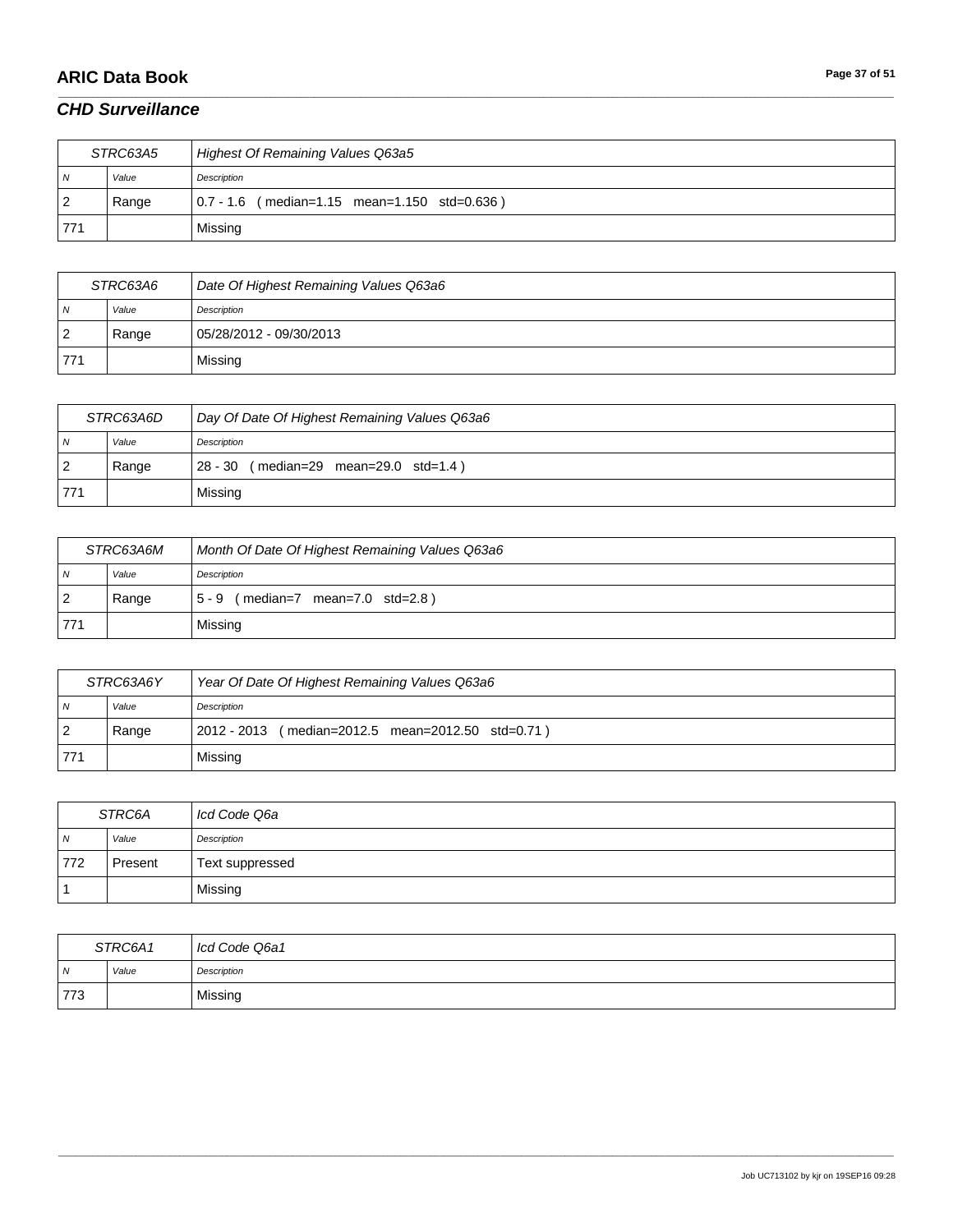# **ARIC Data Book Page 38 of 51**

### *CHD Surveillance*

| STRC6A2 |       | Icd Code Q6a2 |
|---------|-------|---------------|
| N       | Value | Description   |
| 773     |       | Missing       |

\_\_\_\_\_\_\_\_\_\_\_\_\_\_\_\_\_\_\_\_\_\_\_\_\_\_\_\_\_\_\_\_\_\_\_\_\_\_\_\_\_\_\_\_\_\_\_\_\_\_\_\_\_\_\_\_\_\_\_\_\_\_\_\_\_\_\_\_\_\_\_\_\_\_\_\_\_\_\_\_\_\_\_\_\_\_\_\_\_\_\_\_\_\_\_\_\_\_\_\_\_\_\_\_\_\_\_\_\_\_\_\_\_\_\_\_\_\_\_\_\_\_\_\_\_\_\_\_\_\_\_\_\_\_\_\_\_\_\_\_\_\_\_\_\_\_\_\_\_\_\_\_\_\_\_\_\_\_\_\_\_\_\_\_\_\_\_\_\_\_\_\_\_\_\_\_\_\_\_\_\_\_\_\_\_\_\_\_\_\_\_\_\_

| STRC6A3        |       | Icd Code Q6a3 |
|----------------|-------|---------------|
| $\overline{M}$ | Value | Description   |
| 773            |       | Missing       |

| STRC6B |         | Icd Code Q6b    |
|--------|---------|-----------------|
| N      | Value   | Description     |
| 768    | Present | Text suppressed |
| ۱5     |         | Missing         |

| STRC6B1 |       | Icd Code Q6b1 |
|---------|-------|---------------|
| ı N     | Value | Description   |
| 773     |       | Missing       |

| STRC6B2        |       | I cd Code Q6b2 |
|----------------|-------|----------------|
| $\overline{M}$ | Value | Description    |
| 773            |       | Missing        |

| STRC6B3    |       | Icd Code Q6b3 |
|------------|-------|---------------|
| $\sqrt{N}$ | Value | Description   |
| 773        |       | Missing       |

| STRC6C         |         | Icd Code Q6c    |
|----------------|---------|-----------------|
| $\overline{N}$ | Value   | Description     |
| 750            | Present | Text suppressed |
| 23             |         | Missing         |

| STRC6C1        |       | Icd Code Q6c1 |
|----------------|-------|---------------|
| $\overline{N}$ | Value | Description   |
| 773            |       | Missing       |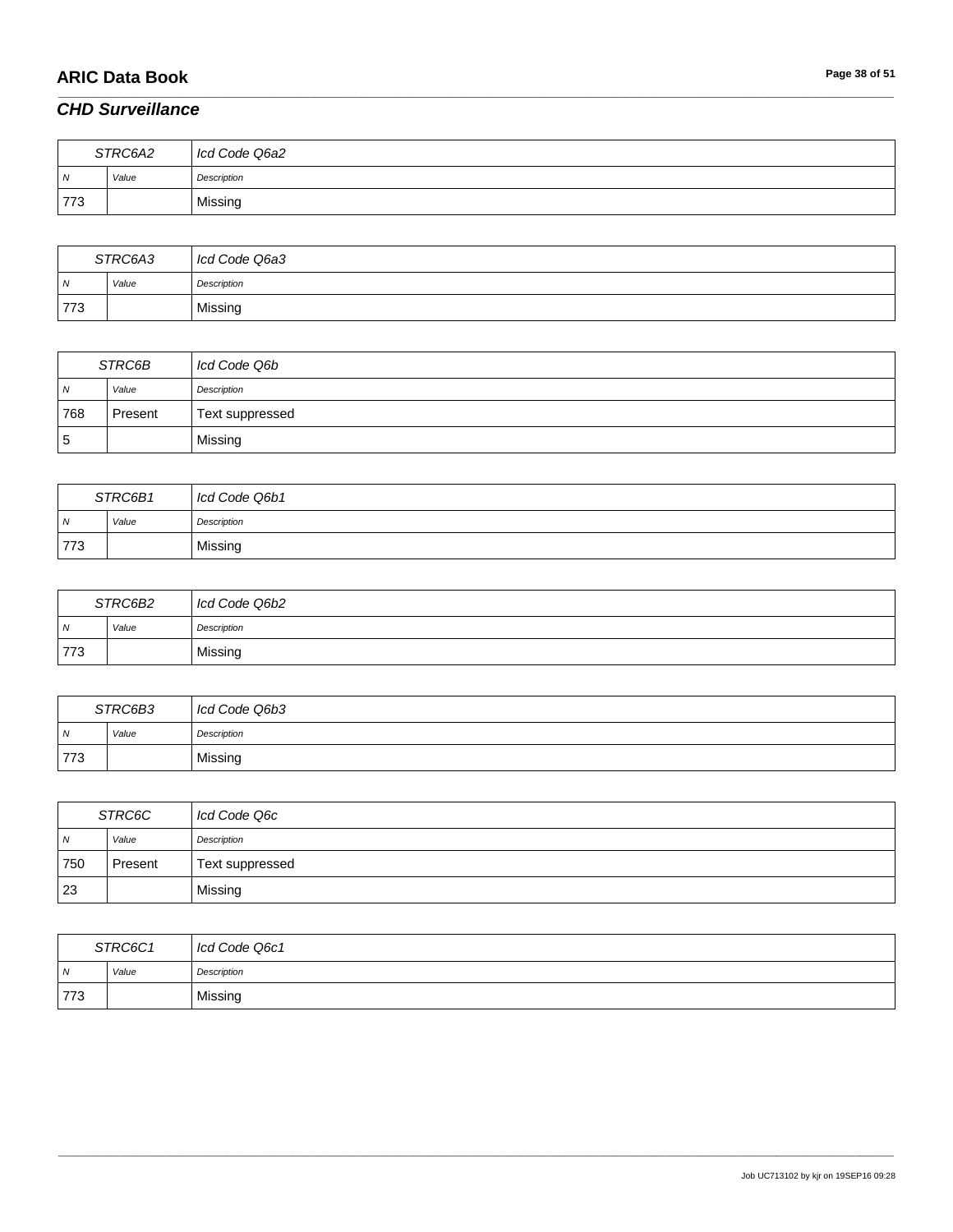# **ARIC Data Book Page 39 of 51**

### *CHD Surveillance*

| STRC6C2 |       | Icd Code Q6c2 |
|---------|-------|---------------|
| N       | Value | Description   |
| 773     |       | Missing       |

\_\_\_\_\_\_\_\_\_\_\_\_\_\_\_\_\_\_\_\_\_\_\_\_\_\_\_\_\_\_\_\_\_\_\_\_\_\_\_\_\_\_\_\_\_\_\_\_\_\_\_\_\_\_\_\_\_\_\_\_\_\_\_\_\_\_\_\_\_\_\_\_\_\_\_\_\_\_\_\_\_\_\_\_\_\_\_\_\_\_\_\_\_\_\_\_\_\_\_\_\_\_\_\_\_\_\_\_\_\_\_\_\_\_\_\_\_\_\_\_\_\_\_\_\_\_\_\_\_\_\_\_\_\_\_\_\_\_\_\_\_\_\_\_\_\_\_\_\_\_\_\_\_\_\_\_\_\_\_\_\_\_\_\_\_\_\_\_\_\_\_\_\_\_\_\_\_\_\_\_\_\_\_\_\_\_\_\_\_\_\_\_\_

| STRC6C3        |       | Icd Code Q6c3 |
|----------------|-------|---------------|
| $\overline{M}$ | Value | Description   |
| 773            |       | Missing       |

| STRC6D     |         | Icd Code Q6d    |
|------------|---------|-----------------|
| $\sqrt{N}$ | Value   | Description     |
| 732        | Present | Text suppressed |
| 41         |         | Missing         |

| STRC6D1        |       | Icd Code Q6d1 |
|----------------|-------|---------------|
| $\overline{N}$ | Value | Description   |
| 773            |       | Missing       |

| STRC6D2 |       | Icd Code Q6d2 |
|---------|-------|---------------|
| ı N     | Value | Description   |
| 773     |       | Missing       |

| STRC6D3        |       | Icd Code Q6d3 |
|----------------|-------|---------------|
| $\overline{N}$ | Value | Description   |
| 773            |       | Missing       |

| STRC6E         |         | Icd Code Q6e    |
|----------------|---------|-----------------|
| $\overline{N}$ | Value   | Description     |
| 704            | Present | Text suppressed |
| 69             |         | Missing         |

| STRC6E1        |       | Icd Code Q6e1 |
|----------------|-------|---------------|
| $\overline{N}$ | Value | Description   |
| 773            |       | Missing       |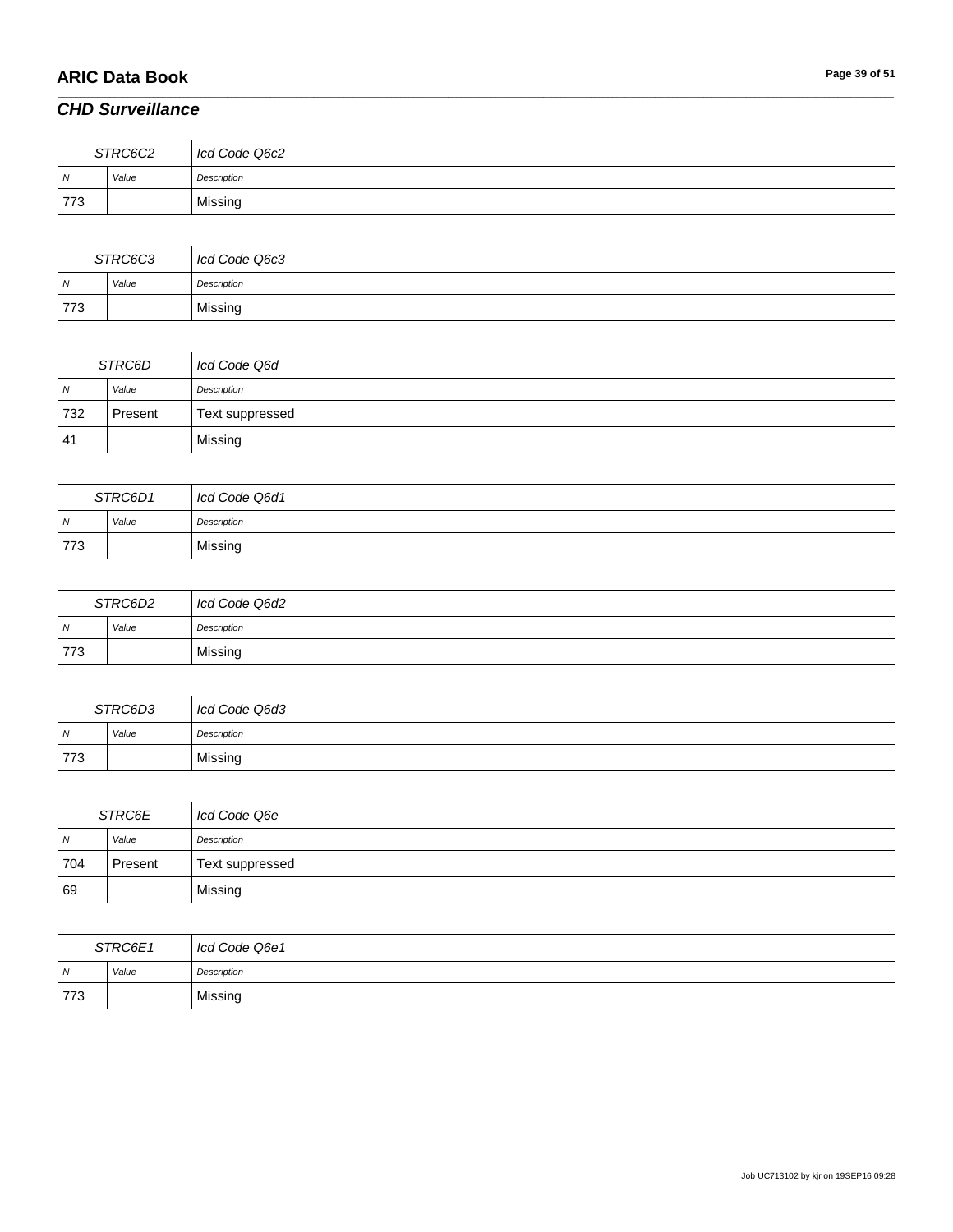# **ARIC Data Book Page 40 of 51**

### *CHD Surveillance*

| STRC6E2 |       | Icd Code Q6e2 |
|---------|-------|---------------|
| N       | Value | Description   |
| 773     |       | Missing       |

\_\_\_\_\_\_\_\_\_\_\_\_\_\_\_\_\_\_\_\_\_\_\_\_\_\_\_\_\_\_\_\_\_\_\_\_\_\_\_\_\_\_\_\_\_\_\_\_\_\_\_\_\_\_\_\_\_\_\_\_\_\_\_\_\_\_\_\_\_\_\_\_\_\_\_\_\_\_\_\_\_\_\_\_\_\_\_\_\_\_\_\_\_\_\_\_\_\_\_\_\_\_\_\_\_\_\_\_\_\_\_\_\_\_\_\_\_\_\_\_\_\_\_\_\_\_\_\_\_\_\_\_\_\_\_\_\_\_\_\_\_\_\_\_\_\_\_\_\_\_\_\_\_\_\_\_\_\_\_\_\_\_\_\_\_\_\_\_\_\_\_\_\_\_\_\_\_\_\_\_\_\_\_\_\_\_\_\_\_\_\_\_\_

| STRC6E3        |       | Icd Code Q6e3 |
|----------------|-------|---------------|
| $\overline{M}$ | Value | Description   |
| 773            |       | Missing       |

| STRC6F |         | Icd Code Q6f    |
|--------|---------|-----------------|
| N      | Value   | Description     |
| 654    | Present | Text suppressed |
| 119    |         | Missing         |

| STRC6F1        |       | Icd Code Q6f1 |
|----------------|-------|---------------|
| $\overline{N}$ | Value | Description   |
| 773            |       | Missing       |

| STRC6F2        |       | Icd Code Q6f2 |
|----------------|-------|---------------|
| $\overline{N}$ | Value | Description   |
| 773            |       | Missing       |

| STRC6F3 |       | Icd Code Q6f3 |
|---------|-------|---------------|
| N       | Value | Description   |
| 773     |       | Missing       |

| STRC6G         |         | Icd Code Q6g    |
|----------------|---------|-----------------|
| $\overline{N}$ | Value   | Description     |
| 582            | Present | Text suppressed |
| 191            |         | Missing         |

| STRC6G1        |       | Icd Code Q6g1 |
|----------------|-------|---------------|
| $\overline{N}$ | Value | Description   |
| 773            |       | Missing       |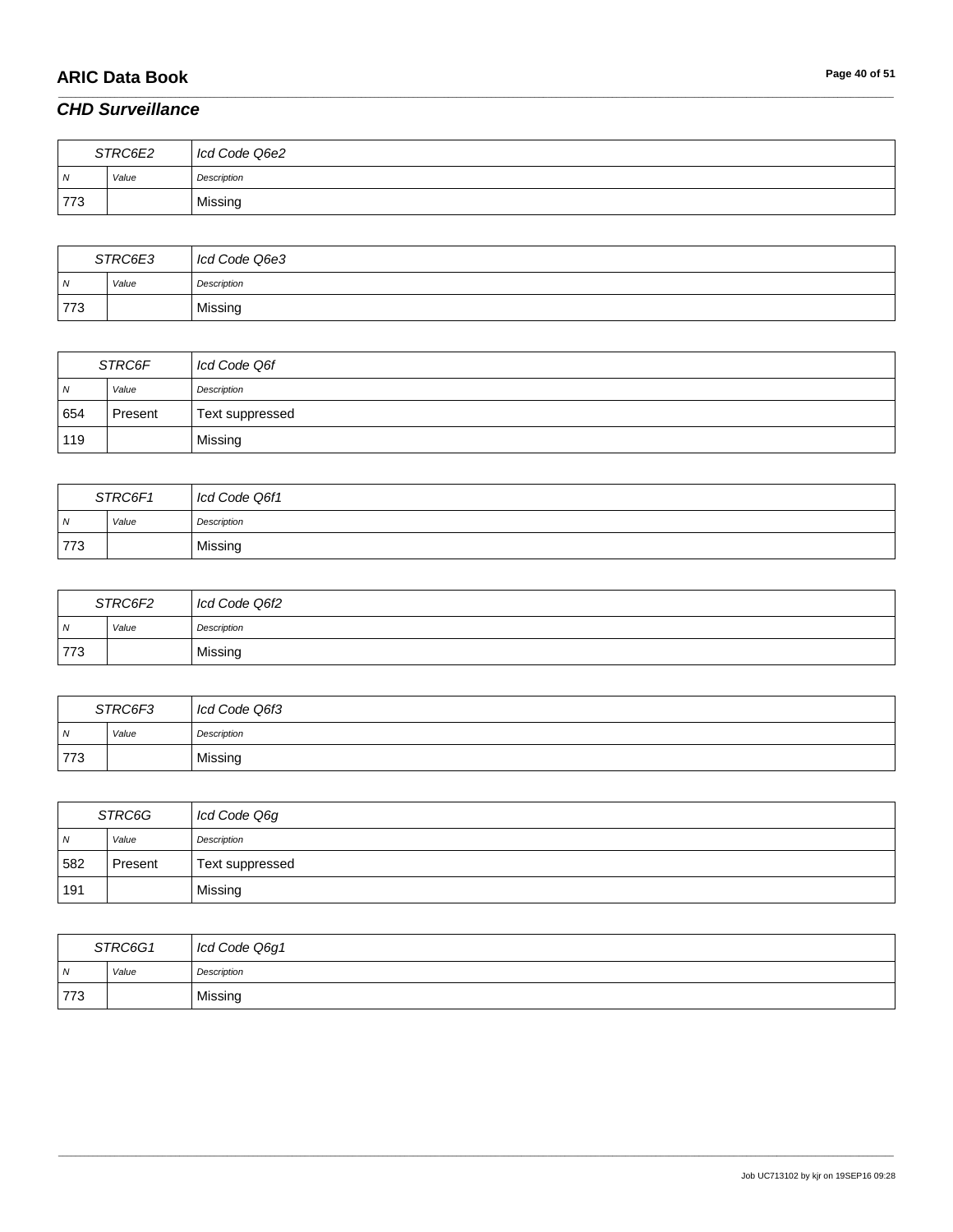# **ARIC Data Book Page 41 of 51**

# *CHD Surveillance*

| STRC6G2 |       | Icd Code Q6g2 |
|---------|-------|---------------|
| ı N     | Value | Description   |
| 773     |       | Missing       |

\_\_\_\_\_\_\_\_\_\_\_\_\_\_\_\_\_\_\_\_\_\_\_\_\_\_\_\_\_\_\_\_\_\_\_\_\_\_\_\_\_\_\_\_\_\_\_\_\_\_\_\_\_\_\_\_\_\_\_\_\_\_\_\_\_\_\_\_\_\_\_\_\_\_\_\_\_\_\_\_\_\_\_\_\_\_\_\_\_\_\_\_\_\_\_\_\_\_\_\_\_\_\_\_\_\_\_\_\_\_\_\_\_\_\_\_\_\_\_\_\_\_\_\_\_\_\_\_\_\_\_\_\_\_\_\_\_\_\_\_\_\_\_\_\_\_\_\_\_\_\_\_\_\_\_\_\_\_\_\_\_\_\_\_\_\_\_\_\_\_\_\_\_\_\_\_\_\_\_\_\_\_\_\_\_\_\_\_\_\_\_\_\_

| STRC6G3        |       | Icd Code Q6g3 |
|----------------|-------|---------------|
| $\overline{N}$ | Value | Description   |
| 773            |       | Missing       |

| STRC6H     |         | Icd Code Q6h    |
|------------|---------|-----------------|
| $\sqrt{N}$ | Value   | Description     |
| 514        | Present | Text suppressed |
| 259        |         | Missing         |

| STRC6H1        |       | Icd Code Q6h1 |
|----------------|-------|---------------|
| $\overline{N}$ | Value | Description   |
| 773            |       | Missing       |

| STRC6H2        |       | I Icd Code Q6h2 |
|----------------|-------|-----------------|
| $\overline{M}$ | Value | Description     |
| 773            |       | Missing         |

| STRC6H3        |       | Icd Code Q6h3 |
|----------------|-------|---------------|
| $\overline{N}$ | Value | Description   |
| 773            |       | Missing       |

| <i>STRC6I</i> |         | Icd Code Q6i    |
|---------------|---------|-----------------|
| IN.           | Value   | Description     |
| 471           | Present | Text suppressed |
| 302           |         | Missing         |

| STRC611        |       | Icd Code Q6i1 |
|----------------|-------|---------------|
| $\overline{M}$ | Value | Description   |
| 773            |       | Missing       |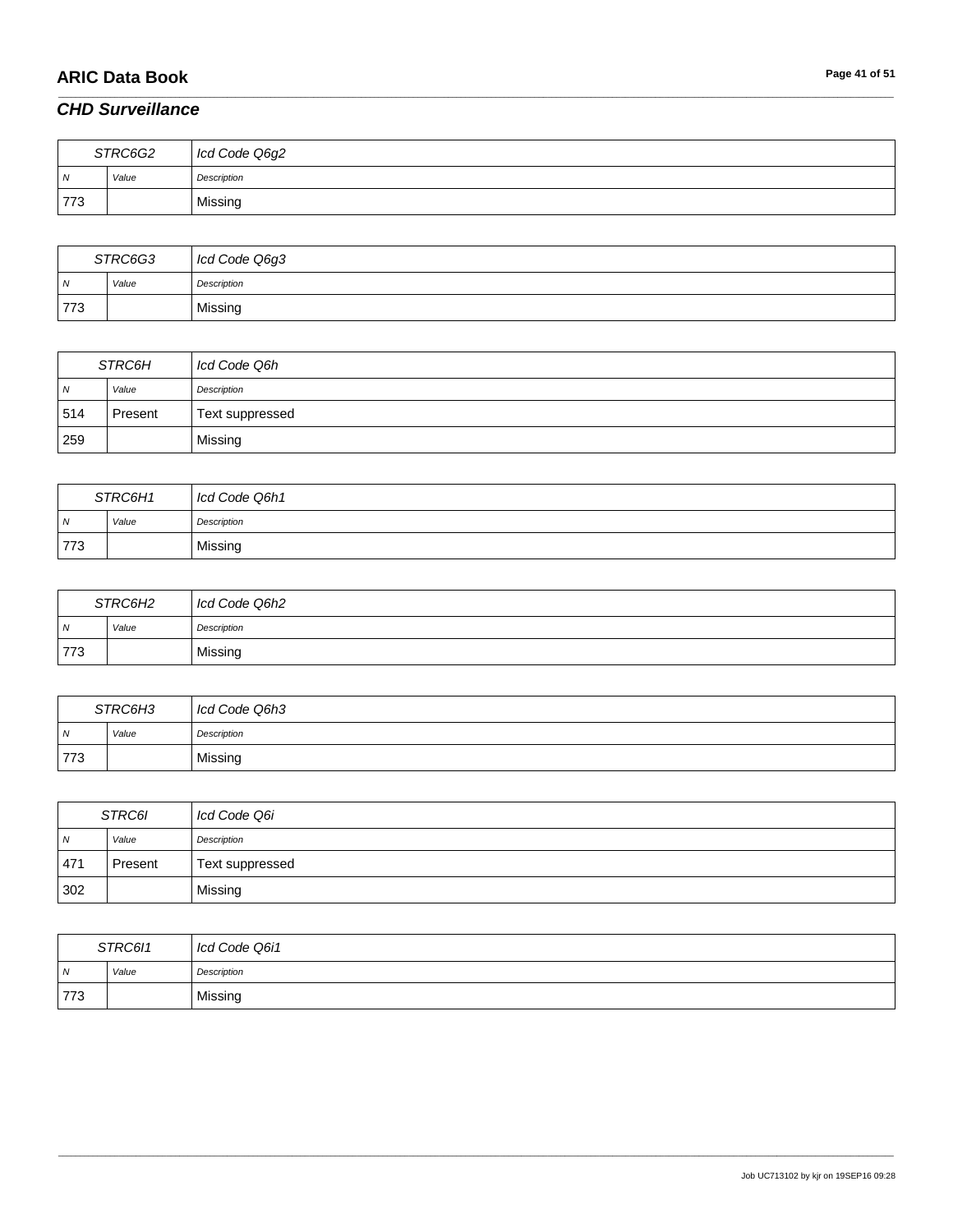# **ARIC Data Book Page 42 of 51**

### *CHD Surveillance*

| STRC6I2 |       | Icd Code Q6i2 |
|---------|-------|---------------|
| ı N     | Value | Description   |
| 773     |       | Missing       |

\_\_\_\_\_\_\_\_\_\_\_\_\_\_\_\_\_\_\_\_\_\_\_\_\_\_\_\_\_\_\_\_\_\_\_\_\_\_\_\_\_\_\_\_\_\_\_\_\_\_\_\_\_\_\_\_\_\_\_\_\_\_\_\_\_\_\_\_\_\_\_\_\_\_\_\_\_\_\_\_\_\_\_\_\_\_\_\_\_\_\_\_\_\_\_\_\_\_\_\_\_\_\_\_\_\_\_\_\_\_\_\_\_\_\_\_\_\_\_\_\_\_\_\_\_\_\_\_\_\_\_\_\_\_\_\_\_\_\_\_\_\_\_\_\_\_\_\_\_\_\_\_\_\_\_\_\_\_\_\_\_\_\_\_\_\_\_\_\_\_\_\_\_\_\_\_\_\_\_\_\_\_\_\_\_\_\_\_\_\_\_\_\_

| STRC6I3        |       | Icd Code Q6i3 |
|----------------|-------|---------------|
| $\overline{M}$ | Value | Description   |
| 773            |       | Missing       |

| STRC6J     |         | Icd Code Q6j    |
|------------|---------|-----------------|
| $\sqrt{N}$ | Value   | Description     |
| 430        | Present | Text suppressed |
| 343        |         | Missing         |

| STRC6J1        |       | Icd Code Q6j1 |
|----------------|-------|---------------|
| $\overline{N}$ | Value | Description   |
| 773            |       | Missing       |

| STRC6J2        |       | Icd Code Q6j2 |
|----------------|-------|---------------|
| $\overline{N}$ | Value | Description   |
| 773            |       | Missing       |

| STRC6J3 |       | Icd Code Q6j3 |
|---------|-------|---------------|
| N       | Value | Description   |
| 773     |       | Missing       |

| STRC6K         |         | Icd Code Q6k    |
|----------------|---------|-----------------|
| $\overline{N}$ | Value   | Description     |
| 1377           | Present | Text suppressed |
| 396            |         | Missing         |

| STRC6K1 |       | Icd Code Q6k1 |
|---------|-------|---------------|
| ı N     | Value | Description   |
| 773     |       | Missing       |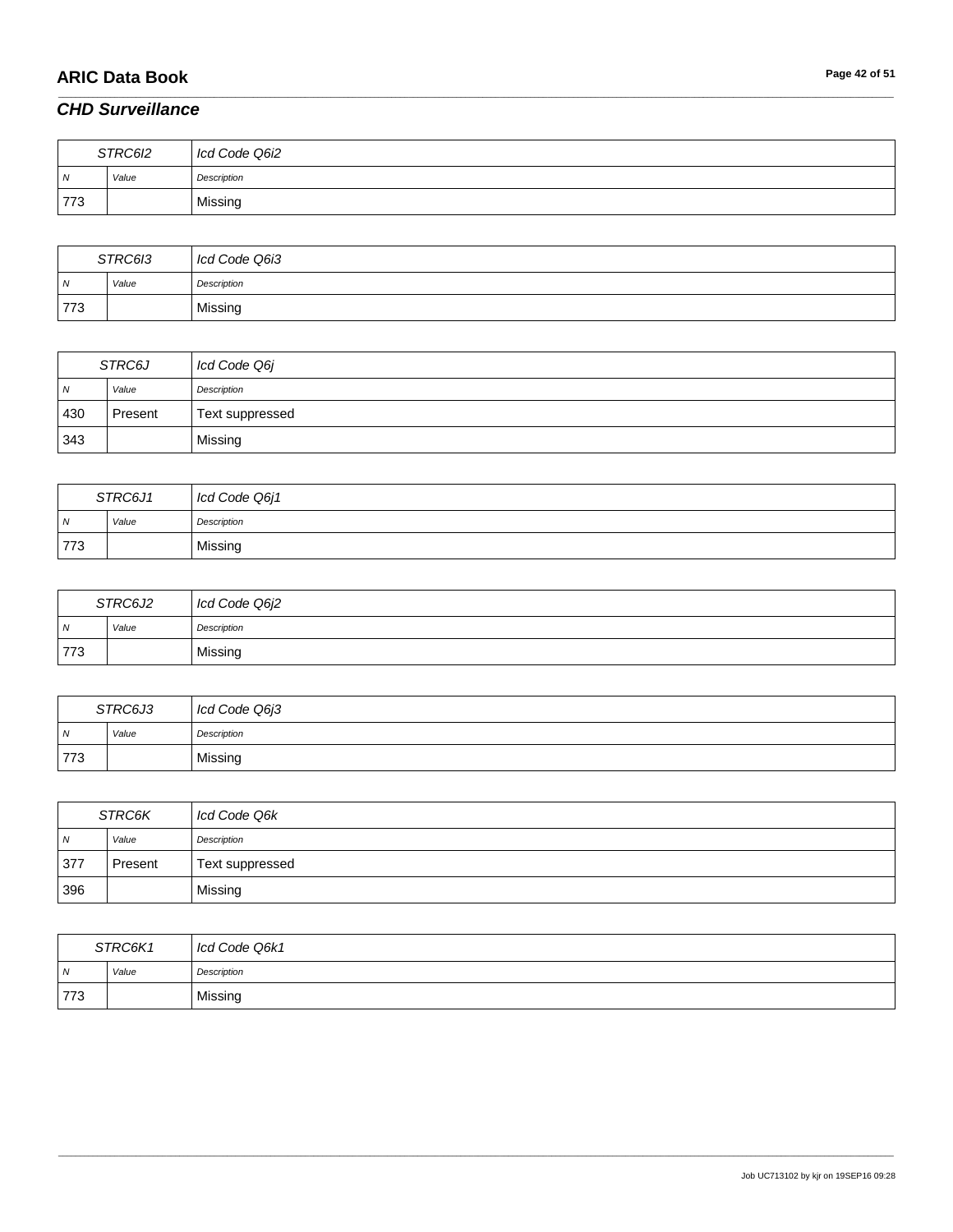# **ARIC Data Book Page 43 of 51**

### *CHD Surveillance*

| STRC6K2 |       | Icd Code Q6k2 |
|---------|-------|---------------|
| N       | Value | Description   |
| 773     |       | Missing       |

\_\_\_\_\_\_\_\_\_\_\_\_\_\_\_\_\_\_\_\_\_\_\_\_\_\_\_\_\_\_\_\_\_\_\_\_\_\_\_\_\_\_\_\_\_\_\_\_\_\_\_\_\_\_\_\_\_\_\_\_\_\_\_\_\_\_\_\_\_\_\_\_\_\_\_\_\_\_\_\_\_\_\_\_\_\_\_\_\_\_\_\_\_\_\_\_\_\_\_\_\_\_\_\_\_\_\_\_\_\_\_\_\_\_\_\_\_\_\_\_\_\_\_\_\_\_\_\_\_\_\_\_\_\_\_\_\_\_\_\_\_\_\_\_\_\_\_\_\_\_\_\_\_\_\_\_\_\_\_\_\_\_\_\_\_\_\_\_\_\_\_\_\_\_\_\_\_\_\_\_\_\_\_\_\_\_\_\_\_\_\_\_\_

| STRC6K3        |       | Icd Code Q6k3 |
|----------------|-------|---------------|
| $\overline{M}$ | Value | Description   |
| 773            |       | Missing       |

| <b>STRC6L</b> |         | Icd Code Q6I    |
|---------------|---------|-----------------|
| $\sqrt{N}$    | Value   | Description     |
| 337           | Present | Text suppressed |
| 436           |         | Missing         |

|                | STRC6L1 | Icd Code Q6I1 |
|----------------|---------|---------------|
| $\overline{N}$ | Value   | Description   |
| 773            |         | Missing       |

| STRC6L2        |       | Icd Code Q6I2 |
|----------------|-------|---------------|
| $\overline{N}$ | Value | Description   |
| 773            |       | Missing       |

| STRC6L3        |       | Icd Code Q6I3 |
|----------------|-------|---------------|
| $\overline{N}$ | Value | Description   |
| 773            |       | Missing       |

| STRC6M         |         | Icd Code Q6m    |
|----------------|---------|-----------------|
| $\overline{N}$ | Value   | Description     |
| 289            | Present | Text suppressed |
| 484            |         | Missing         |

| STRC6M1 |       | Icd Code Q6m1 |
|---------|-------|---------------|
| ı N     | Value | Description   |
| 773     |       | Missing       |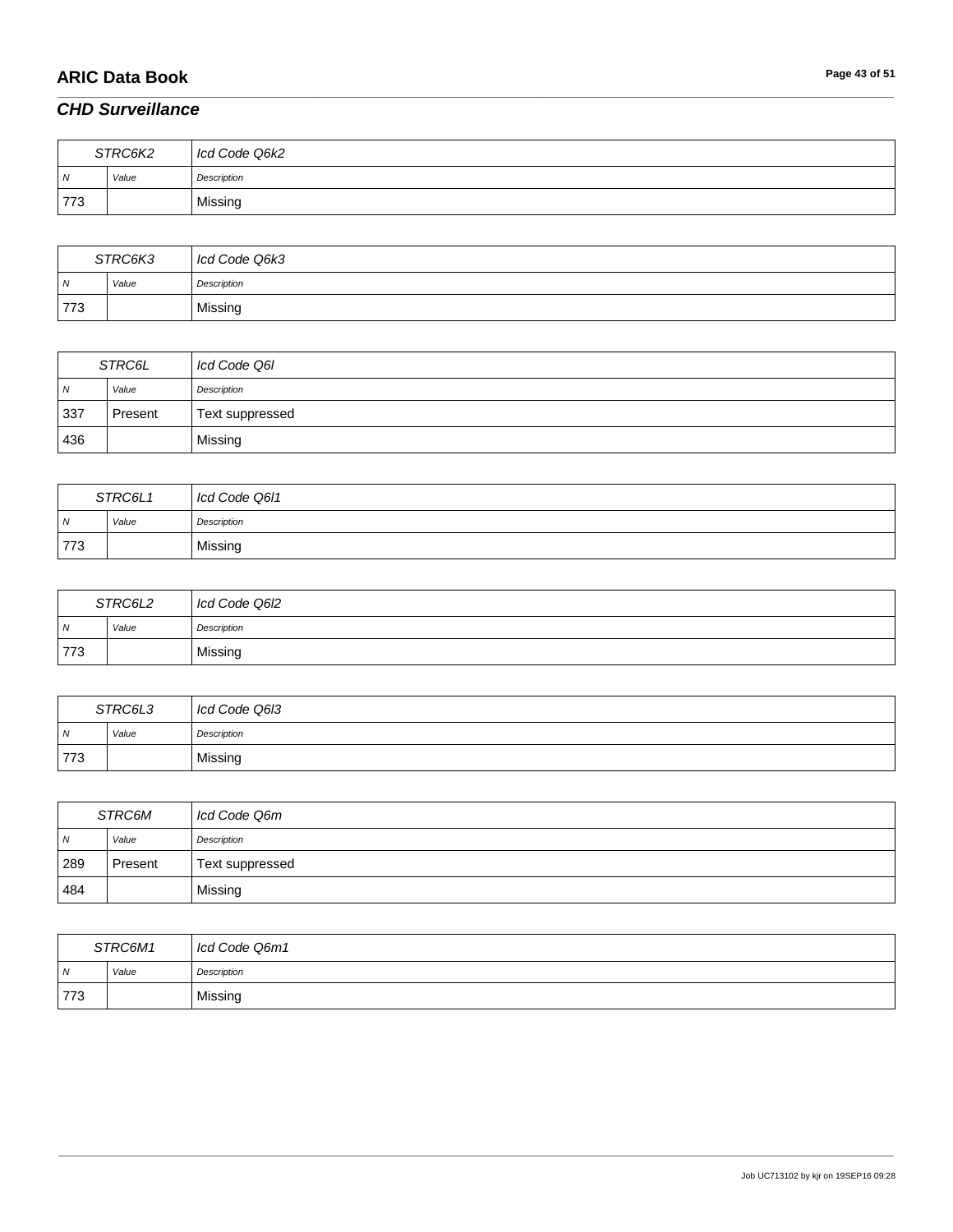# **ARIC Data Book Page 44 of 51**

# *CHD Surveillance*

|     | STRC6M2 | Icd Code Q6m2 |
|-----|---------|---------------|
| ıN. | Value   | Description   |
| 773 |         | Missing       |

\_\_\_\_\_\_\_\_\_\_\_\_\_\_\_\_\_\_\_\_\_\_\_\_\_\_\_\_\_\_\_\_\_\_\_\_\_\_\_\_\_\_\_\_\_\_\_\_\_\_\_\_\_\_\_\_\_\_\_\_\_\_\_\_\_\_\_\_\_\_\_\_\_\_\_\_\_\_\_\_\_\_\_\_\_\_\_\_\_\_\_\_\_\_\_\_\_\_\_\_\_\_\_\_\_\_\_\_\_\_\_\_\_\_\_\_\_\_\_\_\_\_\_\_\_\_\_\_\_\_\_\_\_\_\_\_\_\_\_\_\_\_\_\_\_\_\_\_\_\_\_\_\_\_\_\_\_\_\_\_\_\_\_\_\_\_\_\_\_\_\_\_\_\_\_\_\_\_\_\_\_\_\_\_\_\_\_\_\_\_\_\_\_

| STRC6M3        |       | Icd Code Q6m3 |
|----------------|-------|---------------|
| $\overline{N}$ | Value | Description   |
| 773            |       | Missing       |

| STRC6N |         | Icd Code Q6n    |
|--------|---------|-----------------|
| N      | Value   | Description     |
| 259    | Present | Text suppressed |
| 514    |         | Missing         |

|                | STRC6N1 | Icd Code Q6n1 |
|----------------|---------|---------------|
| $\overline{N}$ | Value   | Description   |
| 773            |         | Missing       |

| STRC6N2 |       | Icd Code Q6n2 |
|---------|-------|---------------|
| I N     | Value | Description   |
| 773     |       | Missing       |

| STRC6N3        |       | Icd Code Q6n3 |
|----------------|-------|---------------|
| $\overline{N}$ | Value | Description   |
| 773            |       | Missing       |

| STRC60         |         | Icd Code Q6o    |
|----------------|---------|-----------------|
| $\overline{N}$ | Value   | Description     |
| 226            | Present | Text suppressed |
| 547            |         | Missing         |

| STRC601        |       | Icd Code Q601 |
|----------------|-------|---------------|
| $\overline{N}$ | Value | Description   |
| 773            |       | Missing       |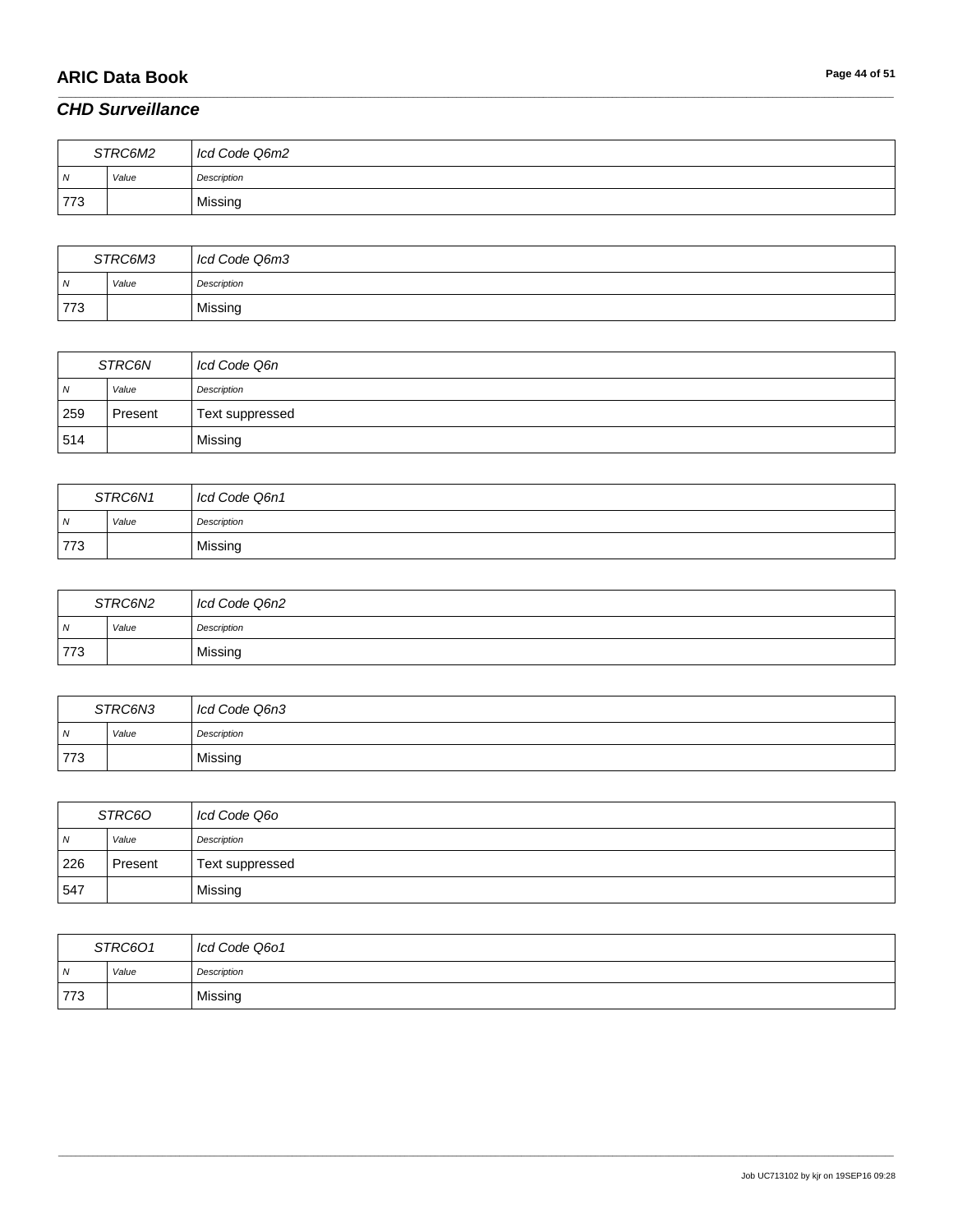# **ARIC Data Book Page 45 of 51**

### *CHD Surveillance*

| STRC602 |       | Icd Code Q6o2 |
|---------|-------|---------------|
| N       | Value | Description   |
| 773     |       | Missing       |

\_\_\_\_\_\_\_\_\_\_\_\_\_\_\_\_\_\_\_\_\_\_\_\_\_\_\_\_\_\_\_\_\_\_\_\_\_\_\_\_\_\_\_\_\_\_\_\_\_\_\_\_\_\_\_\_\_\_\_\_\_\_\_\_\_\_\_\_\_\_\_\_\_\_\_\_\_\_\_\_\_\_\_\_\_\_\_\_\_\_\_\_\_\_\_\_\_\_\_\_\_\_\_\_\_\_\_\_\_\_\_\_\_\_\_\_\_\_\_\_\_\_\_\_\_\_\_\_\_\_\_\_\_\_\_\_\_\_\_\_\_\_\_\_\_\_\_\_\_\_\_\_\_\_\_\_\_\_\_\_\_\_\_\_\_\_\_\_\_\_\_\_\_\_\_\_\_\_\_\_\_\_\_\_\_\_\_\_\_\_\_\_\_

| STRC603        |       | Icd Code Q603 |
|----------------|-------|---------------|
| $\overline{M}$ | Value | Description   |
| 773            |       | Missing       |

| STRC6P |         | Icd Code Q6p    |
|--------|---------|-----------------|
| N      | Value   | Description     |
| 196    | Present | Text suppressed |
| 1577   |         | Missing         |

| STRC6P1        |       | Icd Code Q6p1 |
|----------------|-------|---------------|
| $\overline{N}$ | Value | Description   |
| 773            |       | Missing       |

| STRC6P2        |       | Icd Code Q6p2 |
|----------------|-------|---------------|
| $\overline{N}$ | Value | Description   |
| 773            |       | Missing       |

| STRC6P3 |       | Icd Code Q6p3 |
|---------|-------|---------------|
| N       | Value | Description   |
| 773     |       | Missing       |

| STRC6Q         |         | Icd Code Q6q    |
|----------------|---------|-----------------|
| $\overline{N}$ | Value   | Description     |
| 167            | Present | Text suppressed |
| 606            |         | Missing         |

| STRC6Q1 |       | Icd Code Q6q1 |
|---------|-------|---------------|
| I N     | Value | Description   |
| 773     |       | Missing       |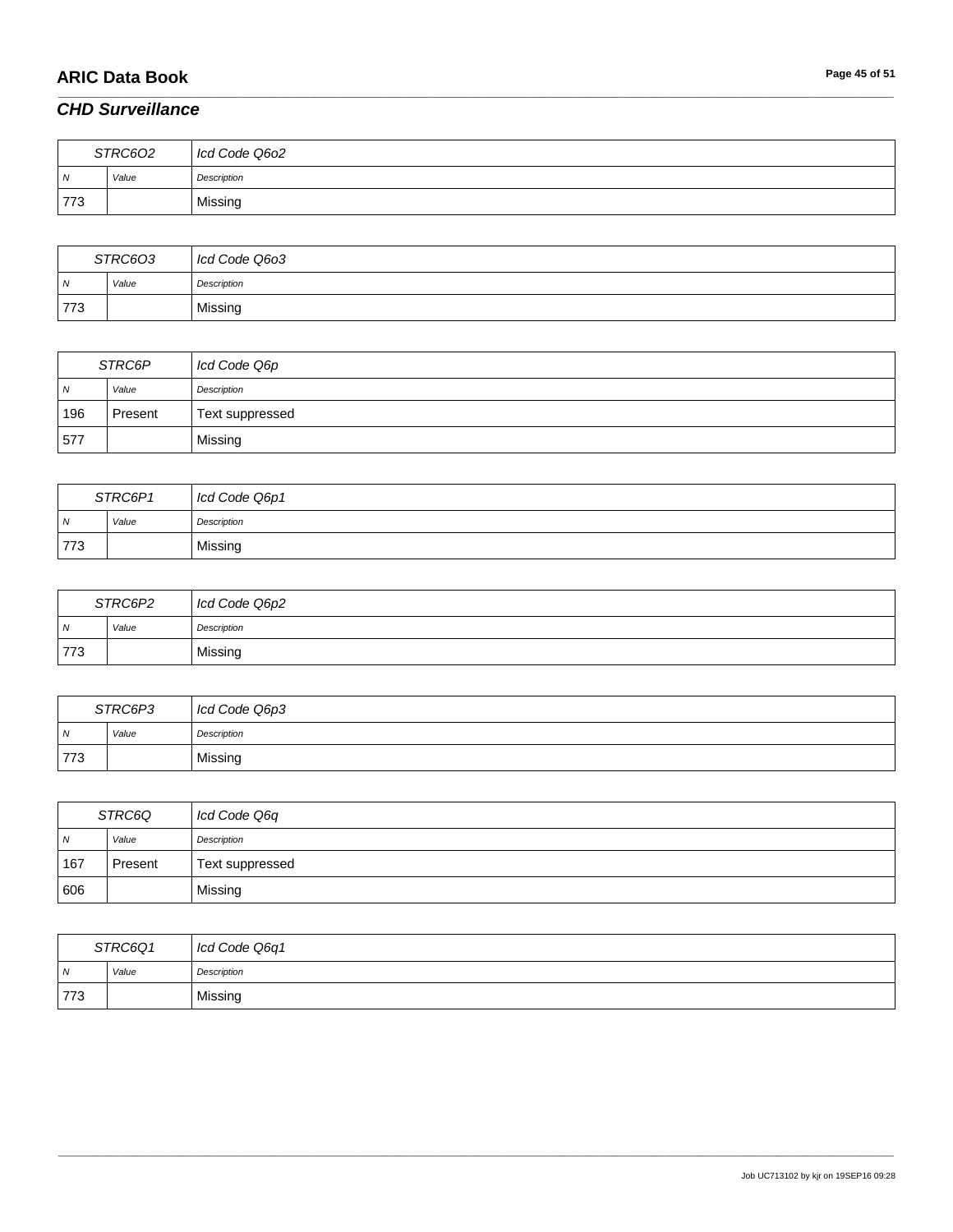# **ARIC Data Book Page 46 of 51**

### *CHD Surveillance*

| STRC6Q2 |       | Icd Code Q6q2 |
|---------|-------|---------------|
| N       | Value | Description   |
| 773     |       | Missing       |

\_\_\_\_\_\_\_\_\_\_\_\_\_\_\_\_\_\_\_\_\_\_\_\_\_\_\_\_\_\_\_\_\_\_\_\_\_\_\_\_\_\_\_\_\_\_\_\_\_\_\_\_\_\_\_\_\_\_\_\_\_\_\_\_\_\_\_\_\_\_\_\_\_\_\_\_\_\_\_\_\_\_\_\_\_\_\_\_\_\_\_\_\_\_\_\_\_\_\_\_\_\_\_\_\_\_\_\_\_\_\_\_\_\_\_\_\_\_\_\_\_\_\_\_\_\_\_\_\_\_\_\_\_\_\_\_\_\_\_\_\_\_\_\_\_\_\_\_\_\_\_\_\_\_\_\_\_\_\_\_\_\_\_\_\_\_\_\_\_\_\_\_\_\_\_\_\_\_\_\_\_\_\_\_\_\_\_\_\_\_\_\_\_

| STRC6Q3        |       | Icd Code Q6q3 |
|----------------|-------|---------------|
| $\overline{N}$ | Value | Description   |
| 773            |       | Missing       |

| STRC6R     |         | Icd Code Q6r    |
|------------|---------|-----------------|
| $\sqrt{N}$ | Value   | Description     |
| 143        | Present | Text suppressed |
| 630        |         | Missing         |

| STRC6R1        |       | Icd Code Q6r1 |
|----------------|-------|---------------|
| $\overline{N}$ | Value | Description   |
| 773            |       | Missing       |

| STRC6R2        |       | Icd Code Q6r2 |
|----------------|-------|---------------|
| $\overline{N}$ | Value | Description   |
| 773            |       | Missing       |

| STRC6R3        |       | Icd Code Q6r3 |
|----------------|-------|---------------|
| $\overline{N}$ | Value | Description   |
| 773            |       | Missing       |

| STRC6S         |         | Icd Code Q6s    |
|----------------|---------|-----------------|
| $\overline{N}$ | Value   | Description     |
| 134            | Present | Text suppressed |
| 639            |         | Missing         |

| STRC6S1        |       | Icd Code Q6s1 |
|----------------|-------|---------------|
| $\overline{N}$ | Value | Description   |
| 773            |       | Missing       |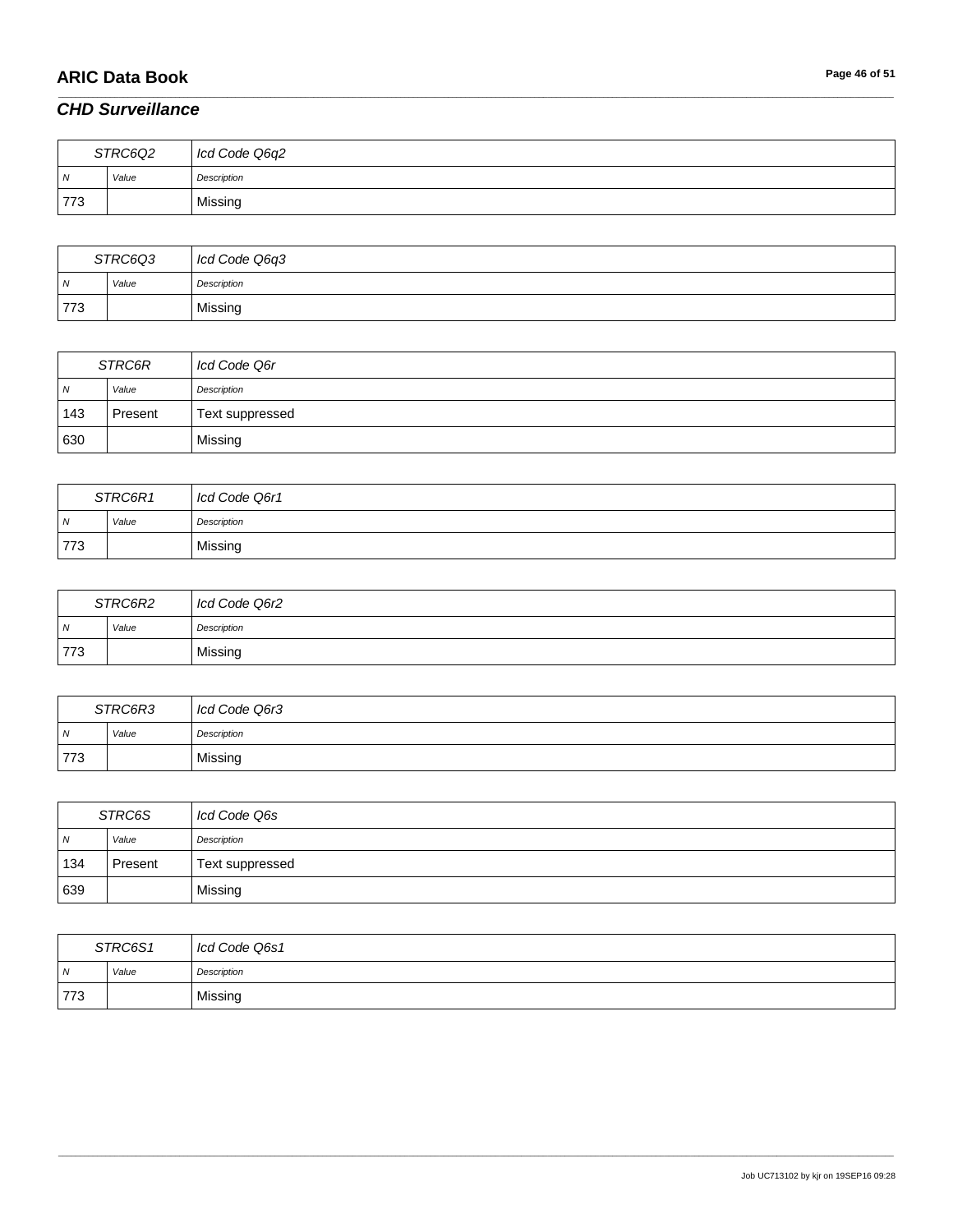# **ARIC Data Book Page 47 of 51**

# *CHD Surveillance*

| STRC6S2 |       | Icd Code Q6s2 |
|---------|-------|---------------|
| N       | Value | Description   |
| 773     |       | Missing       |

\_\_\_\_\_\_\_\_\_\_\_\_\_\_\_\_\_\_\_\_\_\_\_\_\_\_\_\_\_\_\_\_\_\_\_\_\_\_\_\_\_\_\_\_\_\_\_\_\_\_\_\_\_\_\_\_\_\_\_\_\_\_\_\_\_\_\_\_\_\_\_\_\_\_\_\_\_\_\_\_\_\_\_\_\_\_\_\_\_\_\_\_\_\_\_\_\_\_\_\_\_\_\_\_\_\_\_\_\_\_\_\_\_\_\_\_\_\_\_\_\_\_\_\_\_\_\_\_\_\_\_\_\_\_\_\_\_\_\_\_\_\_\_\_\_\_\_\_\_\_\_\_\_\_\_\_\_\_\_\_\_\_\_\_\_\_\_\_\_\_\_\_\_\_\_\_\_\_\_\_\_\_\_\_\_\_\_\_\_\_\_\_\_

| STRC6S3        |       | Icd Code Q6s3 |
|----------------|-------|---------------|
| $\overline{M}$ | Value | Description   |
| 773            |       | Missing       |

| STRC6T |         | Icd Code Q6t    |
|--------|---------|-----------------|
| N      | Value   | Description     |
| 107    | Present | Text suppressed |
| 666    |         | Missing         |

| STRC6T1        |       | Icd Code Q6t1 |
|----------------|-------|---------------|
| $\overline{N}$ | Value | Description   |
| 773            |       | Missing       |

| STRC6T2        |       | Icd Code Q6t2 |
|----------------|-------|---------------|
| $\overline{N}$ | Value | Description   |
| 773            |       | Missing       |

| STRC6T3        |       | Icd Code Q6t3 |
|----------------|-------|---------------|
| $\overline{N}$ | Value | Description   |
| 773            |       | Missing       |

| <i>STRC6U</i>  |         | Icd Code Q6u    |
|----------------|---------|-----------------|
| $\overline{N}$ | Value   | Description     |
| 89             | Present | Text suppressed |
| 684            |         | Missing         |

| STRC6U1        |       | Icd Code Q6u1 |
|----------------|-------|---------------|
| $\overline{N}$ | Value | Description   |
| 773            |       | Missing       |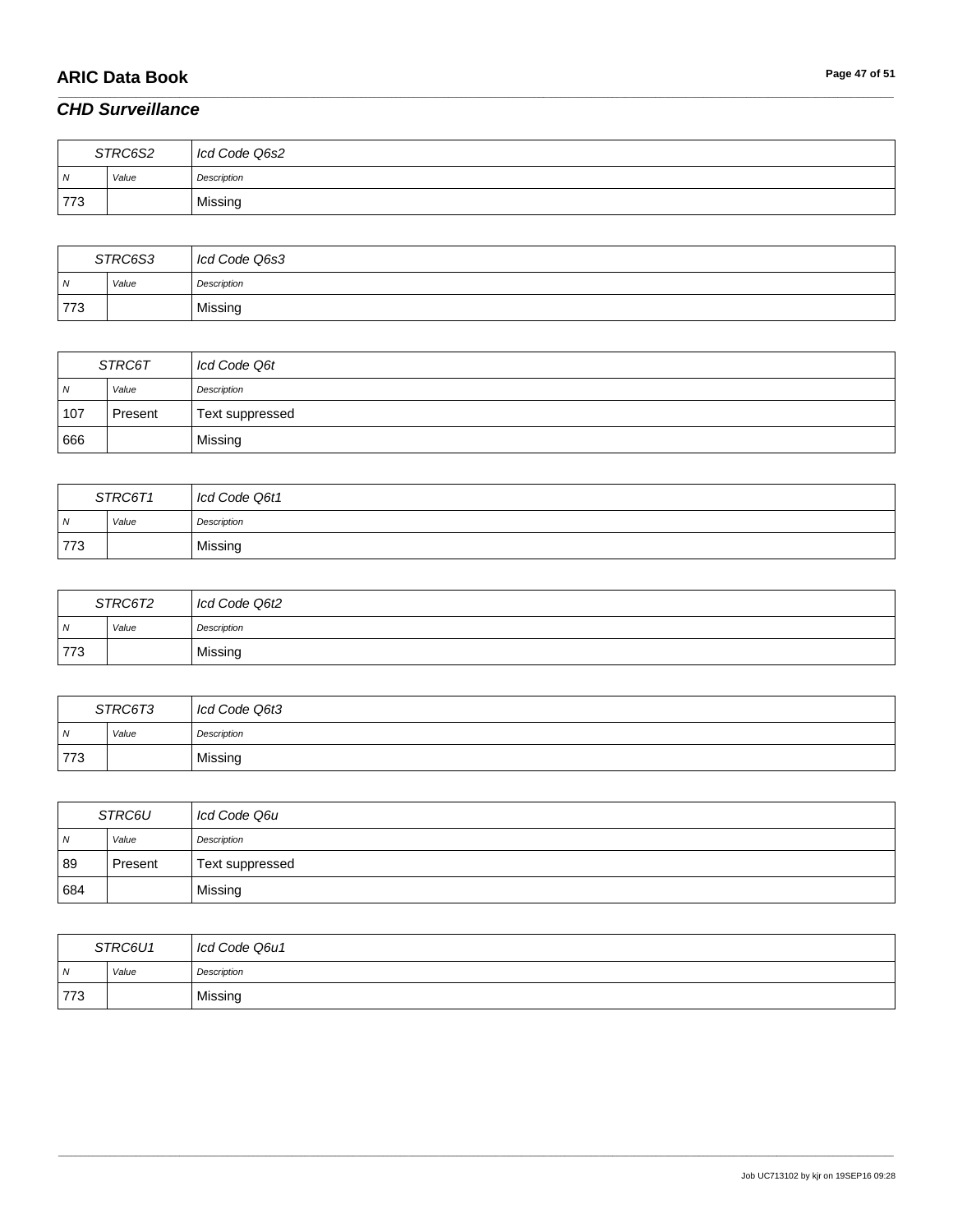# **ARIC Data Book Page 48 of 51**

### *CHD Surveillance*

| STRC6U2 |       | Icd Code Q6u2 |
|---------|-------|---------------|
| ıN.     | Value | Description   |
| 773     |       | Missing       |

\_\_\_\_\_\_\_\_\_\_\_\_\_\_\_\_\_\_\_\_\_\_\_\_\_\_\_\_\_\_\_\_\_\_\_\_\_\_\_\_\_\_\_\_\_\_\_\_\_\_\_\_\_\_\_\_\_\_\_\_\_\_\_\_\_\_\_\_\_\_\_\_\_\_\_\_\_\_\_\_\_\_\_\_\_\_\_\_\_\_\_\_\_\_\_\_\_\_\_\_\_\_\_\_\_\_\_\_\_\_\_\_\_\_\_\_\_\_\_\_\_\_\_\_\_\_\_\_\_\_\_\_\_\_\_\_\_\_\_\_\_\_\_\_\_\_\_\_\_\_\_\_\_\_\_\_\_\_\_\_\_\_\_\_\_\_\_\_\_\_\_\_\_\_\_\_\_\_\_\_\_\_\_\_\_\_\_\_\_\_\_\_\_

| STRC6U3        |       | Icd Code Q6u3 |
|----------------|-------|---------------|
| $\overline{N}$ | Value | Description   |
| 773            |       | Missing       |

| STRC6V         |       | Icd Code Q6v |
|----------------|-------|--------------|
| $\overline{N}$ | Value | Description  |
| 773            |       | Missing      |

| STRC6V1        |       | Icd Code Q6v1 |
|----------------|-------|---------------|
| $\overline{N}$ | Value | Description   |
| 773            |       | Missing       |

| STRC6V2 |       | Icd Code Q6v2 |
|---------|-------|---------------|
| N       | Value | Description   |
| 773     |       | Missing       |

| STRC6V3 |       | Icd Code Q6v3 |
|---------|-------|---------------|
| . N     | Value | Description   |
| 773     |       | Missing       |

| STRC6W |       | Icd Code Q6w |
|--------|-------|--------------|
| I N    | Value | Description  |
| 773    |       | Missing      |

| STRC6W1        |            | Icd Code Q6w1 |
|----------------|------------|---------------|
| $\overline{N}$ | Value<br>. | Description   |
| 773            |            | Missing       |

| STRC6W2 |       | Icd Code Q6w2 |
|---------|-------|---------------|
| N       | Value | Description   |
| 773     |       | Missing       |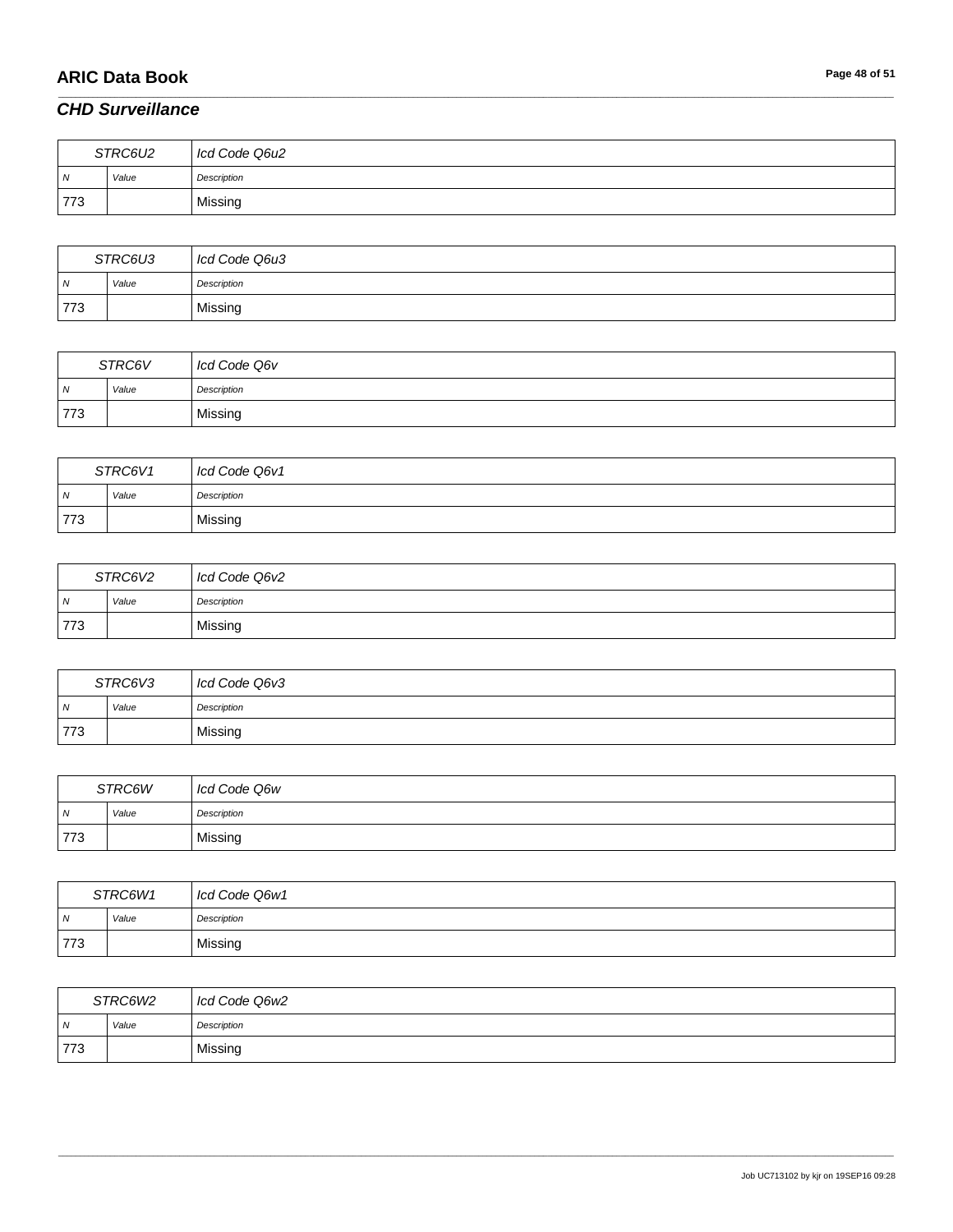# **ARIC Data Book Page 49 of 51**

### *CHD Surveillance*

| STRC6W3        |       | Icd Code Q6w3 |
|----------------|-------|---------------|
| $\overline{N}$ | Value | Description   |
| 773            |       | Missing       |

\_\_\_\_\_\_\_\_\_\_\_\_\_\_\_\_\_\_\_\_\_\_\_\_\_\_\_\_\_\_\_\_\_\_\_\_\_\_\_\_\_\_\_\_\_\_\_\_\_\_\_\_\_\_\_\_\_\_\_\_\_\_\_\_\_\_\_\_\_\_\_\_\_\_\_\_\_\_\_\_\_\_\_\_\_\_\_\_\_\_\_\_\_\_\_\_\_\_\_\_\_\_\_\_\_\_\_\_\_\_\_\_\_\_\_\_\_\_\_\_\_\_\_\_\_\_\_\_\_\_\_\_\_\_\_\_\_\_\_\_\_\_\_\_\_\_\_\_\_\_\_\_\_\_\_\_\_\_\_\_\_\_\_\_\_\_\_\_\_\_\_\_\_\_\_\_\_\_\_\_\_\_\_\_\_\_\_\_\_\_\_\_\_

| STRC6X         |       | Icd Code Q6x |
|----------------|-------|--------------|
| $\overline{M}$ | Value | Description  |
| 773            |       | Missing      |

| STRC6X1    |       | Icd Code Q6x1 |
|------------|-------|---------------|
| $\sqrt{N}$ | Value | Description   |
| 773        |       | Missing       |

| STRC6X2        |       | Icd Code Q6x2 |
|----------------|-------|---------------|
| $\overline{N}$ | Value | Description   |
| 773            |       | Missing       |

| STRC6X3 |       | Icd Code Q6x3 |
|---------|-------|---------------|
| N       | Value | Description   |
| 773     |       | Missing       |

| STRC6Y         |       | Icd Code Q6y |
|----------------|-------|--------------|
| $\overline{M}$ | Value | Description  |
| 773            |       | Missing      |

| STRC6Y1 |       | Icd Code Q6y1 |
|---------|-------|---------------|
| I N     | Value | Description   |
| 773     |       | Missing       |

| STRC6Y2        |       | Icd Code Q6y2 |
|----------------|-------|---------------|
| $\overline{N}$ | Value | Description   |
| 773            |       | Missing       |

| STRC6Y3 |       | Icd Code Q6y3 |
|---------|-------|---------------|
| N       | Value | Description   |
| 773     |       | Missing       |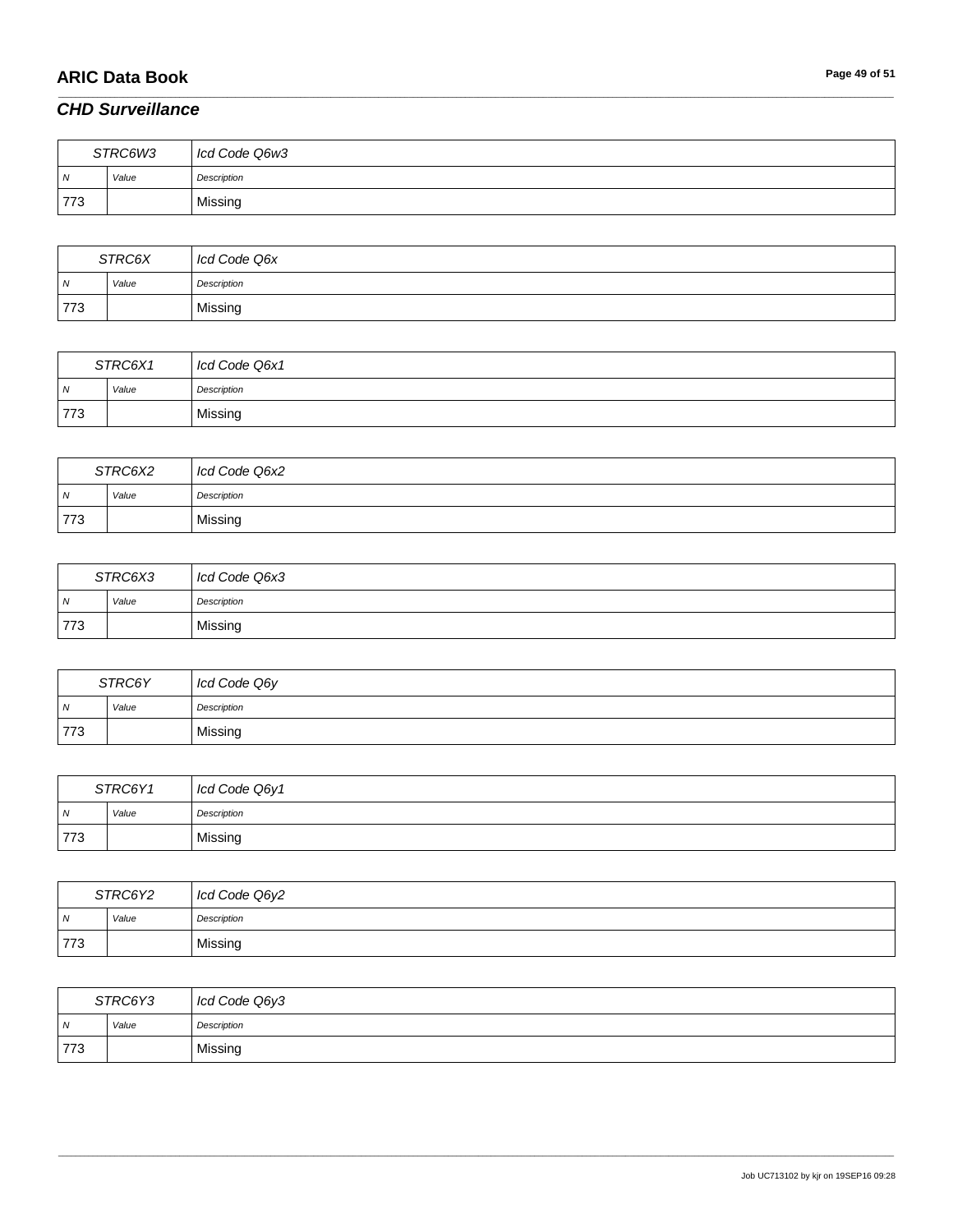# **ARIC Data Book Page 50 of 51**

### *CHD Surveillance*

| STRC6Z         |       | Icd Code Q6z |
|----------------|-------|--------------|
| $\overline{N}$ | Value | Description  |
| 773            |       | Missing      |

\_\_\_\_\_\_\_\_\_\_\_\_\_\_\_\_\_\_\_\_\_\_\_\_\_\_\_\_\_\_\_\_\_\_\_\_\_\_\_\_\_\_\_\_\_\_\_\_\_\_\_\_\_\_\_\_\_\_\_\_\_\_\_\_\_\_\_\_\_\_\_\_\_\_\_\_\_\_\_\_\_\_\_\_\_\_\_\_\_\_\_\_\_\_\_\_\_\_\_\_\_\_\_\_\_\_\_\_\_\_\_\_\_\_\_\_\_\_\_\_\_\_\_\_\_\_\_\_\_\_\_\_\_\_\_\_\_\_\_\_\_\_\_\_\_\_\_\_\_\_\_\_\_\_\_\_\_\_\_\_\_\_\_\_\_\_\_\_\_\_\_\_\_\_\_\_\_\_\_\_\_\_\_\_\_\_\_\_\_\_\_\_\_

| STRC6Z1        |       | Icd Code Q6z1 |
|----------------|-------|---------------|
| $\overline{M}$ | Value | Description   |
| 773            |       | Missing       |

| STRC6Z2 |       | Icd Code Q6z2 |
|---------|-------|---------------|
| N       | Value | Description   |
| 773     |       | Missing       |

| STRC6Z3 |       | Icd Code Q6z3 |
|---------|-------|---------------|
| N       | Value | Description   |
| 773     |       | Missing       |

| STRC7          |       | Diagnosis Transcribed? Q7 |
|----------------|-------|---------------------------|
| $\overline{N}$ | Value | Description               |
| 772            |       | Yes                       |
|                |       | Missing                   |

| STRC8 |       | Str8. Date Of Birth     |
|-------|-------|-------------------------|
| N     | Value | Description             |
| 760   | Range | 01/04/1911 - 02/07/1967 |
| 13    |       | Missing                 |

| STRC9          |                | Gender Q9   |
|----------------|----------------|-------------|
| $\overline{N}$ | Value          | Description |
| 493            | $\blacksquare$ | Female      |
| 279            | M              | Male        |
|                |                | Missing     |

| STRCFLAG       |       | $=1$ If Strc (Or Other Ver) Is Present |
|----------------|-------|----------------------------------------|
| N <sub>N</sub> | Value | Description                            |
| 773            |       |                                        |